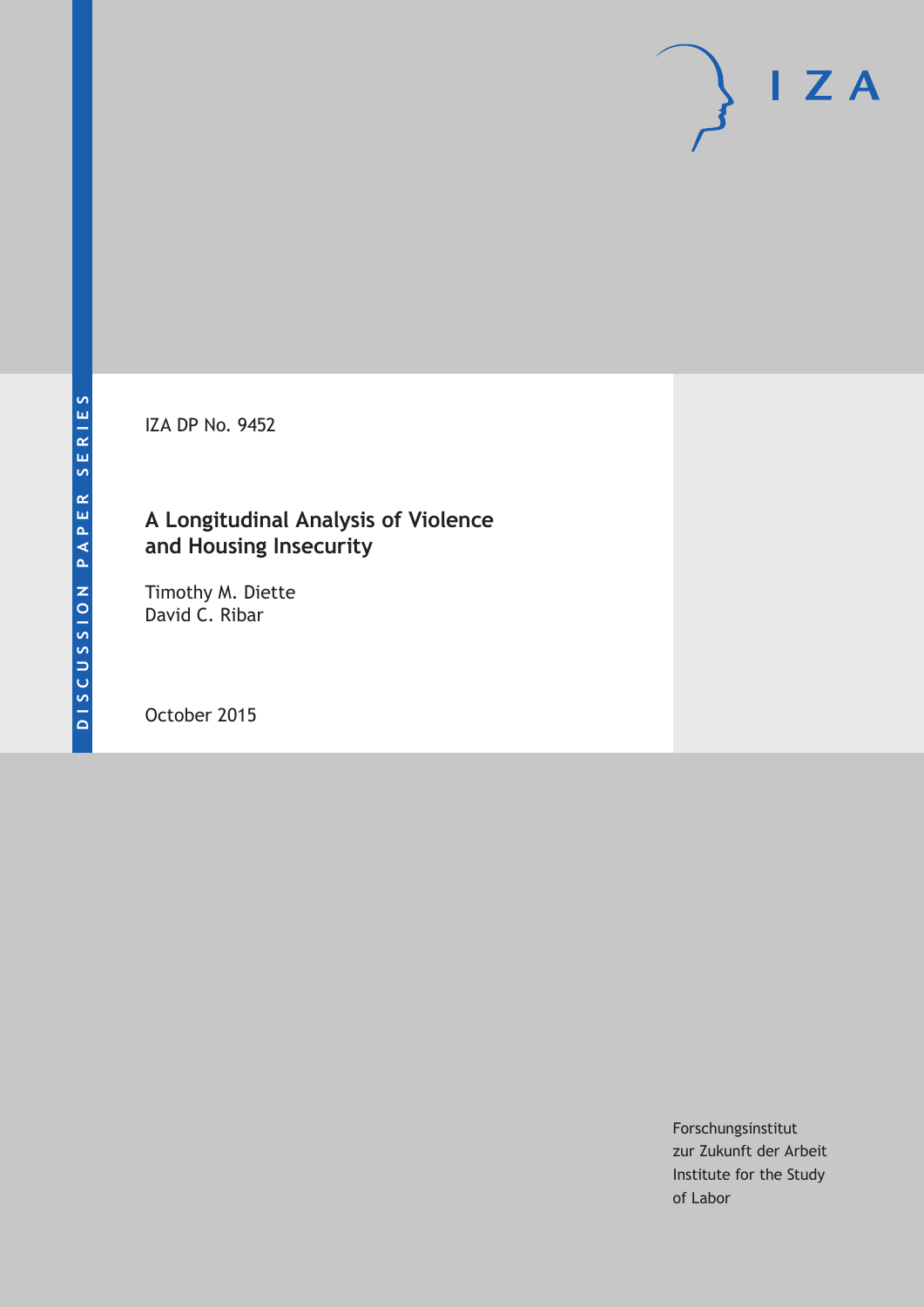# **A Longitudinal Analysis of Violence and Housing Insecurity**

### **Timothy M. Diette**

*Washington and Lee University* 

## **David C. Ribar**

*Melbourne Institute, University of Melbourne, Life Course Centre and IZA* 

> Discussion Paper No. 9452 October 2015

> > IZA

P.O. Box 7240 53072 Bonn **Germany** 

Phone: +49-228-3894-0 Fax: +49-228-3894-180 E-mail: iza@iza.org

Any opinions expressed here are those of the author(s) and not those of IZA. Research published in this series may include views on policy, but the institute itself takes no institutional policy positions. The IZA research network is committed to the IZA Guiding Principles of Research Integrity.

The Institute for the Study of Labor (IZA) in Bonn is a local and virtual international research center and a place of communication between science, politics and business. IZA is an independent nonprofit organization supported by Deutsche Post Foundation. The center is associated with the University of Bonn and offers a stimulating research environment through its international network, workshops and conferences, data service, project support, research visits and doctoral program. IZA engages in (i) original and internationally competitive research in all fields of labor economics, (ii) development of policy concepts, and (iii) dissemination of research results and concepts to the interested public.

IZA Discussion Papers often represent preliminary work and are circulated to encourage discussion. Citation of such a paper should account for its provisional character. A revised version may be available directly from the author.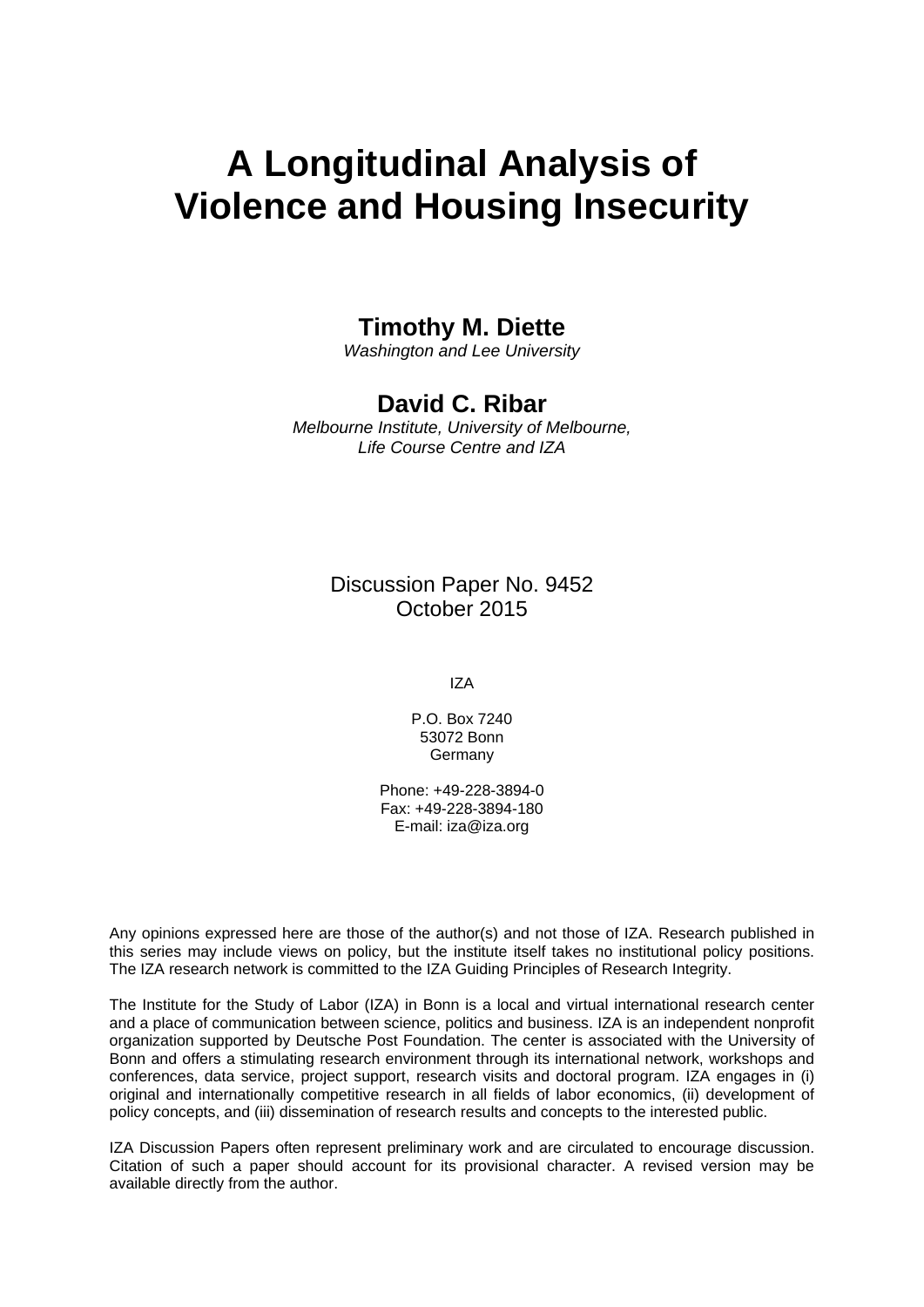IZA Discussion Paper No. 9452 October 2015

# **ABSTRACT**

# **A Longitudinal Analysis of Violence and Housing Insecurity\***

Violence and housing insecurity are horrible events that may be intertwined, with violence possibly forcing victims to abandon their accommodations and housing insecurity depriving people of the safety of a home or placing them in compromised circumstances. This study uses national, prospective, longitudinal data from the *Journeys Home Survey* to examine how violence, housing insecurity, and other characteristics in one period affect disadvantaged Australian men's and women's chances of experiencing violence and housing insecurity in subsequent periods. The study is one of the first to investigate these relationships prospectively and unusual in considering how violence among adult men contributes to their housing insecurity. We estimate dynamic multivariate models that control for observed and time-invariant unobserved characteristics and find that men's chances of being housing secure without experiencing violence are 24-45 percent lower and women's chances are 12- 20 percent lower if they experienced housing insecurity, violence or both in the previous period. Heavy drinking, marijuana use, psychological distress, and a history of childhood abuse and neglect also increase the risks of violence and housing insecurity for both genders, while the presence of children reduces these risks. Women who are bisexual or lesbian and women with homeless friends also face elevated risks of housing insecurity, while men's sexual orientation and friend networks seem less relevant.

JEL Classification: J1, R2

Keywords: housing insecurity, homelessness, violence, Journeys Home Survey

Corresponding author:

 $\overline{a}$ 

David C. Ribar Melbourne Institute of Applied Economic and Social Research University of Melbourne Level 5, Faculty of Business and Economics Building 111 Barry Street Parkville, VIC 3010 Australia E-mail: david.ribar@unimelb.edu.au

<sup>\*</sup> This paper uses data collected from the Journeys Home project, a longitudinal survey-based study managed by the Melbourne Institute of Applied Economic and Social Research on behalf of the Australian Government Department of Social Services (DSS). The findings and views reported in this paper, however, are those of the authors and should not be attributed to either DSS or the Melbourne Institute. The authors thank the Faculty of Business and Economics at the University of Melbourne and the Melbourne Institute for financial support. They also thank Deborah Cobb-Clark and participants at several seminars for helpful comments.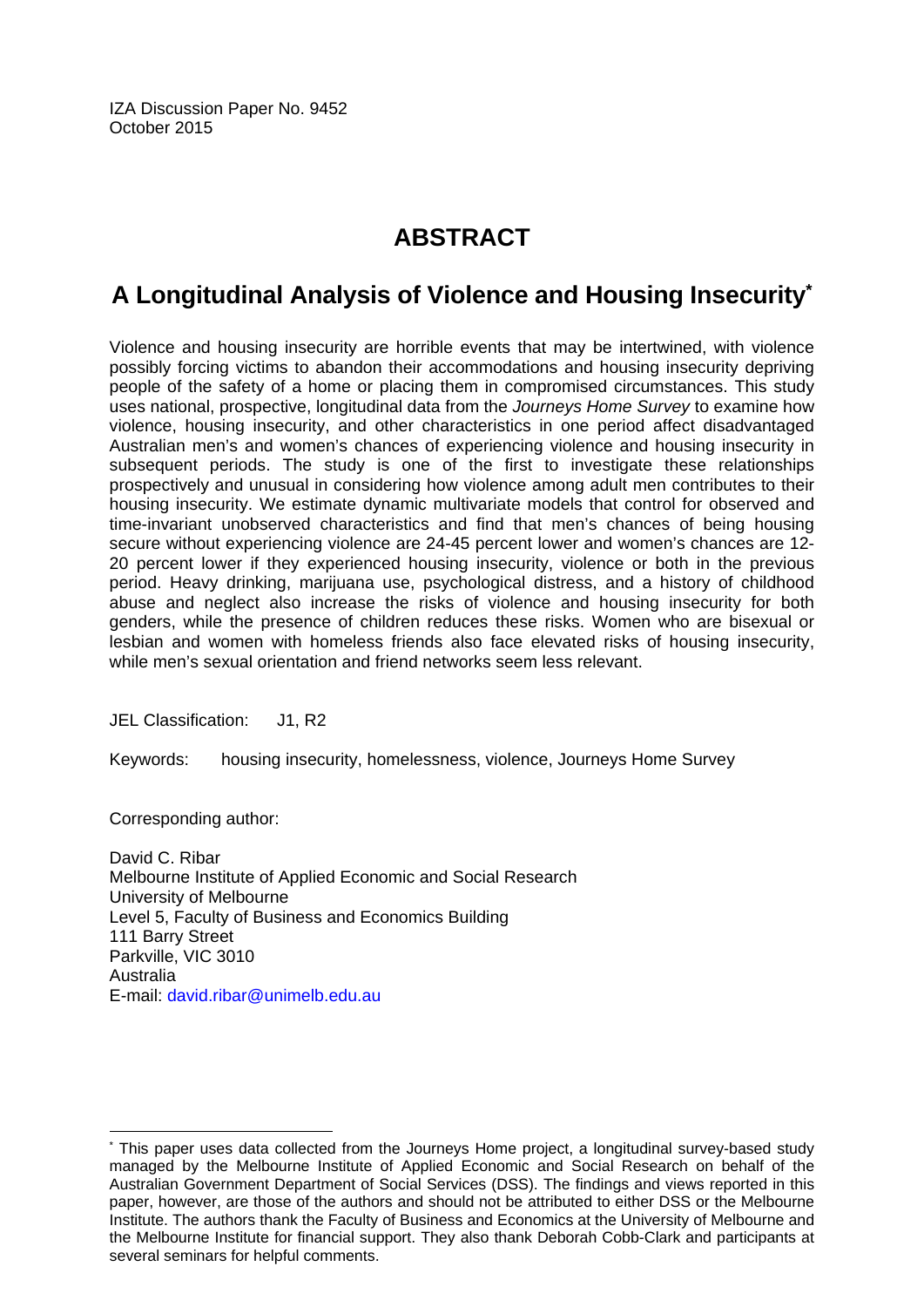Being a victim of physical violence and losing one's accommodation are each terrible events. Physical violence is painful and in extreme instances can inflict disabling injuries and emotional trauma. Housing insecurity is also detrimental, with harms that range from anxiety over the uncertainty of housing to the intense hardship of being homeless altogether. Worse, each condition may contribute to the other. Domestic violence could force victims to abandon their accommodations; indeed, domestic violence is cited as a leading cause of women's and children's homelessness (Jasinski et al., 2005; Flinders Institute for Housing, Urban and Regional Research, 2008). Violence may also lead to housing problems by impairing a person's ability to function in social or economic settings (Williams & Mickelson, 2004). Similarly, primary homelessness (being without shelter altogether) deprives people of the physical security associated with shelter, possibly increasing the risk of victimisation (Burt et al., 2001; Wenzel et al., 2001), and other marginal housing situations may put people in crowded or compromised conditions where they are vulnerable. The harms and presumed interlinkages of these problems have prompted national plans to reduce violence (the Australian government's \$100 million women's safety package; *Healthy People 2020* in the U.S.) and homelessness (Commonwealth of Australia, 2008; U.S. Interagency Council on Homelessness, 2015).

Despite ample evidence that violence and housing insecurity are related, researchers have not convincingly established that either problem causes the other. A fundamental problem in developing the evidence has been the lack of sizeable, representative samples of people who are at risk of housing problems and who have suffered these problems. Many large surveys—including many focused on disadvantaged populations—only interview householders. Other surveys that consider people who are homeless or housing insecure rely on convenience samples, such as shelter residents, or are geographically or demographically limited. Another problem has been researchers' inability to account for the many other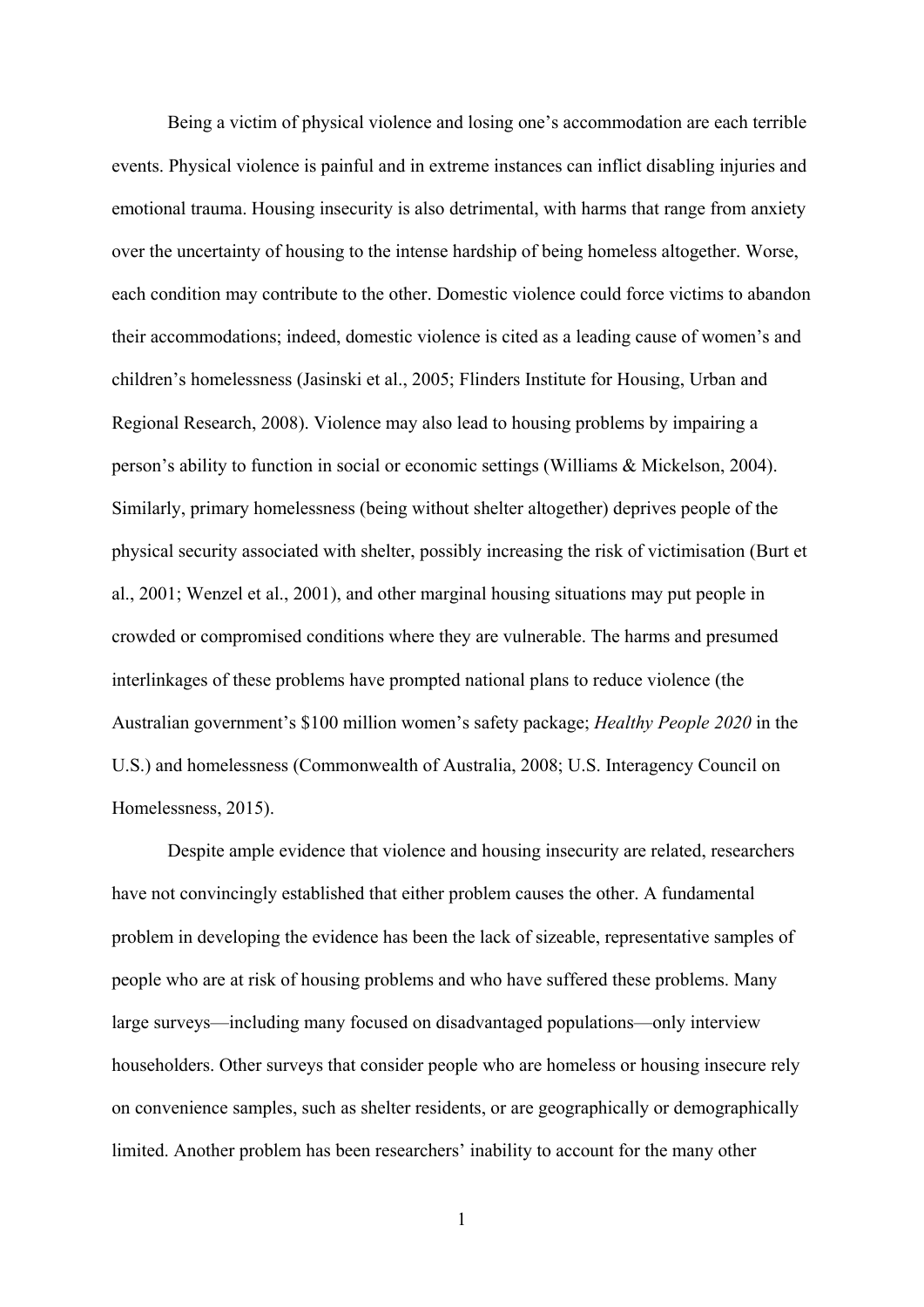characteristics that also contribute to violence and housing insecurity and thereby give rise to spurious correlations. Finally, researchers have rarely had access to prospective, longitudinal data that can indicate which events precede others and distinguish antecedents from consequences.

This study overcomes these problems, using national, longitudinal data from the *Journeys Home* (JH) *Survey* to examine how violence, housing insecurity, and other characteristics in one period affect disadvantaged Australians' chances of experiencing violence and housing insecurity in subsequent periods. The JH survey interviewed 1,682 Australians who were initially homeless or at high risk of homelessness, asking about their housing, economic, health, and other circumstances, including their exposure to violence, through six semi-annual survey waves. The survey includes a rich set of covariates that we can include in multivariate analyses to control for observed characteristics that might confound the estimated relationship between violence and housing insecurity. The survey's longitudinal design allows us to map how experiences with violence and housing problems in one interview relate to these same problems in the next interview, helping to establish a temporal ordering of events. Moreover, because there are multiple waves of data, we can employ statistical techniques that account for time-invariant unobserved characteristics that might also be a source of confounding correlation.

The JH survey has other valuable features. First, unlike many surveys meant to address housing insecurity, JH interviewed a relatively diverse, albeit disadvantaged, at-risk population that included people who were and were not suffering from housing problems and followed them as they transitioned between different housing circumstances. Second, the survey's diversity extends to its geographic coverage, which includes people in urban and rural contexts and from each of Australia's states and major territories. Third, the large sample size not only supports the inclusion of numerous controls in our statistical analyses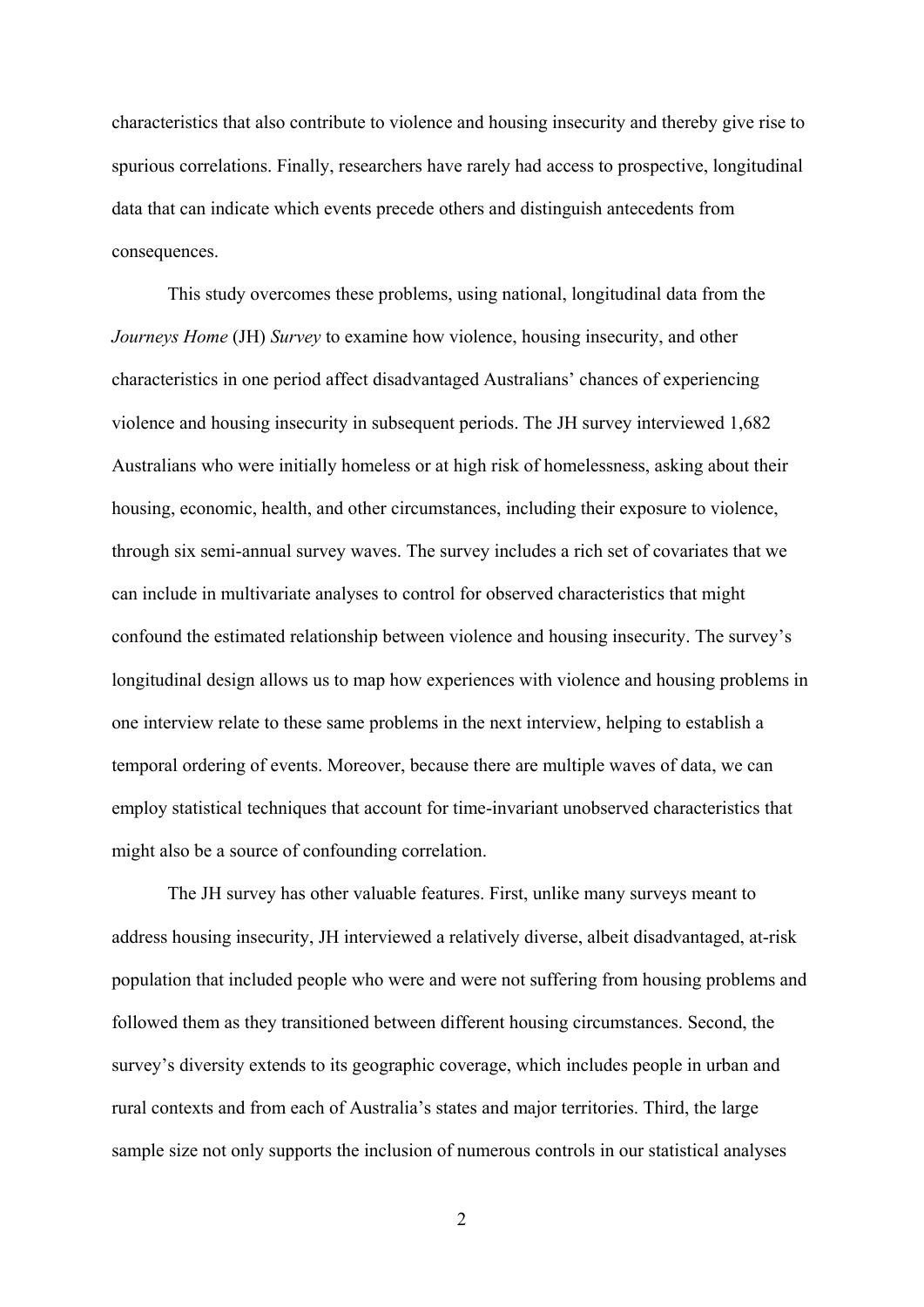but also allows us to conduct separate analyses for men and women.

Our consideration of how men's experiences with violence contribute to their housing problems is especially distinctive. A large research literature documents how domestic violence is associated with women's and children's subsequent homelessness (see, e.g., Bassuk et al., 2001; Flinders Institute for Housing, Urban and Regional Research, 2008; Weitzman et al., 1990). Studies also show that homeless men and women suffer higher rates of victimisation than their housed counterparts (Burt et al., 2001; Jasinski et al., 2005; Lam & Rosenheck, 1998; Lee & Schreck, 2005; Wenzel et al., 2001). However, less is known about how violence might trigger men's housing problems. Although men are less frequently the victims of sexual and domestic violence (Breiding et al., 2014), they experience more violence overall than women (see, e.g., Truman & Langdon, 2015). As we show, the disadvantaged Australian men in the JH survey are five percent more likely to experience violence in a six-month interval than the women, and our multivariate analyses indicate that JH men who experience violence are 23 to 45 percent more likely be housing insecure six months later than men who do not experience violence.

In addition, the paper addresses a key conceptual issue in housing security research regarding the centrality of life shocks. O'Flaherty (2004; 2010) has theorised that homelessness is often unpredictable and largely the result of negative, bad-luck shocks hitting people who were otherwise vulnerable. Research has found supporting evidence regarding shocks from income losses (O'Flaherty, 2009), a partner's incarceration (Geller & Franklin, 2014), and the birth of children with severe health problems (Curtis et al., 2013). Physical violence, which occurs infrequently and unpredictably for the vast majority of people, has properties of a shock.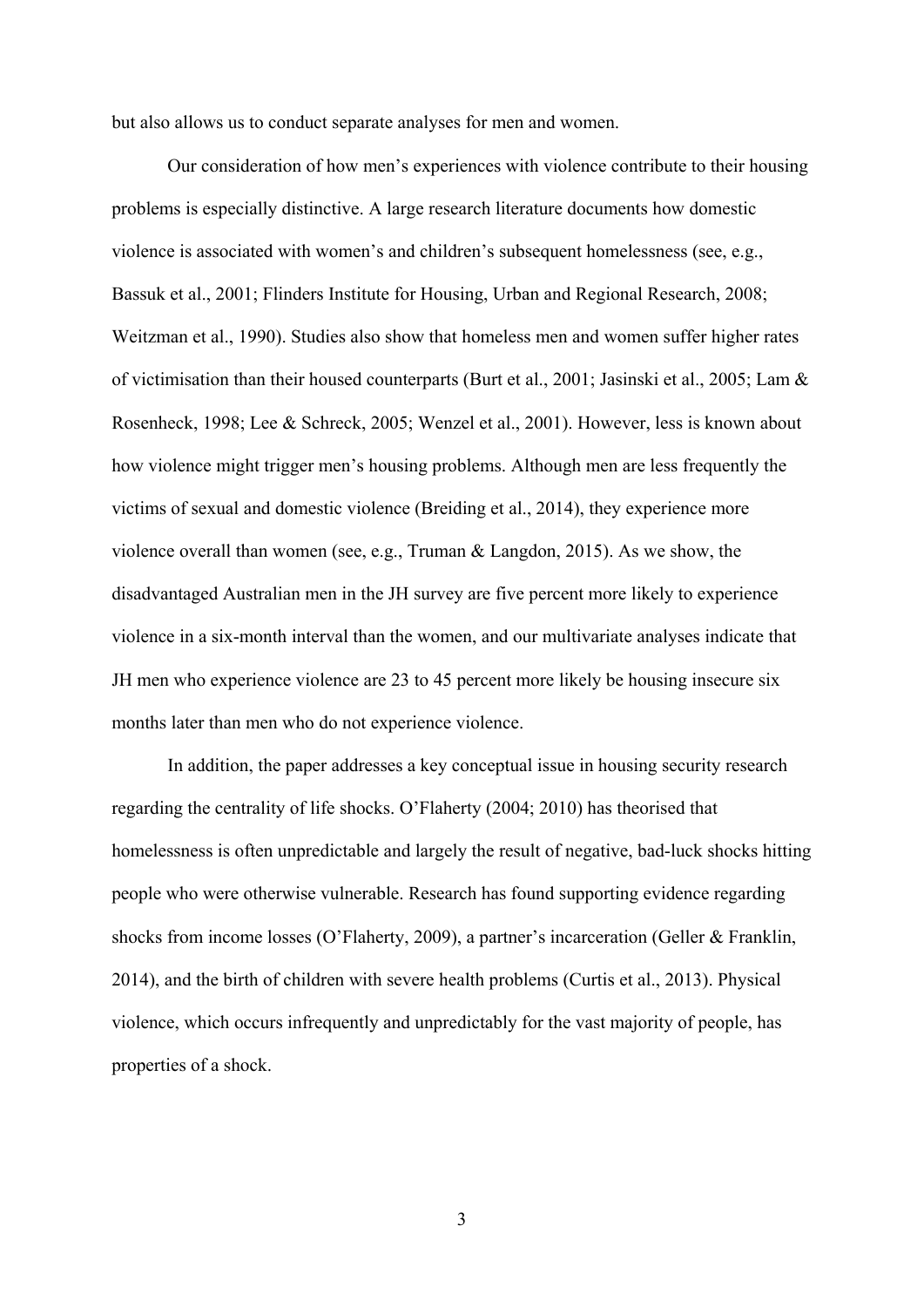#### **Previous studies**

Predicting housing problems. Researchers and policymakers have long debated the relative importance of structural and background circumstances on the one hand and individual behaviours and agency on the other as causes of housing insecurity. With respect to structural circumstances, research points to the deinstitutionalisation of the mentally ill (Jencks, 1994), limited availability of low-cost housing (Burt, 1991; Quigley et al., 2001; Quigley & Raphael, 2001), and low levels of economic activity and opportunities (Burt, 1991; Gould & Williams, 2010) as contributors. Background risk factors include being a victim of violence or abuse as a youth (Baron, 2003; Bassuk et al., 2001; Burt et al., 2001; Caton et al., 2005; Herman et al., 1997), having a parent who was incarcerated (Shelton et al., 2009) or used drugs (Bassuk et al., 1997), growing up in poverty (Koegel et al., 1995), spending time in foster care (Burt et al., 2001; Shelton et al., 2009), and poor mental health in childhood (Shelton et al., 2009).

There is also evidence regarding the role of agency and especially the abuse of drugs and alcohol (Bassuk et al., 1997; Early, 2005; McVicar et al., 2015; Shelton et al., 2009; Shinn et al., 1998). Joblessness (Shelton et al., 2009; Shinn et al., 1998) and low levels of schooling (Lehmann et al., 2007; Shelton et al., 2009) also appear to contribute to housing problems.

Housing insecurity may itself be a vulnerability for subsequent housing problems if it compromises people's physical health (Dennis et al., 1991), mental health (Hodgson et al., 2013) or labour market productivity (Glomm & John, 2001) and lowers their current and future economic prospects. As homeless people come to identify with being homeless, they may take fewer steps to escape their condition or become more accepting of socially inappropriate behaviours that prolong their homelessness (Snow & Anderson, 1987). Empirically, several studies have found evidence of state dependence in housing problems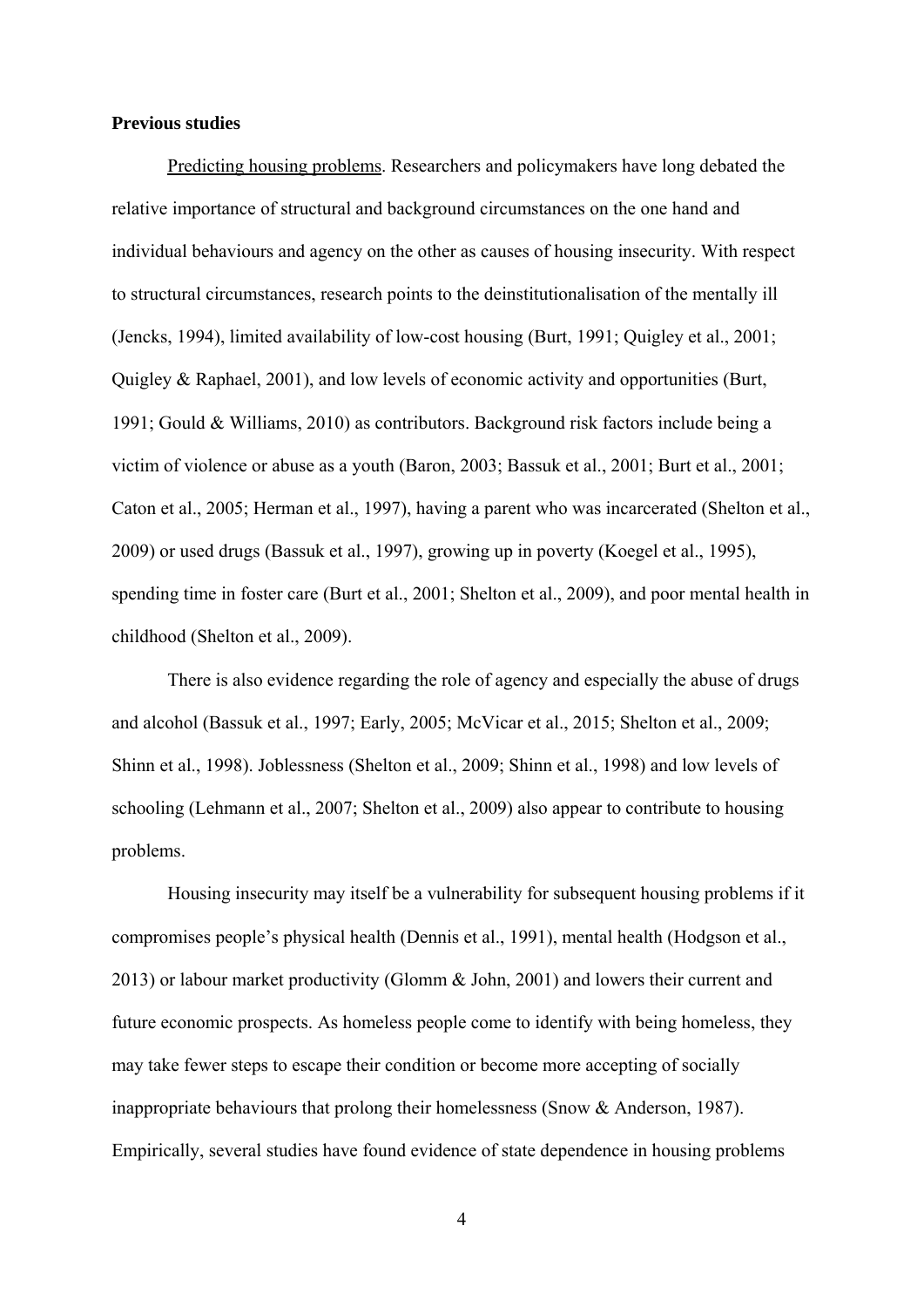(Allgood & Warren, 2003; Piliavan et al. 1996; Shinn et al., 1998); however, a recent analysis of the JH survey by Cobb-Clark et al. (2015) detected no evidence of duration dependence within homelessness spells.

While studies have identified many characteristics that increase the general risks of housing problems, they have been less successful in predicting specific transitions to or from housing insecurity (Shinn et al., 2001). Recognising the unpredictability of homelessness episodes, O'Flaherty (2004; 2010) hypothesised that homelessness results mainly from badluck shocks striking vulnerable people. In an empirical analysis, O'Flaherty (2009) found evidence that income shocks were a principal source of housing insecurity. Curtis et al. (2013) found that shocks in the form of the birth of a child with a severe health problem increased the risks of homelessness, while Geller and Franklin (2014) found that a partner's incarceration contributed to homelessness.

Violence may be another such shock, and indeed, domestic violence is regularly cited as a cause of women's housing problems. Violence may have a direct effect if victims have to flee their accommodations. In interviews with homeless women in the U.S., Jasinski et al. (2005) reported that one-in-four told them that violence in their last residence was a cause for their homelessness, and in an analysis of administrative data from Australia, the Flinders Institute for Housing, Urban and Regional Research (2008) found that one-in-three women listed domestic violence as a reason for seeking housing services. Exposure to violence could also have indirect effects through increased stress and anxiety, overstimulation of the allostatic systems, and posttraumatic stress disorder (Basile et al., 2004; McEwan, 1998; Williams & Mickelson, 2004).

Homeless women report high rates of previously being exposed to violence (Fischer, 1992; Jasinski et al., 2005; Wenzel et al., 2001). Although this suggests that violence is a cause of homelessness, it does not compare homeless people with similar at-risk, housed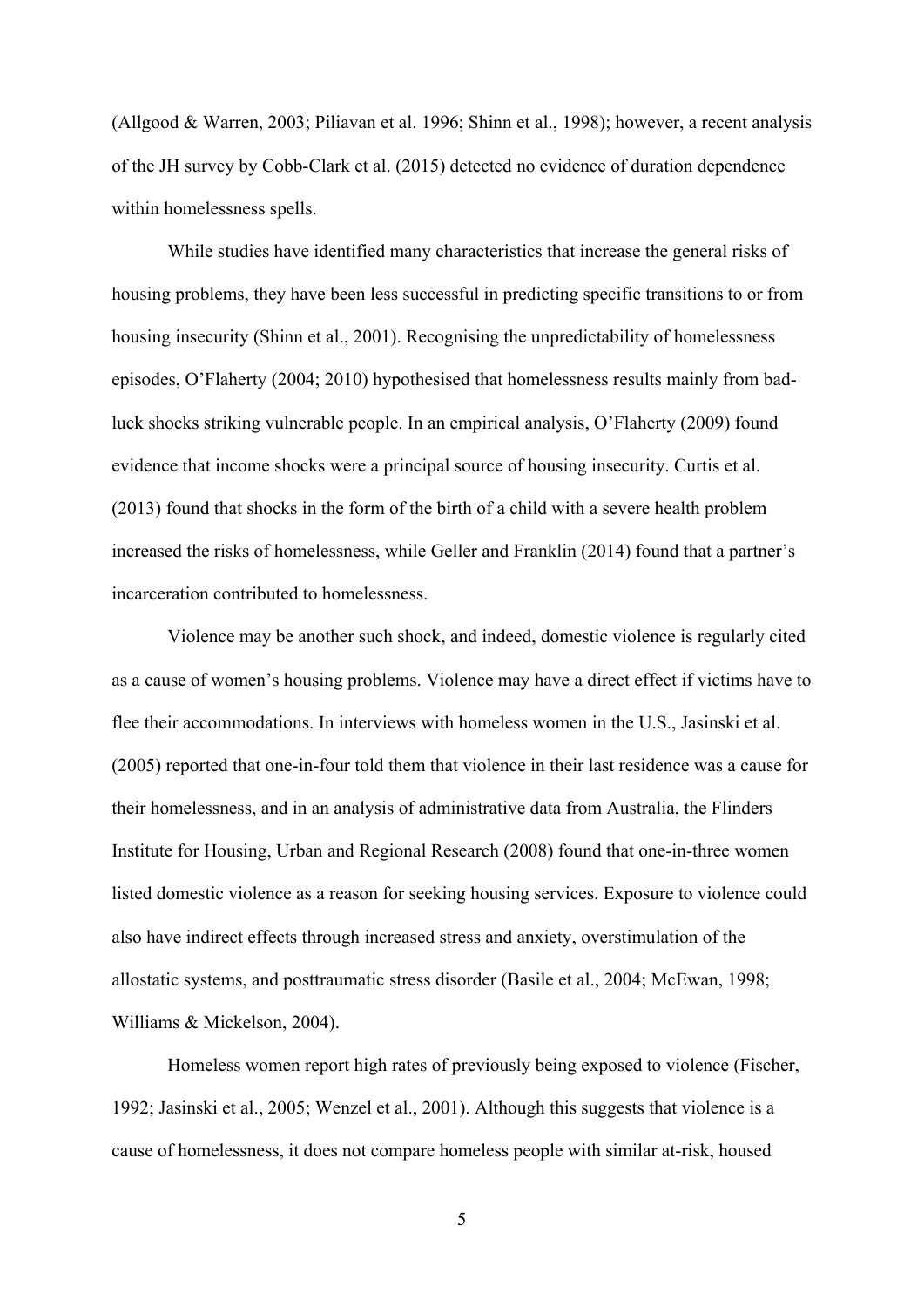groups, who might also have high rates of earlier victimisation. Studies that have used matched comparison designs have been equivocal. Bassuk et al. (2001) found that intimate partner violence raised the odds that a baseline group of newly homeless mothers would repeat their homelessness episodes; however, Brown and Bassuk (1997) did not find significant differences in the violence experiences between that baseline group and a housed comparison group. Shinn et al. (1998) and Weitzman et al. (1990) found higher earlier exposure to violence among families that entered homeless shelters relative to those that remained housed, but Lehmann et al. (2007) and Shelton et al. (2009) failed to find differences.

Predicting violent victimisation. General rates of violent victimisation are low. In Australia in 2013-14, 2.3 percent of adults reported being physically assaulted in the previous year.<sup>1</sup> In the U.S., 0.9 percent of people 12 and over reported being physically assaulted in 2014 (Truman & Langton, 2015). While everyone faces some risk of victimisation, people of lower socioeconomic status (Hotaling & Sugarman, 1990) and homeless people face much higher risks (Burt et al., 2001; Fischer, 1992; Garland et al., 2010; Geissler et al., 1995; Kipke et al., 1997; Lam & Rosenheck, 1998; Lee & Shreck, 2005; Wenzel et al., 2001).

Conceptual approaches to victimisation attempt to identify sources of marginalisation to explain why people might be in vulnerable situations. Lee and Schreck (2005) proposed how homelessness and other associated characteristics, including divorce, poverty, poor mental health, and a history of childhood abuse, increase marginalisation. The lifestyleexposure theory of personal crime suggests that homeless people may cope with their structural constraints and role expectations by adopting lifestyles and activities that increase their risks of victimization (Hindelang et al., 1978). People may also experience violence because they initiate physical conflicts (Ruback et al. 2014).

<sup>&</sup>lt;sup>1</sup> Australian Bureau of Statistics, "4530.0 – Crime Victimisation, Australia, 2013-14,"

<sup>&</sup>lt;http://www.abs.gov.au/AUSSTATS/abs@.nsf/Lookup/4530.0Main+Features12013-14>, released 17 Feb. 2015.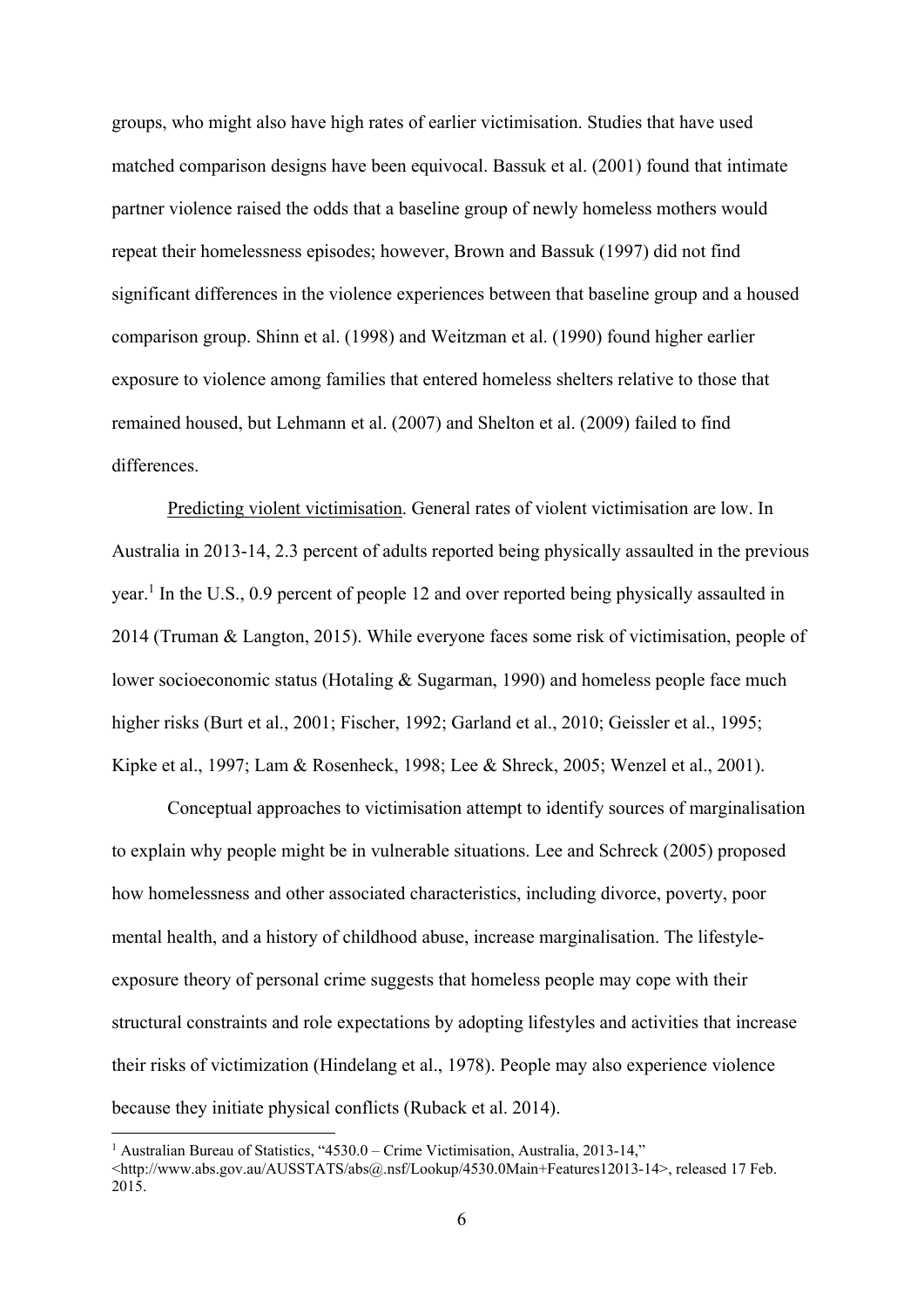Prior victimisation may also increase the chances of subsequent victimisation. Chu (1992) discussed repetition compulsion, post-traumatic stress syndrome, and the inability to effectively relate to others as explanations for revictimisation. Violence may also undermine perceptions of agency and self-efficacy (Bandura, 1997; Gecas, 1989). There is evidence of associations over time. Sexual abuse as a child is associated with increased risk of sexual assault in college years (Gidycz et al., 1995). Analyses of panel data have shown that women who suffer partner violence at one point in time are more likely to be victimised again (Frias & Angel, 2007; Tauchen & Witte, 1995). Other panel studies show similar results for crime revictimisation among young adults (Lauritsen & Quinet, 1995; Ruback et al., 2014). Ruback et al. (2014) further investigated how substance abuse, depression, and offending behaviour might mediate revictimisation. They found evidence of direct and mediated effects of prior violence on subsequent violence for young men but only evidence of mediated effects for women.

As this discussion indicates, previous research has provided evidence of contemporaneous and dynamic links between violence and housing insecurity. However, some of the evidence comes from analyses that only considered homeless people and that relied on implicit comparisons. Other studies that have directly examined comparison groups have used small and select samples. The comparison studies have also typically used crosssection data that include retrospective reports and that sometimes fail to indicate the timing of violent incidents and housing problems. Most studies also lack controls for unobserved characteristics that could lead to spurious associations. Results from some previous studies have been equivocal.

#### **Analysis data from the Journeys Home Survey**

Our empirical analyses use data from the six waves of the *Journeys Home Survey*. JH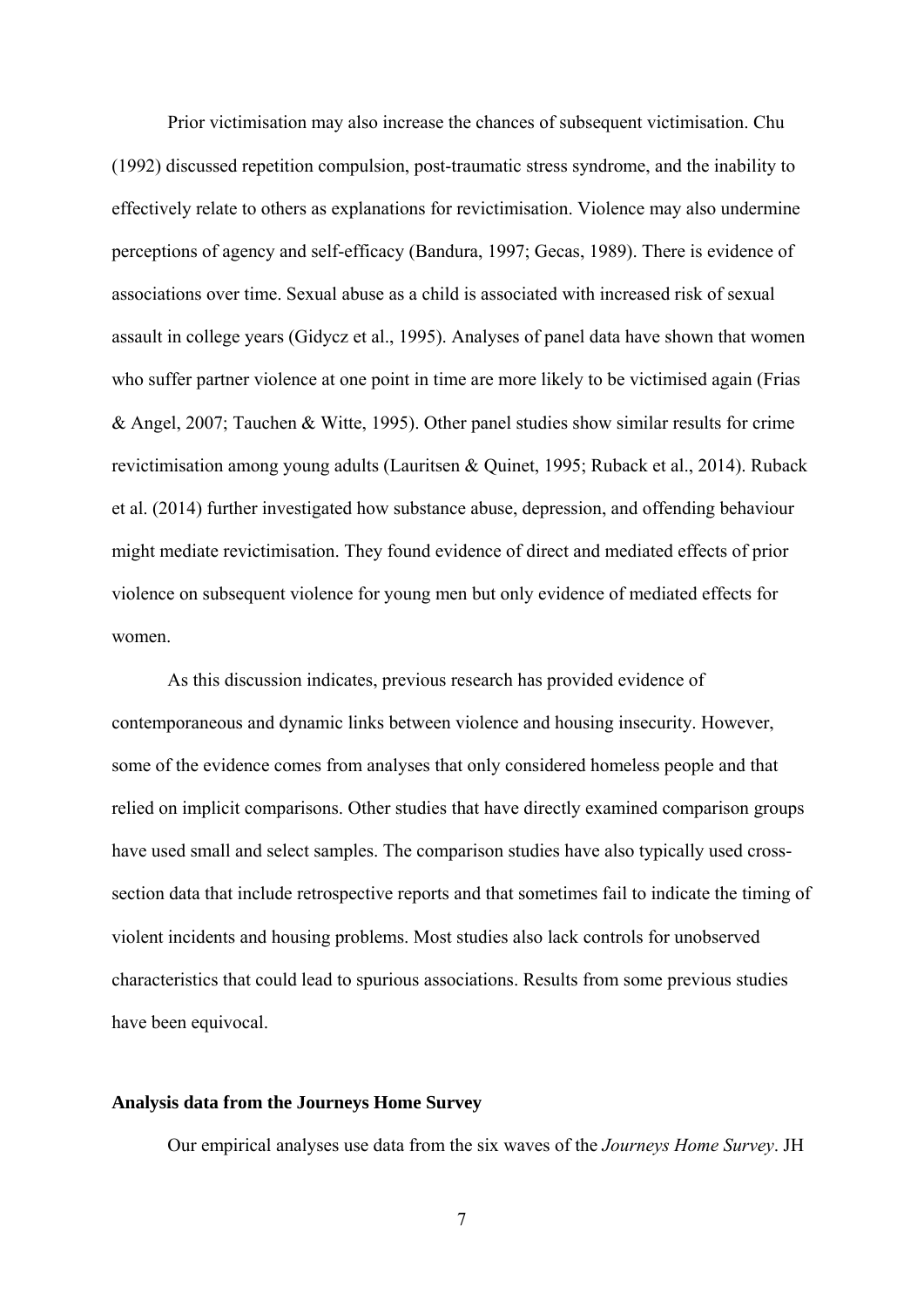is a large, national, interviewer-administered survey that has followed a sample of Australian public assistance (Centrelink) clients who were initially either housing insecure or at risk of housing insecurity. Because the JH sample includes both types of people, it is exceptionally valuable for examining the causes and consequences of housing insecurity. Interviews began in 2011 and continued in six-month intervals with each wave asking people about their housing, economic, health, and other circumstances, including their experiences with violence (see Wooden et al., 2012). In the initial survey wave, 1,682 people participated, which represented a response rate of 62 percent of the in-scope sample. Retention in subsequent waves was high, with 91, 88, 87, 85, and 84 percent of the initial respondents being re-interviewed in waves two through six, respectively (Bevitt et al., 2014).

Violence and housing insecurity. In each wave, the JH survey asked, "has anyone used physical violence or force against you in the last six months?" We code a binary indicator that equals one if the respondent answered "yes" and use this as our principal measure of violence.<sup>2</sup> The JH survey also asked about the characteristics of violence, including whether the respondent experienced multiple episodes, the respondent's relationship to the assailant, whether the respondent was physically harmed, and whether the respondent experienced anxiety or fear because of the incident. We conduct descriptive analyses using these measures to provide a clearer picture of the violence suffered by the respondents.

In addition to questions about physical violence, the JH survey also asked about experiences in the last six months with sexual assault and with being "the victim of an assault or robbery which resulted in police contact or investigation." In sensitivity analyses, we examine alternative measures of victimisation that combine experiences of (a) either physical violence or sexual assault and (b) either physical violence or a reported assault or robbery.

<sup>&</sup>lt;sup>2</sup> These questions are preceded by a statement, "we know these questions may be sensitive, so we can move to a quieter place or skip them if they make you feel uncomfortable," and by a request for consent to continue.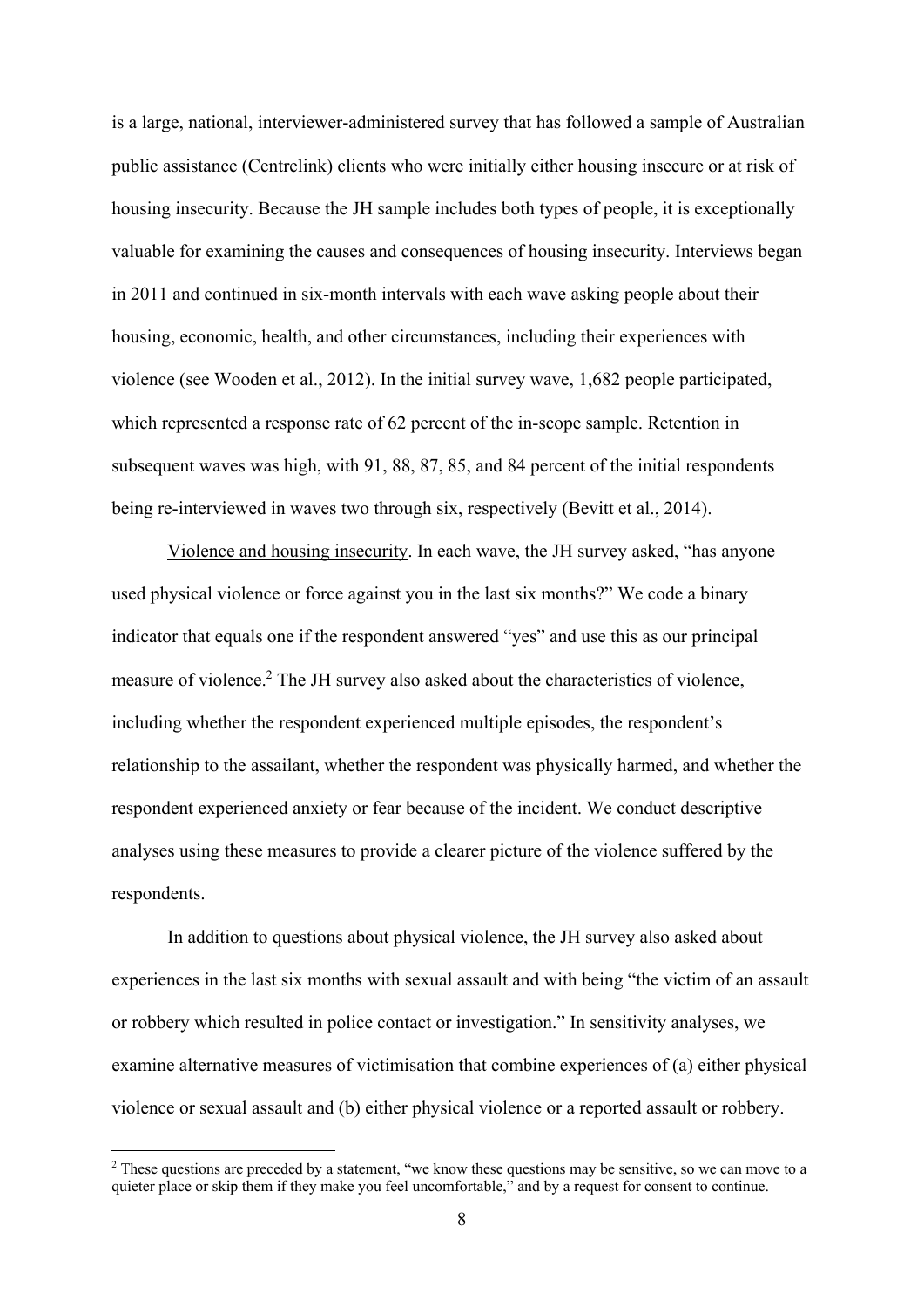To indicate housing insecurity, we use a binary measure that is supplied with the JH data that takes on a value of one if a person

- a) experienced primary or literal homelessness (e.g., was sleeping rough, slept in a car, or squatted in an abandoned building)
- b) was living in a caravan/camper, hotel, boarding house, or crisis accommodation, or
- c) was living with friends, family, or other relatives

at any time during either the six months before the wave 1 interview or during the time between subsequent interviews. Our six-month measure is similar to the Melbourne Institute's broad point-in-time measure of homelessness (Bevitt et al., 2014)—that is, experiencing either primary homelessness, secondary homelessness (living temporarily rentfree with friends or family or temporarily in an accommodation that fails to meet the community standards for housing), or tertiary homelessness (living long-term in an accommodation that fails to meet community standards). However, our measure also includes situations where people lived long-term with friends or relatives or were paying them rent.

Our empirical analyses focus on a four-category measure that interacts the different possible combinations of housing insecurity and violence (securely housed and no violence = 0, insecurely housed and no violence  $= 1$ , securely housed and violence  $= 2$ , and insecurely housed and violence  $= 3$ ). We adopt this interacted, multinomial specification, rather than separate binary specifications of each outcome, because the rates of violence and housing insecurity are each substantially higher in the presence of the other condition and because the characteristics of violence are much different in the presence of housing insecurity than housing security.

Explanatory variables. Our empirical analyses incorporate many explanatory variables that are available in the JH survey. Most importantly, we include a lag of our multinomial outcome variable so that we can examine how housing insecurity and violence in one wave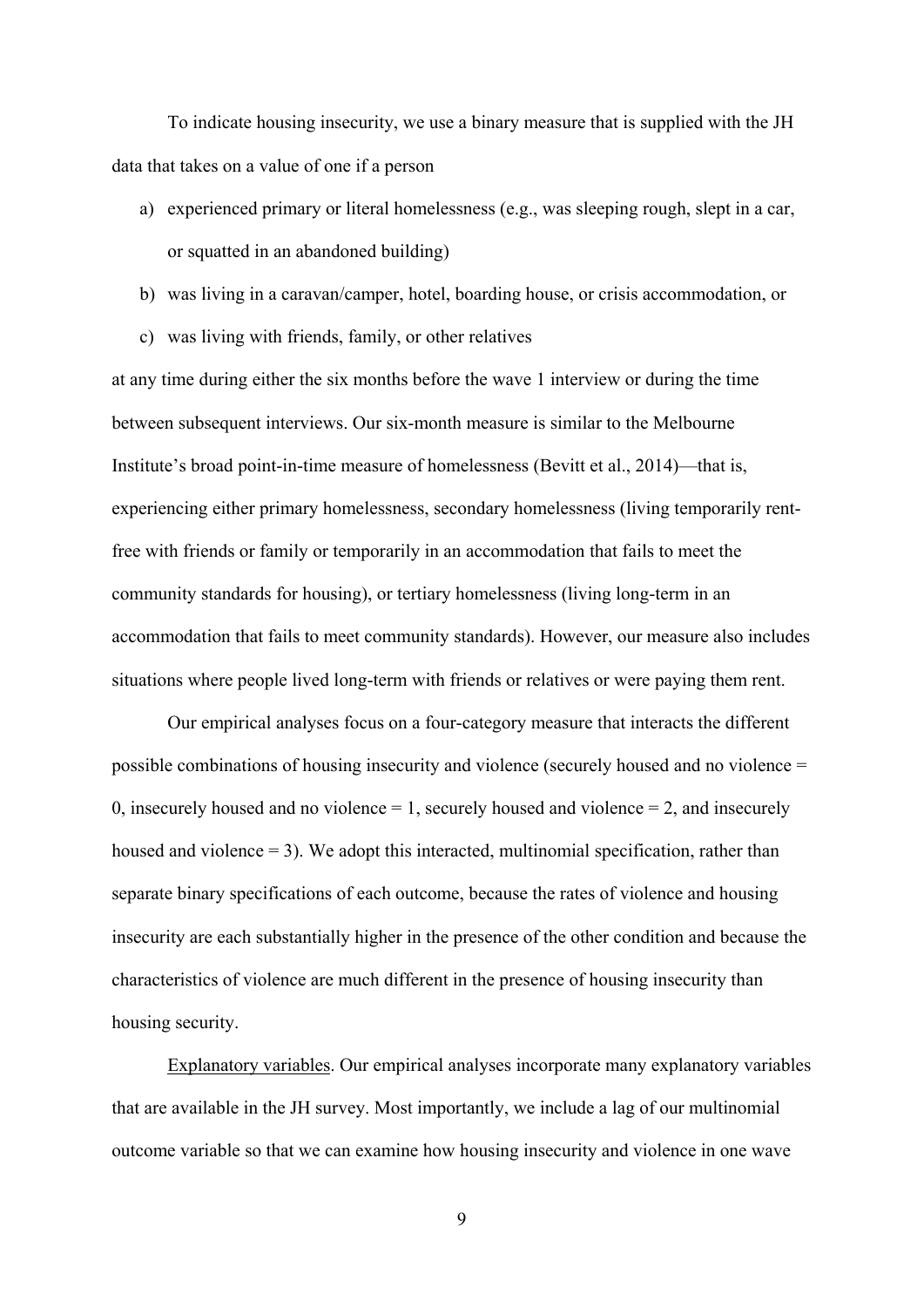affect these same conditions in the next wave. The use of a lagged dependent variable allows us to investigate whether the specific combinations of housing insecurity and violence are subject to state dependence. It also allows us to examine whether there are cross-effects—that is, whether previous violence predicts subsequent homelessness and vice versa.

Gender is another key conditioning variable. Preliminary analyses indicated that the rates and characteristics of violence and housing insecurity differed substantially between men and women. Accordingly, we disaggregate all our empirical analyses by gender.

Our other time-invariant background controls include measures for whether the respondent identified as Aboriginal or a Torres Strait Islander; migrated from a non-Englishspeaking country; was lesbian, gay, or bisexual; did not live with both biological parents at age 14; was homeless as a child; lived in foster, residential, or kin care as a child; and was ever incarcerated prior to the JH survey. We also created a 0-4 index of childhood abuse and neglect that was the sum of indicators for whether the person's childhood experiences included being left without food or shelter, suffering physical force or violence from someone s/he lived with, suffering physical force or violence from someone else, and being sexually assaulted.<sup>3</sup> In addition, we included an indicator for whether the person consented to answer questions regarding sexual violence.

We also included several contemporaneous time-varying measures that are arguably exogenous, including a quadratic for the respondent's age; three dummy variables for education (completing years 10-11, completing year 12, or completing a university degree the omitted category is completing less than 10 years of school); and dummies for each JH wave.

Because our other time-varying explanatory variables are potentially impacted by housing insecurity or violence, we incorporated lagged, rather than contemporaneous,

<sup>&</sup>lt;sup>3</sup> Preliminary analyses revealed that allowing for separate effects of the separate abuse and neglect experiences did not improve the explanatory power of the models by much.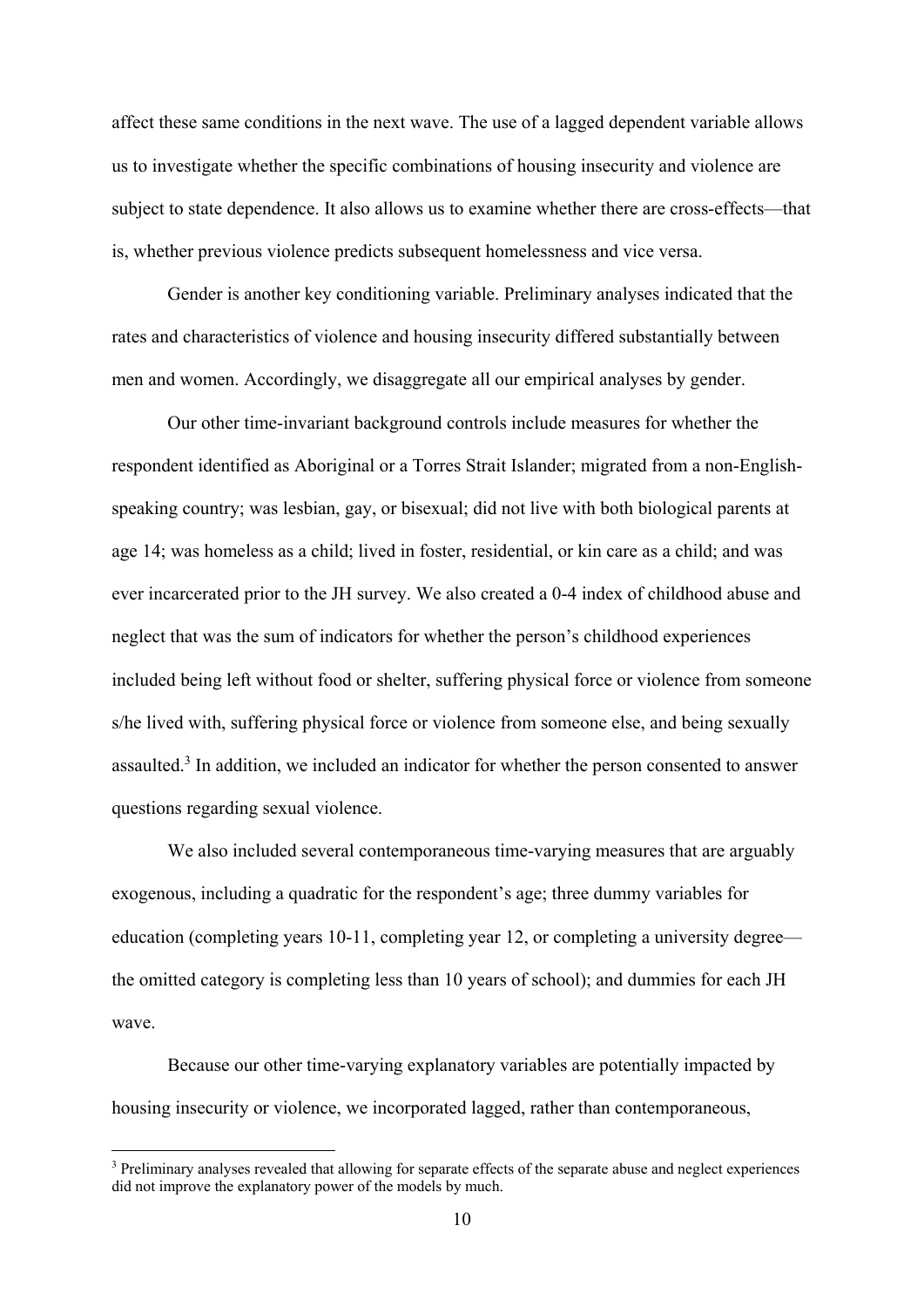measures of them. These include indicators for living either in a small city or in a rural or boundary area (the omitted category is living in a large or capital city); an indicator for being in a formal or de facto marriage; the number of children under 18; the logarithm of the person's gross income; an indicator for being employed; a 1-5 rating of poor health, an indicator for having a long-term health or disability condition; the Kessler scale (0-24) of psychological distress; an indicator for ever being diagnosed with a psychological disorder; the number of days in the previous month the person had five or more alcoholic drinks; an indicator for marijuana use; an indicator for being incarcerated during the survey wave; an indicator for being in contact with family; and indicators for having employed friends, homeless friends, and friends who used drugs, were in prison, or were arrested. We also created indicators for whether information for the person's income, disability status, psychological diagnosis, or drinking behaviour were missing.

To control for housing costs and job market conditions, we use a lagged measure of the person's SA4 area of residence to link each observation to the log of the area apartment/flat rental price and the area unemployment rate for the observation reference period. That is, we use lagged information to identify areas but current information to characterise the conditions.<sup>4</sup>

Besides these measures, we also experimented with including measures for the person's childhood home environment, work experience, availability of social supports, use of street drugs, and full-time employment. However, these measures were never significant for either men or women, and their inclusion did not alter our other findings.

Analysis sample. We initially selected wave-specific observations for people who participated in the interviews (dropped attriters), were at least 18 years old and less than 70 years old, and completed the interviews without the assistance of others, eliminating 2,114 of

<sup>4</sup> SA4 areas are sub-state geographies defined by the Australian Bureau of Statistics to represent labour submarkets and typically have 300,000-500,000 people in metropolitan areas and 100,000-300,000 people in other areas.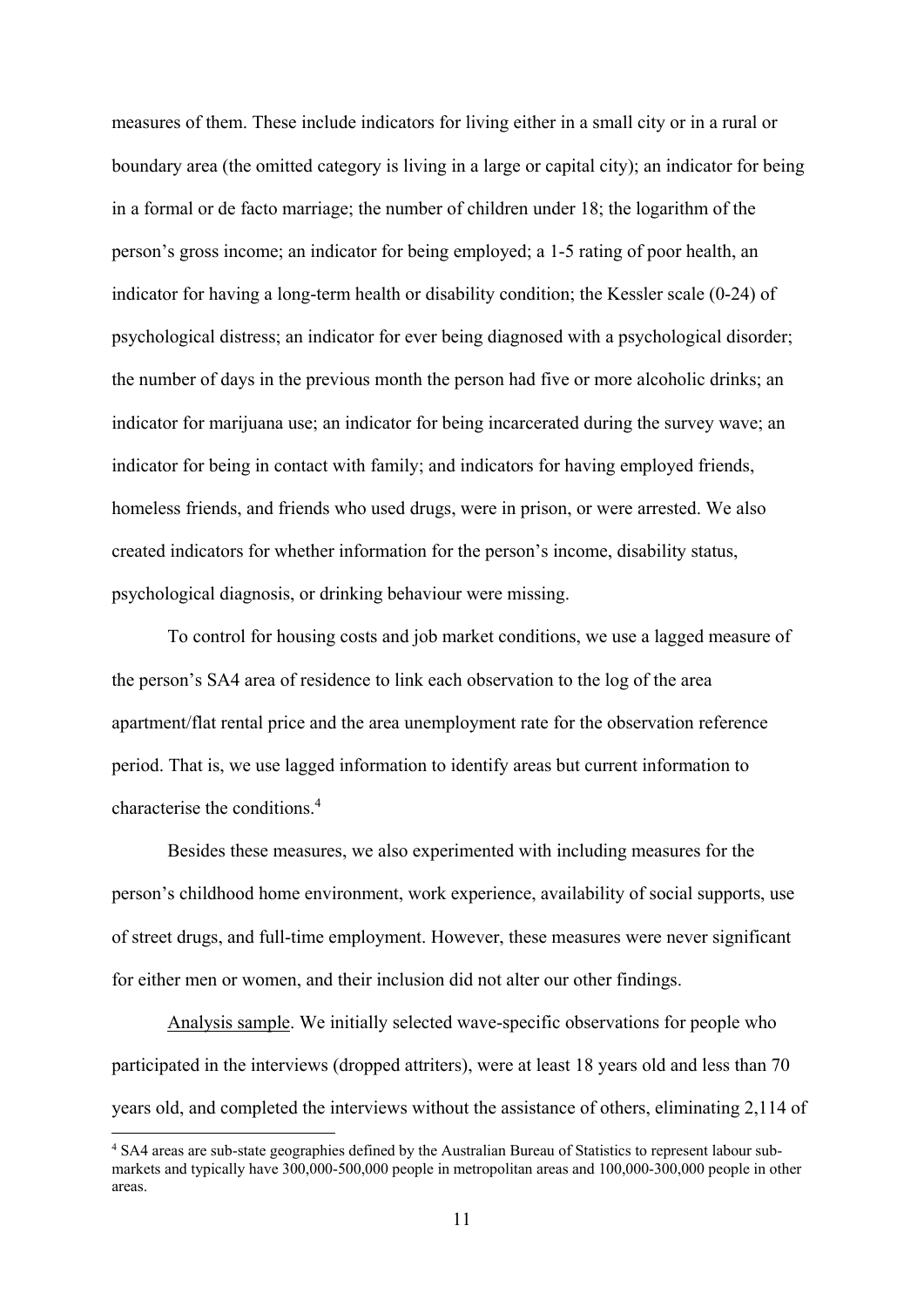the potential  $10,092$  (= 1,682 x 6) person-wave observations. We then dropped 400 observations with missing information on people's housing insecurity or violence status. We next dropped 1,853 observations that either were missing information for the explanatory variables (except those noted as having missing flags) or followed a break in the longitudinal sequence (e.g., if a wave 4 observation was deleted, we also dropped the wave 5 and 6 observations). Our final analysis sample has 5,725 person-wave observations: 1,261 observations from wave 1 that we use in our "initial conditions" models and 4,464 observations (2,487 for men and 1,977 for women) from waves 2-6 that we use in our lagged dependent variable models. Means of the explanatory measures for our longitudinal analysis sample calculated separately by gender are reported in Appendix A.

#### **The incidence and characteristics of violence and housing insecurity**

We begin our empirical analysis by tabulating how the incidence and characteristics of violence and housing insecurity vary with each other. The top panel of Table 1 lists the percentages of men and women who experienced different violence outcomes. Rates of physical violence among JH respondents were much higher than for Australians generally, with 19.1 percent of men and 14.7 percent of women reporting incidents in the six months preceding their interviews. Although these rates are high in a relative sense, they are low in absolute terms and imply that violence is an unusual occurrence and arguably a shock. For both men and women, the incidence of violence was approximately 9 percent higher if they were housing insecure than if they were housing secure.

Among the respondents who reported violence, women were more likely than men to report being harmed, experiencing fear or anxiety, and being a current or former romantic partner of the assailant, while men were more likely to report multiple violent events and being assaulted by strangers. The results confirm the salience of intimate partner violence for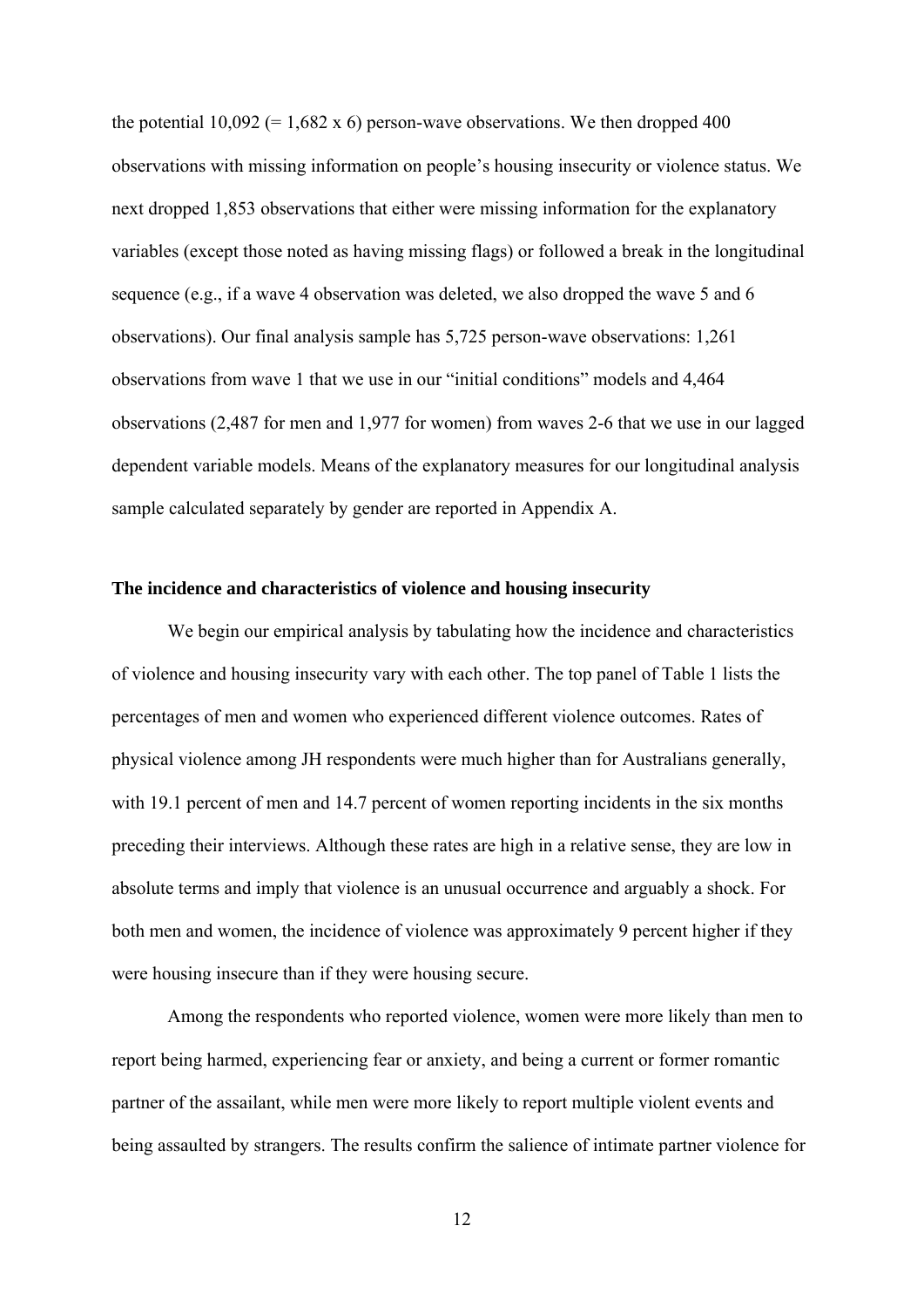women, with partners accounting for 56.5 percent of women's violent episodes. Men and women who were housing insecure were twice as likely to report experiencing multiple violent episodes as those who were housing secure. The relationships with assailants also differed for men and women conditional on their housing security status. In addition, housing insecure women more frequently reported being harmed by their violence episodes than housing secure women.

Gender differences also appeared in respondents' housing experiences, with men being more likely to be housing insecure. Men's housing insecurity included more time without shelter, more time in socially unacceptable housing (caravans, boarding houses, crisis accommodations), and less time in own housing. Among the men and women who experienced housing insecurity, there were relatively few differences in housing characteristics conditional on violence.

In Table 2 and Figure 1, we consider the longitudinal relationships among our housing insecurity and violence categories. The top panels in Table 2 and Figure 1 show the probabilities of men being housing secure without violence, housing insecure without violence, housing secure with violence, and housing insecure with violence at one interview conditional on their experiences with these outcomes in the prior interview. The third panel of Table 2 and bottom panel of Figure 1 display the same conditional probabilities for women. The first thing that stands out is that the probability that someone is housing secure without violence in one period is much lower (34-55 percent for men and 25-50 percent for women) if the person experienced housing insecurity, violent, or both in the previous period.

Second, there are patterns that are consistent with state dependence. The highest probability of being in a given multinomial housing and violence category in one wave occurs among people who were in the same category in the previous wave. Associations between previous and current outcomes also appear if we consider simple, rather than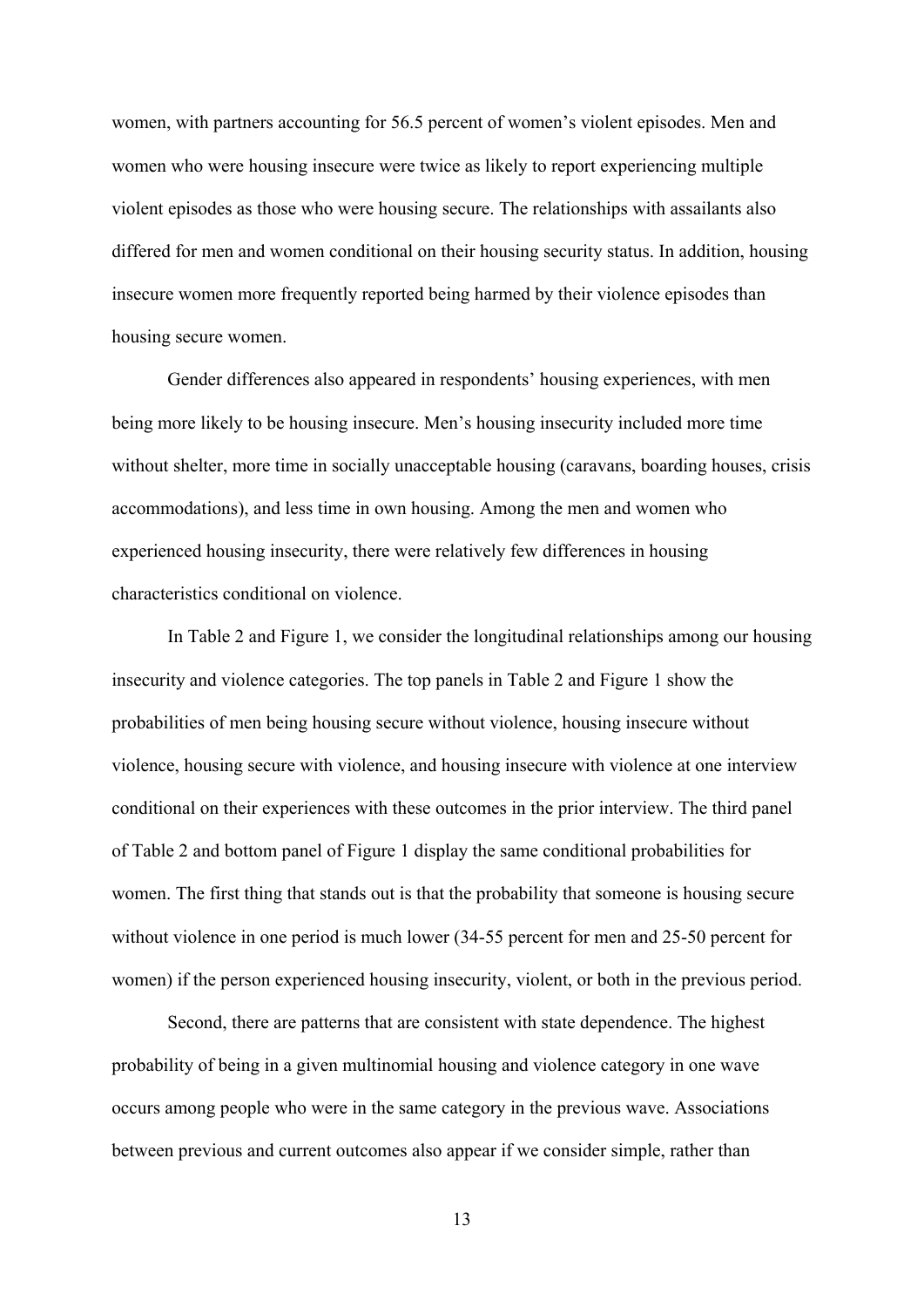compound outcomes. The second and fourth panels from Table 2, which show the conditional percentages for the simple outcomes, indicate that the probability of being housing insecure in one wave is higher if the person was housing insecure in the previous wave, and the probability of experiencing violence was higher if the person previously experienced violence.

Third, there is evidence of cross-effects among the simple outcomes. The rate of violence was 22 percent for men who were housing insecure in the previous period but only 16 percent for men who were housing secure. The rate of housing insecurity was 60 percent for men who experienced violence in the previous wave but only 43 percent for men who did not. Similar patterns appear for women.

#### **Multivariate empirical analyses**

1

Econometric specification. To investigate the determinants of housing insecurity and violence and move beyond simple associations, we estimate longitudinal multinomial, Markov models.<sup>5</sup> Let  $HV_t$  denote our four-outcome categorical measure of a person's housing insecurity and violence at wave *t*. We model the probability of being in a particular status in the current wave as depending upon the person's housing insecurity and violence status from the previous wave, observed exogenous time-varying characteristics in the current wave, *Xt*, observed endogenous time-varying characteristics from the previous wave, *St-*1, observed time-invariant characteristics, *Z*, and an unobserved time-invariant factor *η* (random effect) such that

$$
Pr(HV_t = j) = \frac{\exp(\alpha_j'HV_{t-1} + \beta_j'X_t + \delta_j'S_{t-1} + \gamma_j'Z + \lambda_j\eta)}{1 + \sum_{k=1}^3 \exp(\alpha_k'HV_{t-1} + \beta_k'X_t + \delta_k'S_{t-1} + \gamma_k'Z + \lambda_k\eta)}
$$
(1)

for  $j = 1, 3$  and  $t = 2, 6$  and where  $\alpha_j$ ,  $\beta_j$ ,  $\delta_j$ , and  $\gamma_j$  represent vectors of coefficients to be

<sup>&</sup>lt;sup>5</sup> Although the Markov assumption is restrictive, Cobb-Clark et al. (2015) have reported that there is little evidence of duration dependence in homelessness and housing insecurity spells in the JH survey.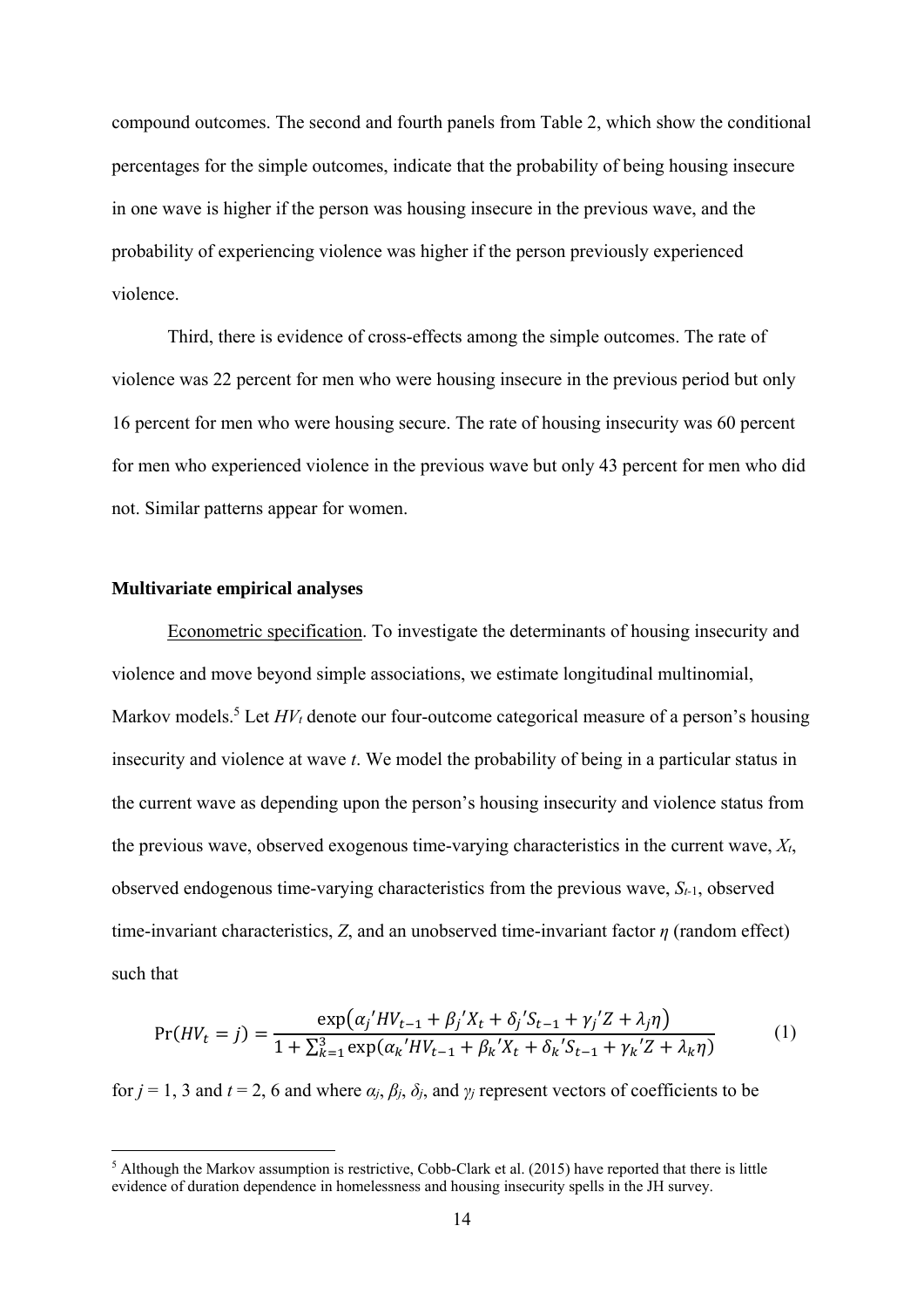estimated and  $\lambda_i$  represents a scalar coefficient (factor loading) to be estimated. As with other types of dynamic, random-effects models, the presence of the time-invariant factor, *η*, leads to serial correlation in the unobserved determinants of a person's housing insecurity and violence status; accounting for this factor mitigates a source of bias.

To account for initial conditions in people's housing insecurity and violence status, we estimate equation (1) jointly with a multinomial specification for their status in wave 1

$$
Pr(HV_1 = j) = \frac{\exp(\beta_{0j}^{\prime} X_1 + \gamma_{0j}^{\prime} Z + \lambda_{0j} \eta)}{1 + \sum_{k=1}^{3} \exp(\beta_{0k}^{\prime} X_1 + \gamma_{0k}^{\prime} Z + \lambda_{0k} \eta)}
$$
(2)

for  $j = 1, 3$ . We specify the common random time-invariant factor to follow a discrete distribution with three points of support, and estimate the system of equations using the aML software (www.applied-ml.com).<sup>6</sup>

Estimation results. Table 3 reports estimation results from our principal specifications. The first three columns of Table 3 list estimated coefficients, Huber-White standard errors, and marginal effects for the MNL coefficients for model (1) for the housing insecurity and no violence, housing security and violence, and housing insecurity and violence outcomes for men—being housing secure without violence is the reference category. The next three columns list the same set of estimates for women. For brevity, Table 3 omits results for the intercepts; wave dummies; indicators for missing childhood abuse, income disability, psychological condition, and alcohol consumption information; error distribution parameters; and the initial conditions model (full results are available upon request).

The first three rows of Table 3 list estimation results for the lagged housing security and violence measures. For men, all the coefficients on these variables are positive and statistically different from zero, indicating that being housing insecure, experiencing violence, or both in one period increases the risks of these outcomes relative to being housing

<sup>6</sup> We also estimated specifications of our model with *η* terms that followed (a) normal distributions and (b) discrete distributions with two points of support. There were no substantive differences in the estimation results.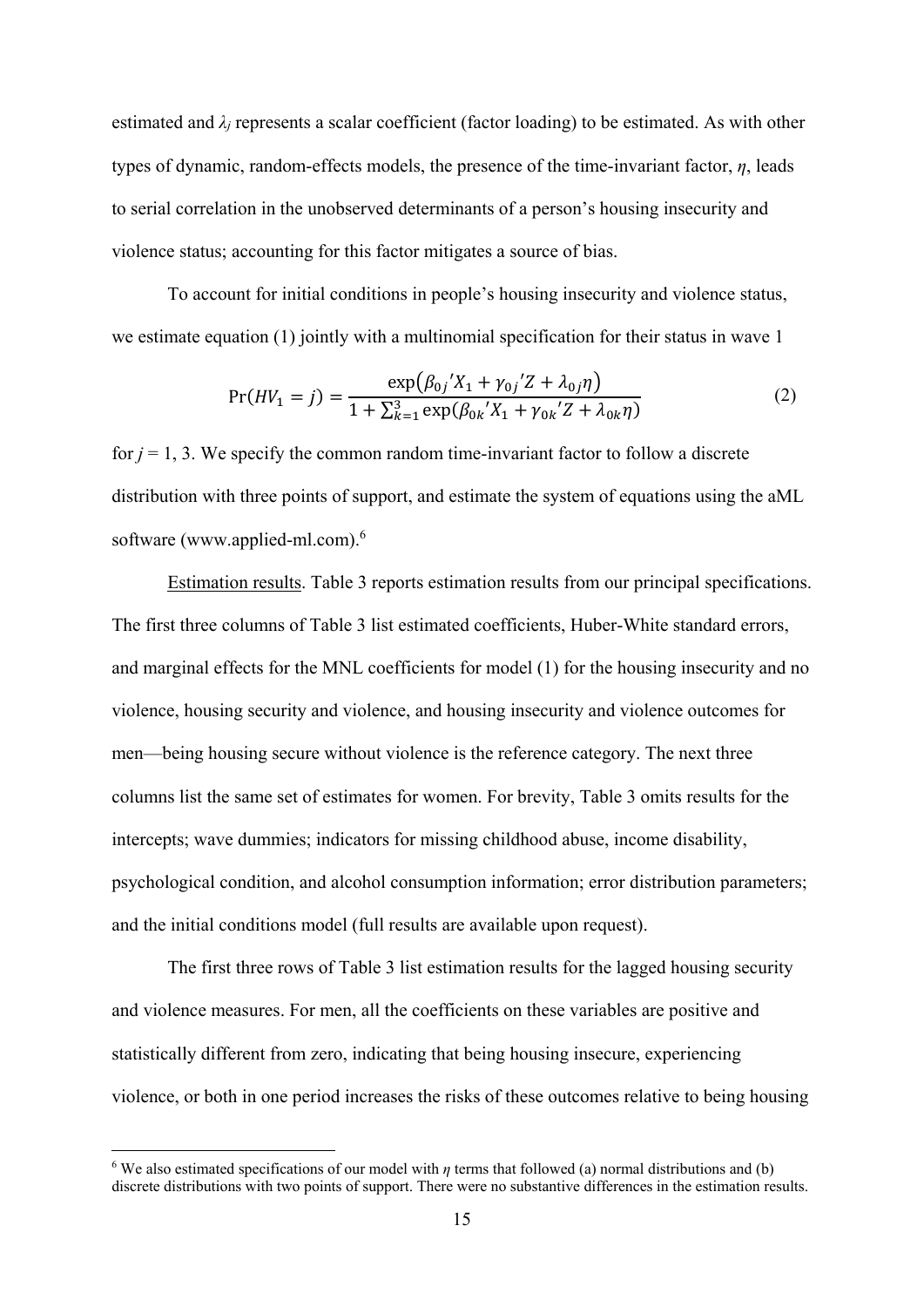secure without violence in the next period. For women, all the coefficients for the lagged outcome measures are also positive, but two coefficients cannot be distinguished from zero.

The quantitative interpretation of these coefficients is complicated because the MNL model is nonlinear and the coefficients refer to relative, rather than absolute risks. To assist with interpretations, we calculated marginal effects, which are shown in italics. The marginal effects were estimated by predicting the change in probabilities for each outcome associated with a change in the relevant explanatory variable for each person and then averaging these changes across all persons (i.e., they are averages of the individual marginal effects). In addition, we calculated average predicted probabilities of the housing and violence outcomes conditional on the possible values of the lagged outcomes and have displayed these in Figure 2. Figure 2, which is directly comparable to Figure 1, helps illustrate how the model-adjusted relationships between the current and lagged outcomes differ from the unadjusted relationships.

The estimated marginal effects indicate that many sizeable associations remain between the lagged and current housing insecurity and violence measures. Most notably, the MNL results imply that experiencing housing insecurity, violence, or both in one period reduces JH men's chances of being housing secure without violence in the next period by 24 to 45 percent and reduces JH women's chances of the same outcome by 12 to 20 percent. These are large differences but nevertheless are muted relative to the unadjusted differences from Figure 1.

There is other evidence of state dependence from the MNL specifications, though this too is weaker than the evidence from the simple conditional statistics. Results that change across analyses include men being at highest risk of being housing insecure without violence (status 1) if they previously experienced housing insecurity with violence (status 3) and women being at highest risk of being housing secure with violence (status 2) if they had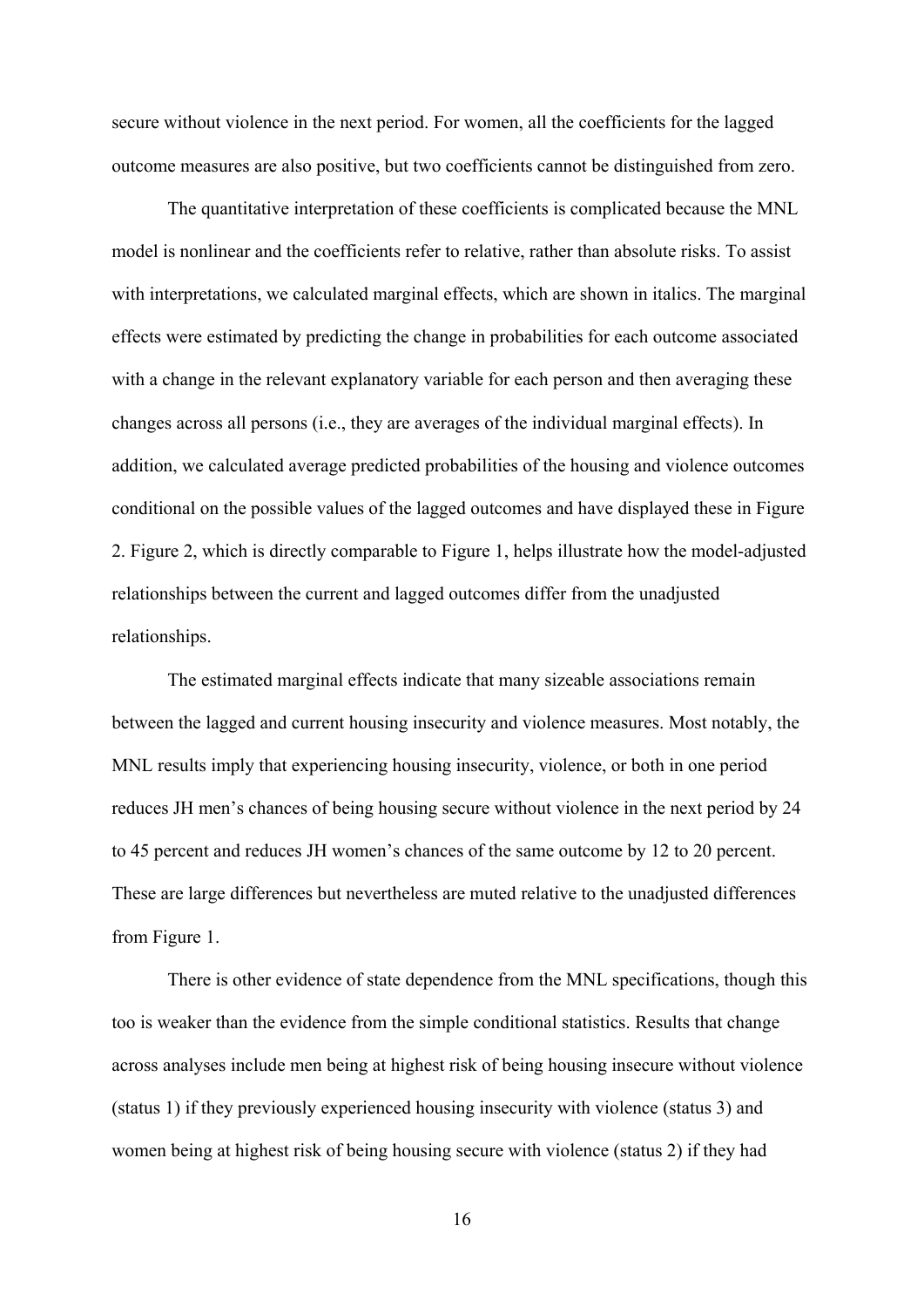previously been housing insecure with violence (status 3). Also, for a few housing and violence outcomes, there is little apparent model-adjusted association with a person's lagged status. For example, lagged status in the MNL models does not predict whether men are housing secure but experiencing violence (status 2).

We can also consider marginal effects for the simple housing insecurity and violence outcomes. For men, the predicted probabilities of housing insecurity are 28 percent if they were previously housing secure without violence, 60 percent if they were previously housing insecure without violence, 51 percent if they were previously housing secure with violence, and 73 percent if they were previously housing insecure with violence. Thus, men's probabilities of being housing insecure are higher if they were previously housing insecure, experienced violence, or both. Women's predicted probabilities of housing insecurity are 26, 42, 30, and 36 percent conditional on statuses 0-3, respectively. Thus, women's housing insecurity is strongly positively associated with their previous housing insecurity but only conditionally associated with previous violence status. In particular, experiencing violence while housing secure increases the probability of women's subsequent housing insecurity—a result that is consistent with domestic violence being a trigger for women's entry into homelessness. However, experiencing violence while housing insecure reduces the probability of subsequent housing insecurity.

When we consider violence as an outcome, men's previous experiences with violence and housing insecurity predict higher subsequent rates of violence. Women's previous experiences with violence also predict higher subsequent rates of violence; however, women's experiences with housing insecurity only predict higher subsequent violence if those experiences involved violence (i.e., previously being in status 3 predicts a higher level of violence relative to being in status 2 but previously being in status 1 does not relative to status 0).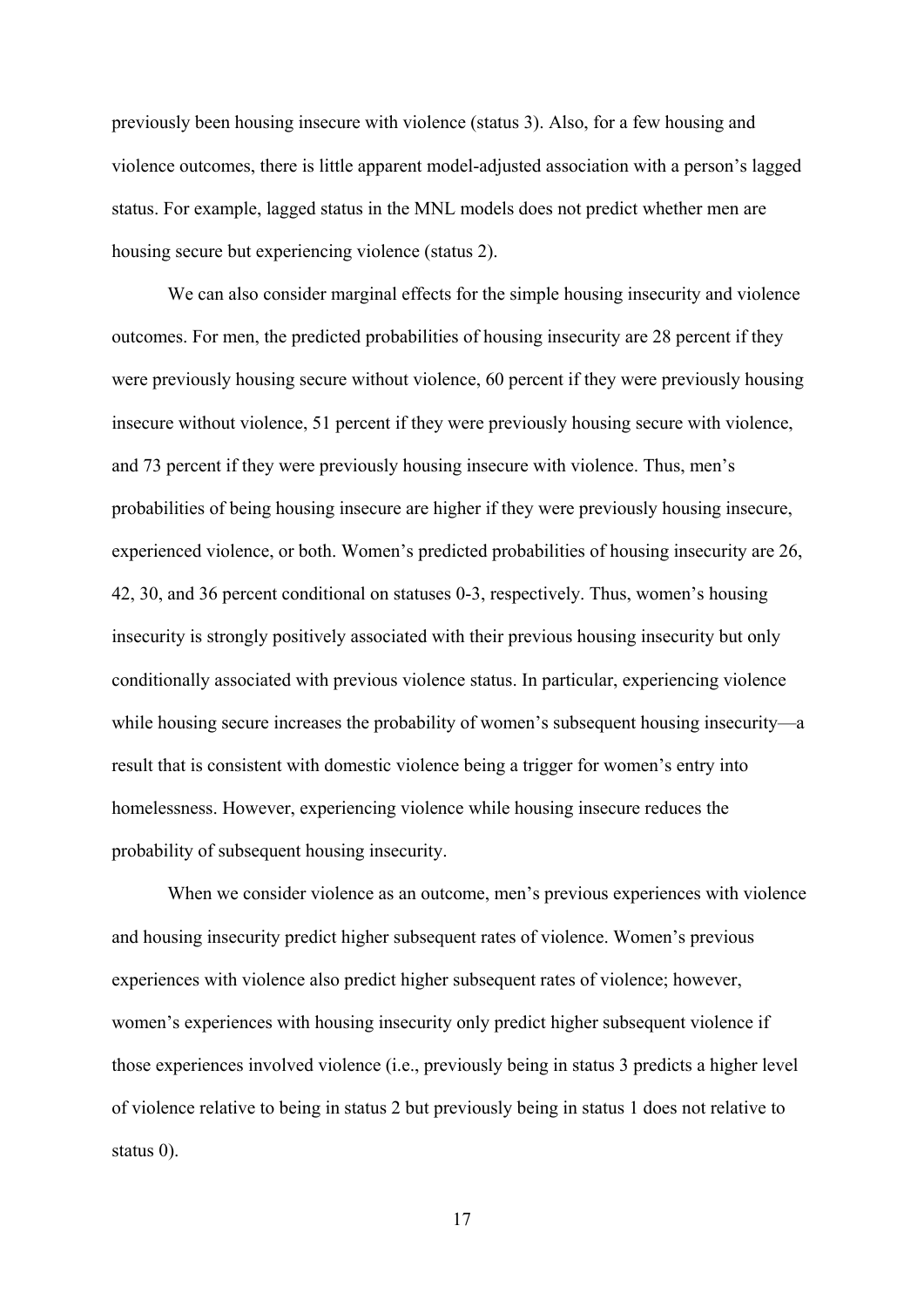The distributions of predictions from the models also indicate that violence has properties of a shock. We used the coefficients from the models and the values of the explanatory variables to predict probabilities of violence for all the observations in the analysis sample. The median predicted probability of violence for men is 15 percent, and the median predicted probability of violence for women is 9 percent. Only 4 percent of men and 3 percent of women in the JH survey are predicted to have more than a 50-50 chance of experiencing violence.

As mentioned, the estimated associations between earlier violence and housing insecurity outcomes and later outcomes from the multivariate models are generally weaker than the estimated associations from the descriptive analysis. The controls for other observed characteristics in the models account for a small part of this change, while the controls for time-invariant unobserved heterogeneity account for a much larger share. Appendix B shows results from dynamic MNL models with no controls for observed or unobserved heterogeneity (top panel), only controls for observed characteristics (middle panel), and controls for both types of characteristics (bottom panel). The estimates from Appendix B indicate that the controls for unobserved heterogeneity lead to the biggest changes in results. Estimates from the bottom of Table 3 further reveal that there are significant loading terms  $(\lambda)$ parameters) on the time-invariant errors for both men and women.

Among the other characteristics in our models, lesbian and bisexual women face higher risks of housing insecurity (with and without violence) than heterosexual women. In contrast, gay and bisexual men appear to face lower risks of housing insecurity, though the estimates are not statistically significant. Women and men who were abused or neglected as children face higher risks of violence; however, women who were abused or neglected face lower risks of being housing insecure without violence. For women, the chances of being housing insecure decrease with age; for men, the risks of being housing secure but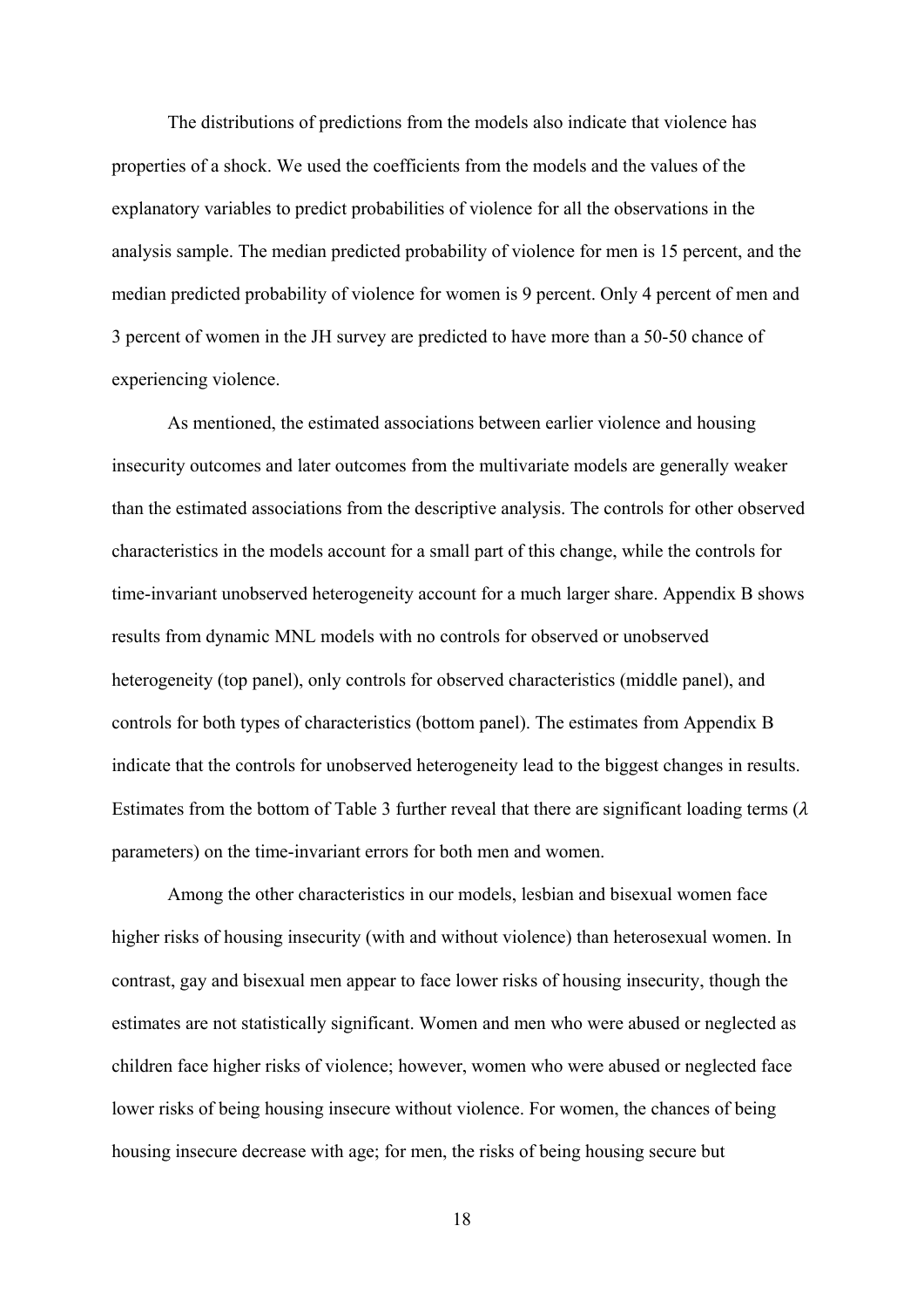experiencing violence fall with age. For women, schooling has little association with housing insecurity and violence; however, for men, there is a counter-intuitive positive association between schooling and housing insecurity without violence.

Family relationships appear to be important and mostly protective. Being married or in a de facto marriage significantly reduces women's risks of being housing insecure without violence. The presence of children is associated with lower rates of housing insecurity (with and without violence) for women and men, though one of the coefficients for men falls short of statistical significance. Maintaining other contacts with family members is estimated to reduce housing insecurity and violence for men and to reduce the housing insecurity without violence outcome for women.

Consistent with McVicar et al. (2015), we find deleterious effects from substance abuse. More occasions of consuming five or more alcoholic drinks increases women's risks of all three multinomial housing insecurity and violence outcomes and men's risks of violence outcomes. Marijuana use increases men's risks of all three multinomial housing insecurity and violence outcomes and women's risks of experiencing housing insecurity without violence and violence without housing insecurity.

A complicated and somewhat perplexing picture emerges from the mental and physical health variables. As expected, increased psychological distress raises the risks of all three multinomial housing insecurity and violence outcomes for women and raises the risks of housing insecurity (with and without violence) for men. Surprisingly however, other mental and physical health problems appear to be protective. In particular, poorer health is associated with lower rates of housing security with violence for women and lower rates of housing insecurity without violence for men. Disability is associated with lower rates of housing insecurity with violence for women, while diagnoses of psychological conditions are associated with lower rates of housing insecurity with violence for men. Cobb-Clark et al.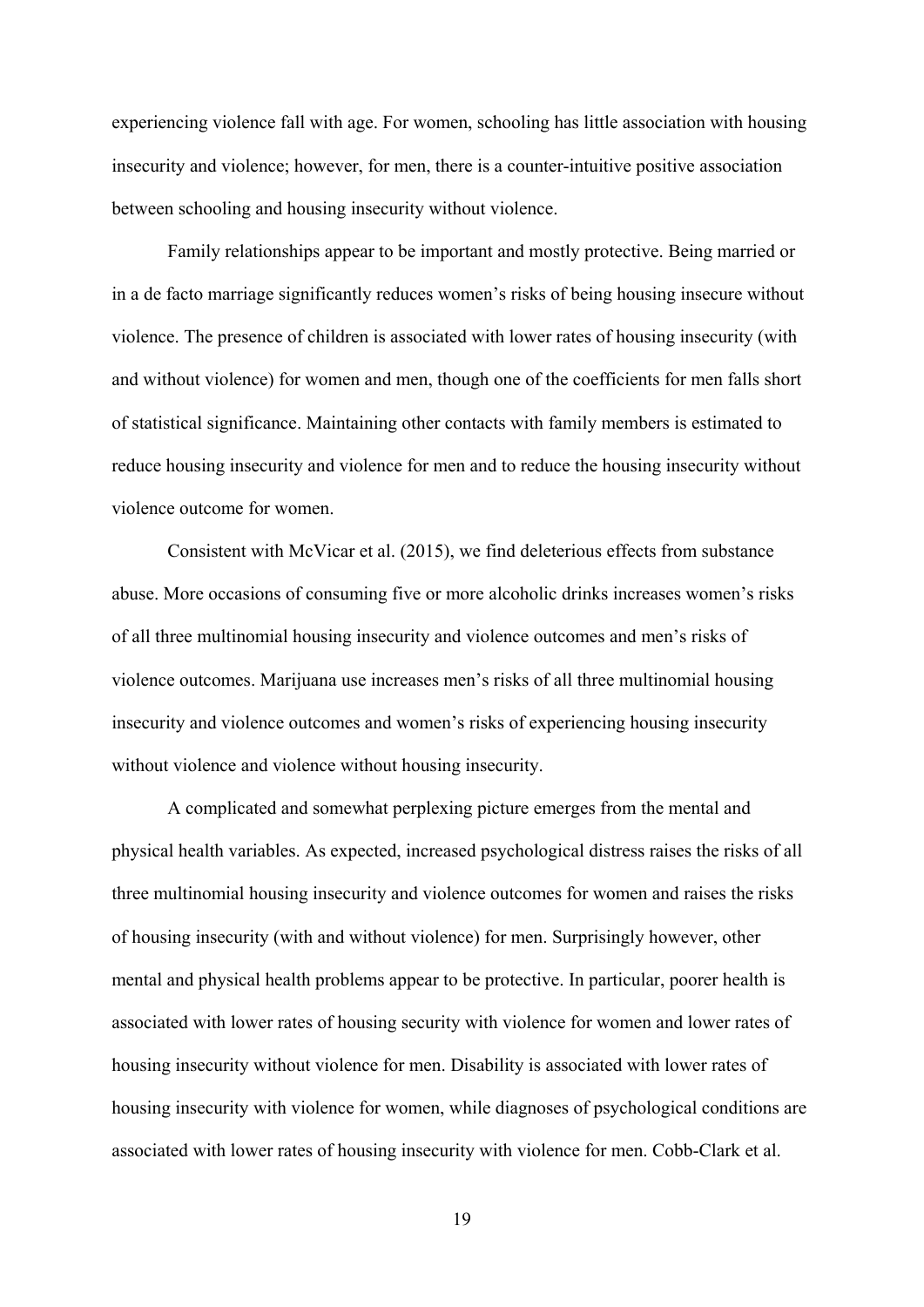(2015) similarly found that some bad health outcomes reduced the duration of homelessness spells. On their face, the results for the health status, disability, and psychological diagnosis measures are puzzling; however, the estimated associations might reflect these conditions leading to either prioritised social services or a more consistent provision of services (e.g., fewer requirements on the receipt of services).

Lastly, we find that having homeless friends increases women's risks of housing insecurity with and without violence. Although social networks are usually seen as a source of support, elements of disadvantaged people's networks might instead be a source of demands.

Alternative measures. As we discussed, the JH survey asked about other types of victimisation, and we use these measures in sensitivity analyses. One question involved robberies and physical assaults that were reported to police. The incidence of these events was lower than for the physical violence measure with rates of 10 percent for men and 11 percent for women, suggesting that many violent events go unreported to the police. We created an alternative victimisation measure that took on a value of one if a person indicated either experiencing physical violence or reporting a robbery or assault to the police and then formed a multinomial housing insecurity and violence variable based on the revised indicator. Probabilities of the outcomes of this alternative measure calculated conditionally on the lagged values of the same measure are shown in the top panel of Figure 3. The patterns are nearly identical to those for our primary measure from Figure 1. We also re-estimated our dynamic MNL model using the revised measure and obtained results that were similar to those from Table 3.7

The JH survey also asked whether people had been sexually assaulted in the six months preceding their interviews. Sexual assault is far rarer in the JH survey than physical

<u>.</u>

<sup>7</sup> Detailed results are omitted but available upon request.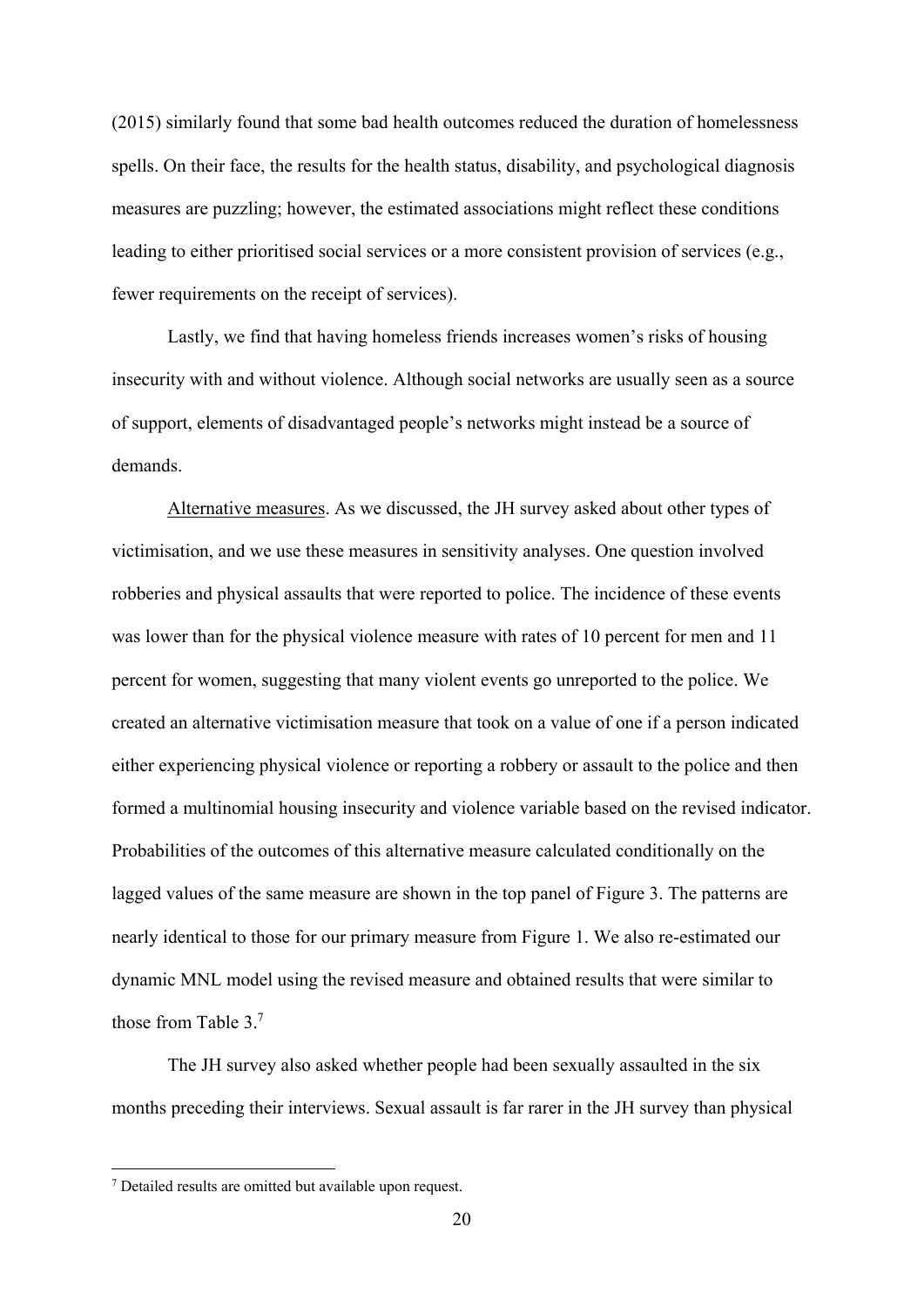violence; just under three percent of women and one percent of men indicated that they had been sexually assaulted. As with physical violence, the rates of sexual violence in the JH survey are several times those among Australians generally, which are estimated to be 0.5 for women and 0.1 for men.<sup>8</sup> We created a multinomial housing insecurity and violence measure that included experiences with either physical violence or sexual assault in the violence component. Conditional probabilities for this measure are shown in the middle panel of Figure 3. The conditional probabilities and multivariate results from a respecified MNL model were similar to those based on our primary measure.

We also considered a measure of primary homelessness, which we defined as spending any time during preceding six months (wave 1) or the time between interviews (waves 2-6) sleeping rough or squatting in an abandoned building, in place of our measure of housing insecurity. Only seven percent of JH men and three percent of JH women reported being homeless in the months leading up to their interviews. Conditional probabilities of multinomial homelessness and violence outcomes are shown in the bottom panel of Figure 3. The principal difference between the estimates based on homelessness and those based on housing insecurity is the much lower incidence of homelessness. For men, the patterns of results for homelessness outcomes are otherwise very similar to those for our primary measure. For women, there are some noticeable differences, such as the homelessness and no violence outcome (status 1) and the housed and no violence outcome (status 2) being highest among those who were previously homeless with violence (status 3). Because of the low incidence of homelessness, it was not possible to estimate a full MNL specification for the revised measure.

<sup>8</sup> "4530.0 – Crime Victimisation, Australia, 2013-14,"

<sup>&</sup>lt;http://www.abs.gov.au/AUSSTATS/abs@.nsf/Lookup/4530.0Main+Features12013-14>, released 17 Feb. 2015).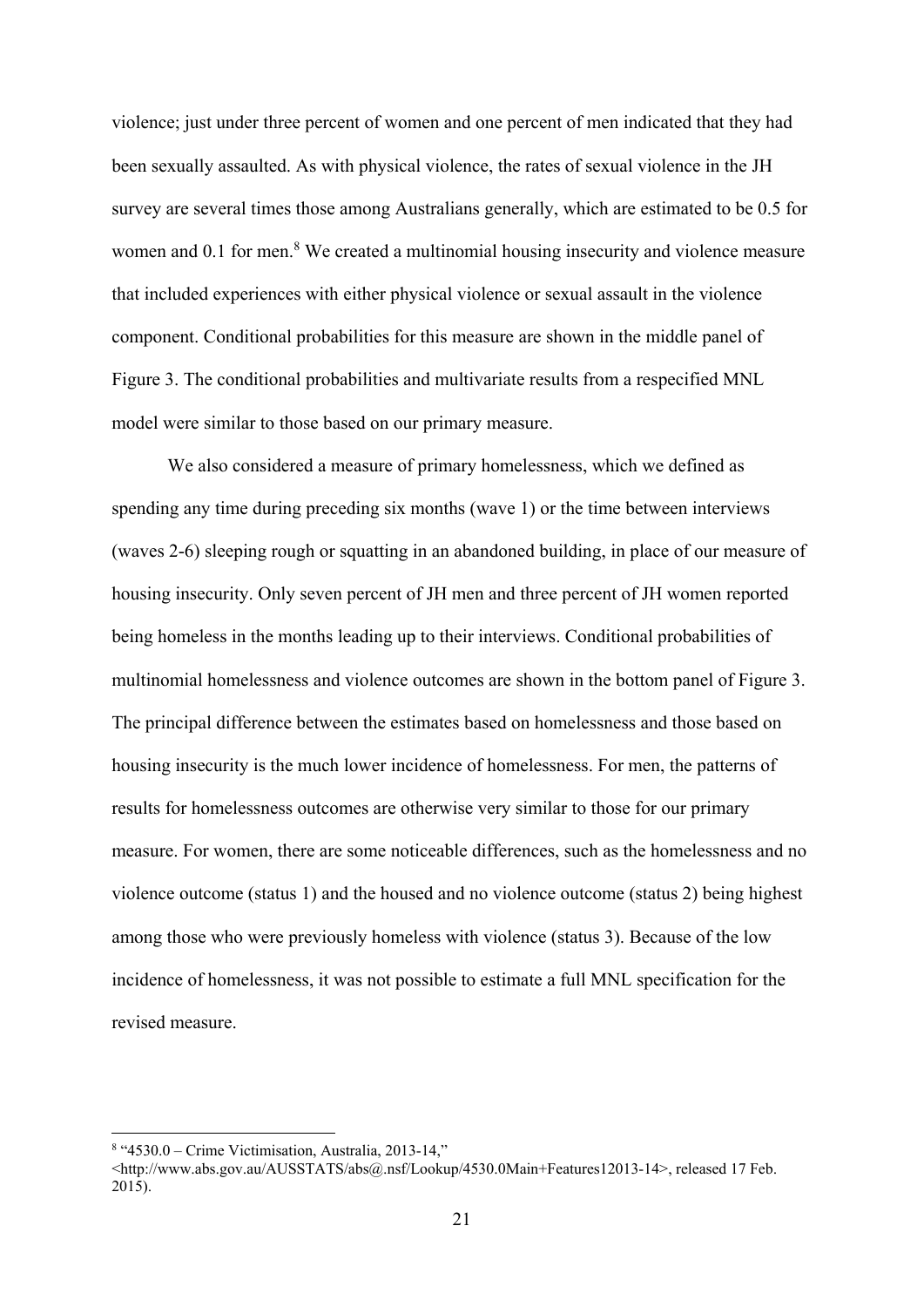#### **Conclusions**

In this paper we have used longitudinal data from the *Journeys Home Survey* to investigate how disadvantaged Australians' experiences with violence and housing insecurity over a series of (approximately) six-month periods affect their experiences with violence and housing insecurity in the subsequent (approximately) six-month periods. Our study is one of only a few to have examined these outcomes prospectively. It is also distinctive in examining outcomes for women and men and in disaggregating its analyses by gender. We undertake descriptive analyses but also estimate dynamic multivariate MNL models that incorporate many controls for other observed characteristics, include flexible finite-mixture controls for time-invariant unobserved characteristics, and account for initial conditions to mitigate biases that might otherwise arise from serially correlated errors.

The disaggregation by gender reveals that disadvantaged women's and men's experiences with violence and housing insecurity are markedly different. Policy prescriptions emphasise the role of intimate partner violence as a leading cause of women's homelessness. Consistent with that concern, we find that one-in-seven JH women suffers physical violence in a given six-month period, that intimate partners perpetrate most of that violence, and that JH women are much more likely than JH men to report being harmed or experiencing later anxiety as a result of violence.

As horrifying as those statistics are, men in the JH survey experience even more violence! Men also experience more housing insecurity, including more time in primary homelessness and more time in culturally inappropriate accommodations, such as caravans and boarding homes, than women. Thus, the descriptive analyses tell us that violence and housing insecurity are substantial problems for disadvantaged women and men.

Our multivariate analyses further demonstrate that violence and housing insecurity are related problems. Estimates from the models show that disadvantaged Australian men's and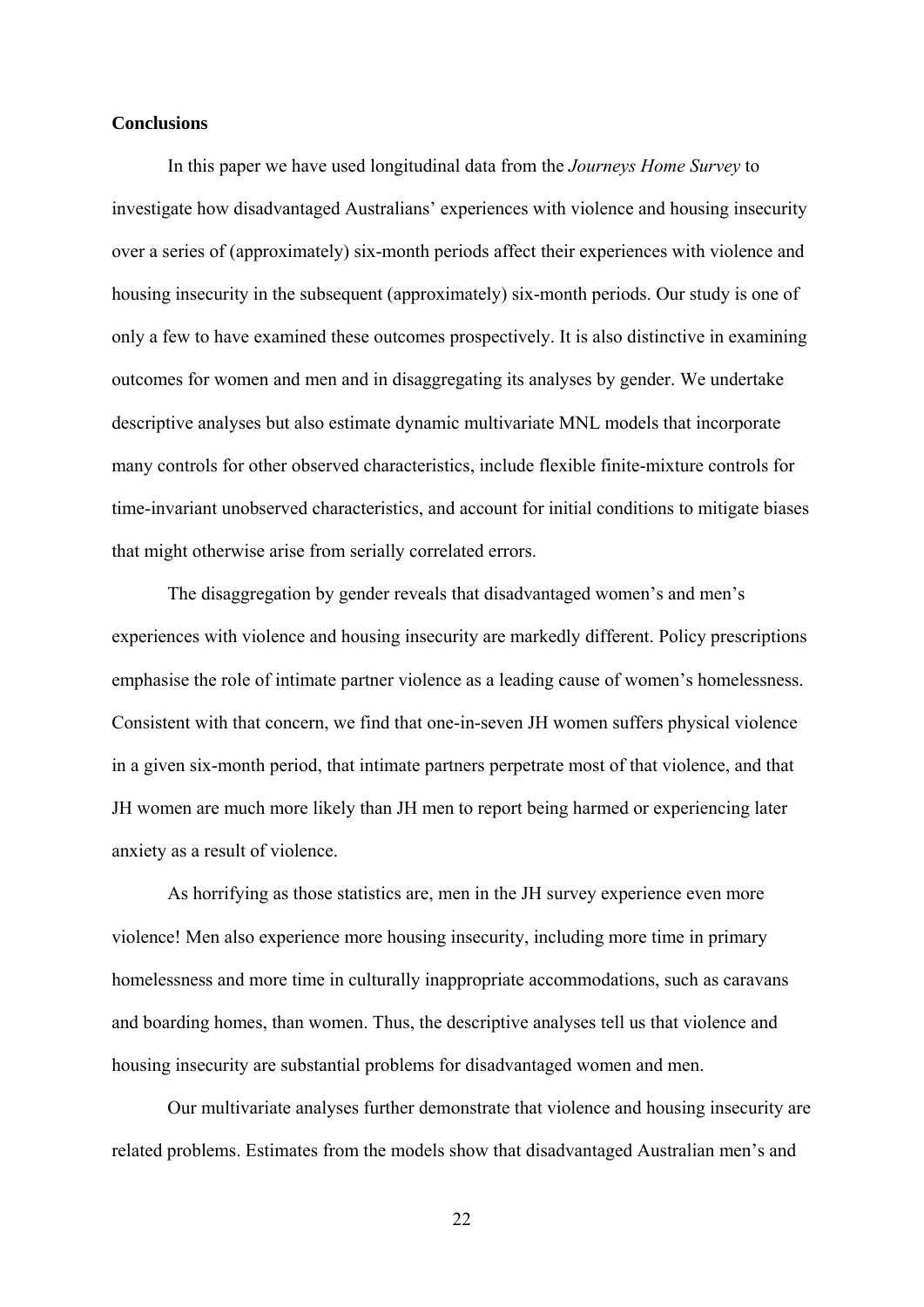women's chances of being housing secure without suffering violence are much lower if they previously experienced housing insecurity, violence, or (especially) both. Thus, there is substantial evidence of state dependence in these outcomes, even though our models also control for other observed and unobserved characteristics that would also lead to these patterns. We also find evidence of state dependence regarding men's and women's simple violence and housing outcomes—that is, episodes of violence increase the risks of subsequent violence, and episodes of housing insecurity increase the risks of subsequent housing insecurity. Although there are sizeable associations in these outcomes for both genders, the associations are much stronger for men than for women.

Besides the differences in magnitudes of these general associations, our multivariate results point to gender differences in the associations between some specific conditional outcomes. For example, among women who are *housing secure*, an episode of violence increases the probability that they will subsequently be housing insecure, which is consistent with domestic violence causing housing problems. However, among women who are *housing insecure*, an episode of violence reduces the probability of subsequent housing insecurity, which is consistent with violence also prompting housing insecure women to reattain stable housing. For men, a distinctive finding is that previous experiences with violence and housing security are strongly associated with most combinations of subsequent outcomes but are not associated with the specific outcome of experiencing violence while housing secure.

In addition to the results regarding lagged outcomes, we find that heavy drinking, marijuana use, psychological distress, and a history of childhood abuse and neglect increase the risks of violence and housing insecurity for both genders. We also find that the presence of children and maintaining contacts with family reduce the risks of housing insecurity for both genders. However, there are also some gender-specific findings. In particular, women who are bisexual or lesbian and women with homeless friends face elevated risks of housing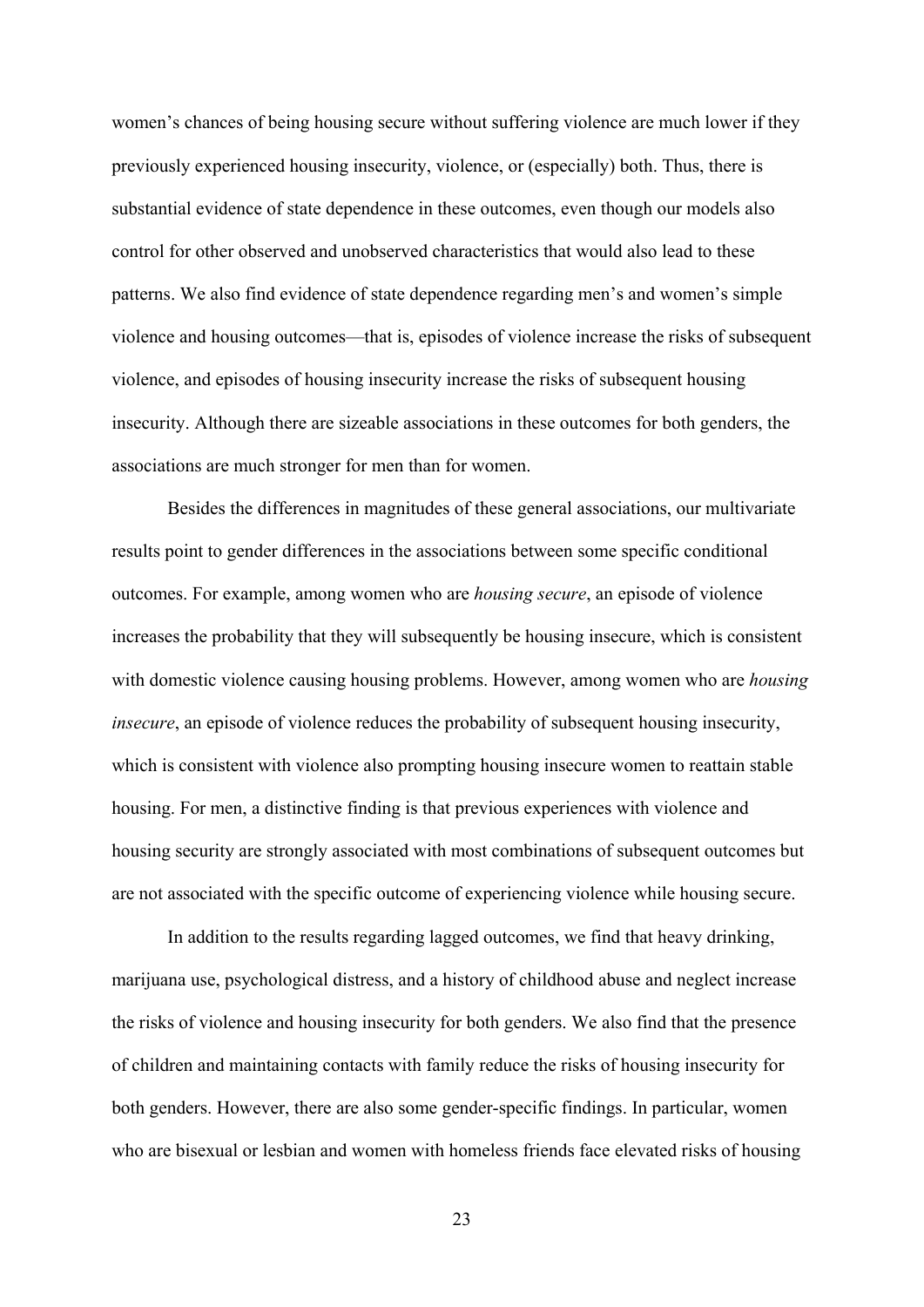insecurity, while men's sexual orientation and friend networks seem less relevant.

There are some crucial qualifications regarding our results. The chief qualification is that the JH survey is representative of an especially disadvantaged set of public assistance clients who were at risk of housing insecurity. This is a relevant population to focus on, but it is more disadvantaged than public assistance clients generally and obviously not representative of the overall Australian population. Differences in the populations can be seen in the high rates of violence reported by the JH respondents as well as in the high rates of health, psychological, and substance abuse problems and the low rates of employment. Combinations of violence and housing insecurity outcomes predict subsequent changes in these outcomes among our vulnerable JH sample; however, the associations may differ for Australians with more resources.

A second qualification is that the sample sizes of several of the cross-categorised, multinomial outcome groups that we examine, such as the outcome of experiencing both housing insecurity and violence among those who had previously experienced the same multinomial outcome, are modest. This leads to some imprecise estimates and a corresponding inability to distinguish a few sizeable associations from null associations. The JH survey is large enough to support most of the stratifications that we consider, and the analyses, which reveal many differences between men and women and between the alternative combinations of violence and housing insecurity, indicate the need for these stratifications. Nevertheless, small cell sizes limit us from providing definitive results for some outcomes.

The results from our analyses add to the research literature on the contributions of negative shocks to housing problems among vulnerable people. Our analyses show that violence has properties of a shock in the sense that it is hard to predict. The analyses also show that violence is associated with subsequent housing insecurity. The results suggest that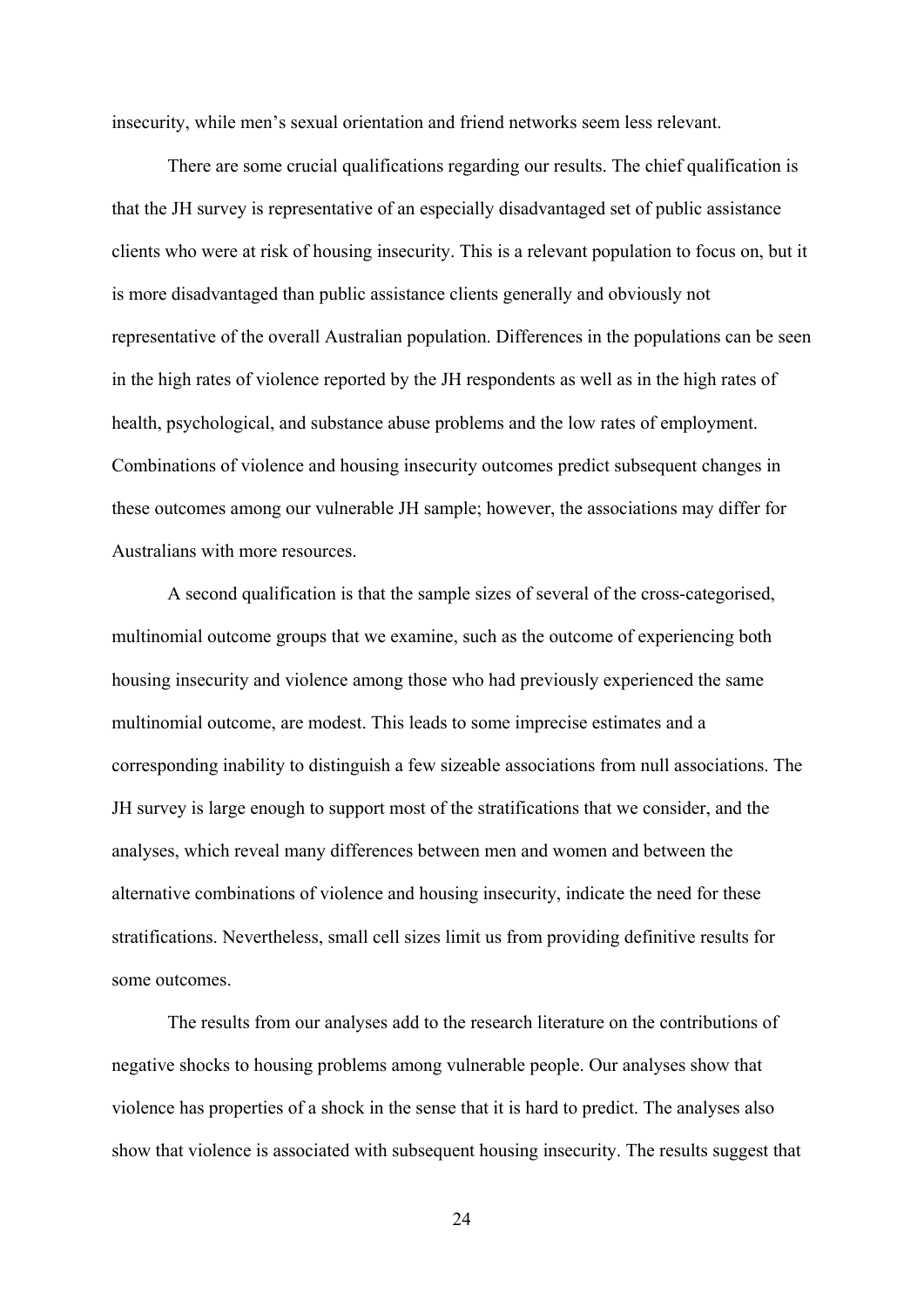social services that reduce violence may also help to address housing problems. Evidence from our multinomial specifications further indicates that violence and housing services should be coordinated.

Our findings should also prompt housing advocates and public officials to more carefully consider the importance of men's violence. Men's and women's victimisation are frequently listed as consequences of homelessness. Women's victimisation is also seen as an antecedent for housing problems and is therefore the target of special, coordinated programs. The same cannot be said of men's victimisation. Our results show that violence is a substantial risk factor for both men's and women's housing problems. Initiatives to improve disadvantaged men's safety and to assist male victims could help to reduce men's high rates of housing insecurity.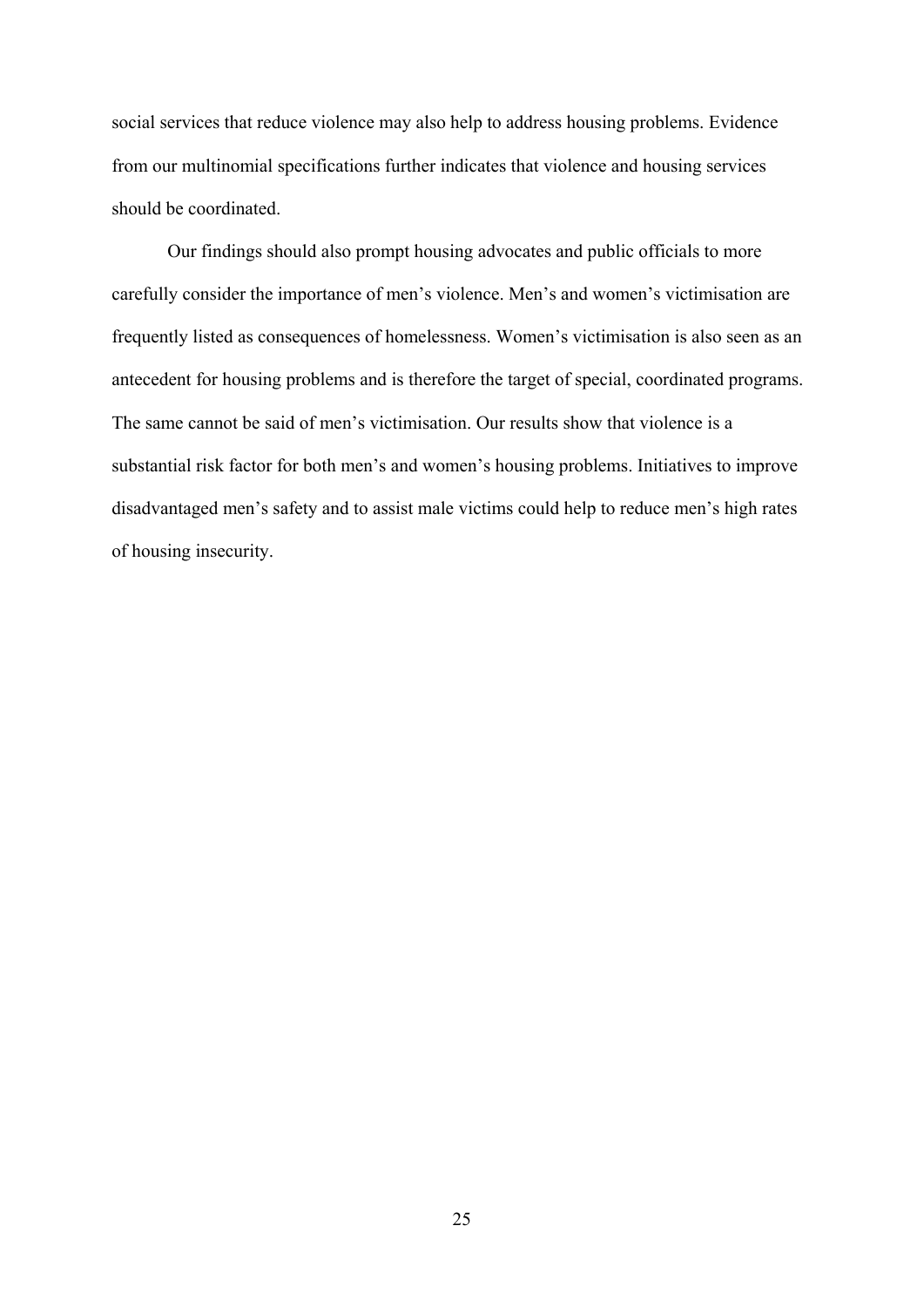#### **References**

Allgood, Sam and Ronald S. Warren Jr. 2003. "The Duration of Homelessness: Evidence From a National Survey." *Journal of Housing Economics* 12(4):273-90.

Bandura, Albert. 1997. *Self-Efficacy: The Exercise of Control.* New York: W.H. Freeman.

- Basile, Kathleen C., Ileana Arias, Sujata Desai, and Martie P. Thompson. 2004. "The Differential Association of Intimate Partner Physical, Sexual, Psychological, and Stalking Violence and Posttraumatic Stress Symptoms in a Nationally Representative Sample of Women." *Journal of Traumatic Stress* 17(5):413-21.
- Bassuk, Elln L., John C. Buckner, Linda F. Weinreb, Angela Browne, Shari S. Bassuk, Ree Dawson, and Jennifer N. Perloff. 1997. "Homelessness in Female-Headed Families: Childhood and Adult Risk and Protective Factors." *American Journal of Public Health* 87(2):241-8.
- Bassuk, Ellen L., Jennifer N. Perloff, and Ree Dawson. 2001. "Multiply Homeless Families: The Insidious Impact of Violence." *Housing Policy Debate* 12(2):299-320.
- Bevitt, Andrew, Abraham Chigavazira, Rosanna Scutella, Yi-Ping Tseng, and Nicole Watson. 2014. *Journeys Home User Manual: User Manual Version: 6.0.2.* Melbourne: Melbourne Institute of Applied Economic and Social Research.
- Breiding, Matthew J., Sharon G. Smith, Kathleen C. Basile, Mikel L. Walters, Jieru Chen, and Melissa T. Merrick. 2014. "Prevalence and Characteristics of Sexual Violence, Stalking, and Intimate Partner Violence Victimization – National Intimate Partner and Sexual Violence Survey, United States, 2011." *Morbidity and Mortality Weekly Report* 63(8).
- Burt, Martha. 1991. "Causes of the Growth of Homelessness During the 1980s." *Housing Policy Debate* 2(3):901-36.
- Burt, Martha, Laudan Y. Aron, Edgar Lee, and Jesse Valente. 2001. *Helping America's Homeless: Emergency Shelter or Affordable Housing?* Washington D.C.: The Urban Institute Press.
- Caton, Carol L.M., Boanerges Dominguez, Bella Schanzer, Deborah S. Hasin, Patrick E. Shrout, Alan Felix, Hunter McQuistion, Lewis A. Opler, and Eustace Hsu. 2005. "Risk Factors for Long-Term Homelessness: Findings From a Longitudinal Study of First-Time Homeless Single Adults." *American Journal of Public Health* 95(10):1753-9.
- Chu, James A. 1992. "The Revictimisation of Adult Women with Histories of Childhood Abuse." *The Journal of Psychotherapy Practice and Research* 1(3):259-69.
- Cobb-Clark, Deborah A., Nicolas Herault, Rosanna Scutella, and Yi-Ping Tseng. 2015. "A Journey Home: What Drives How Long People Are Homeless?" Unpublished manuscript. Melbourne Institute of Applied Economic and Social Research.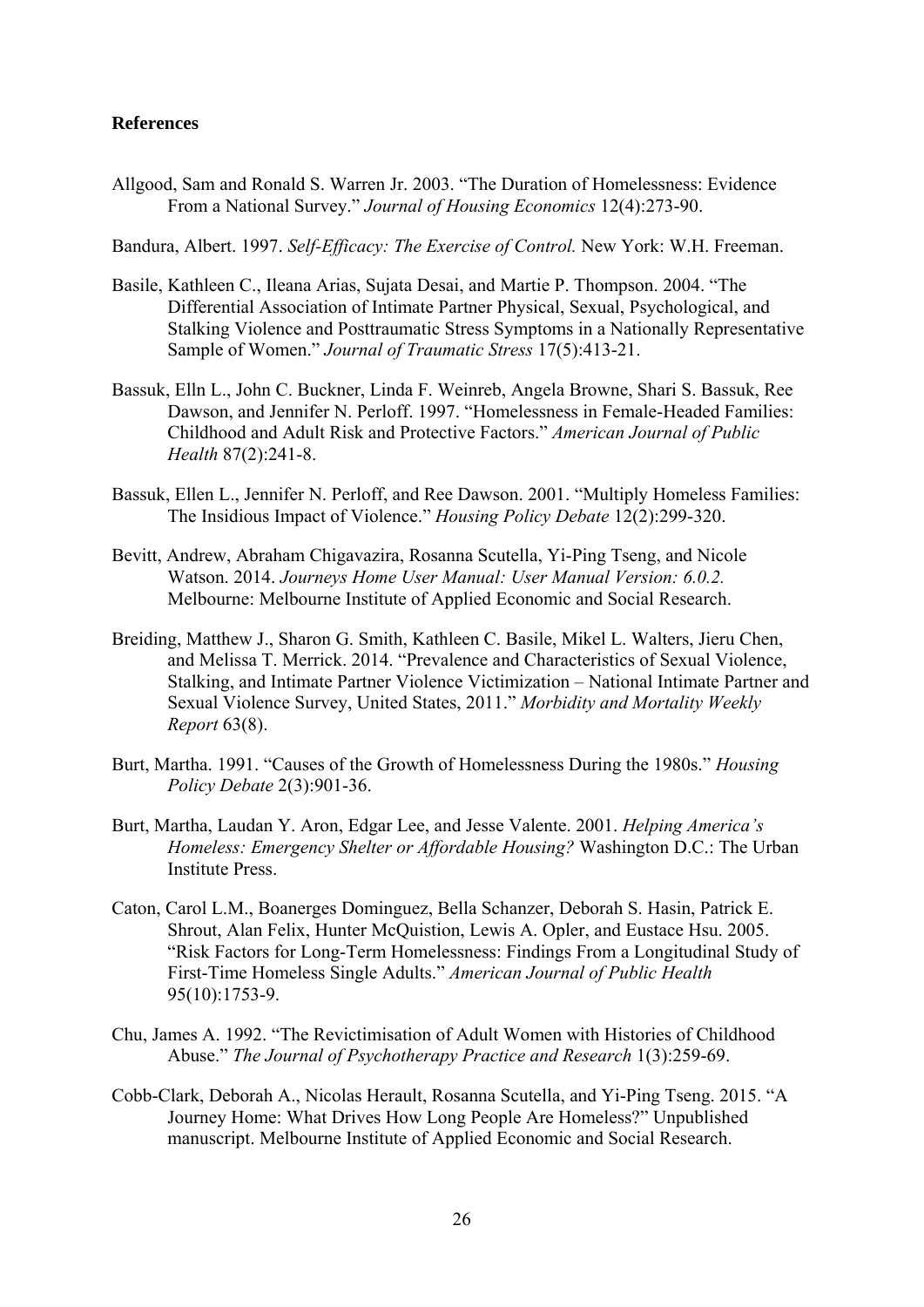- Commonwealth of Australia. 2008. *The Road Home: A National Approach to Reducing Homelessness.* Canberra: Department of Families, Housing, Community Services and Indigenous Affairs.
- Curtis, Marah A., Hope Corman, Kelly Noonan, and Nancy E. Reichman. 2013. "Life Shocks and Homelessness." *Demography* 50(6):2227-53.
- Dennis, Deborah, Irene Levine, and Fred Osher. 1991. "The Physical and Mental Health Status of Homeless Adults." *Housing Policy Debate* 2(3):815-35.
- Early, Dirk. 2005. "An Empirical Investigation of the Determinants of Street Homelessness." *Journal of Housing Economics* 14(1):27-47.
- Fischer, Pamela J. 1992. "Victimisation and Homelessness: Cause and Effect." *New England Journal of Public Policy* 8(1):229-46.
- Flinders Institute for Housing, Urban and Regional Research. 2008. *Women, Domestic and Family Violence and Homelessness: A Synthesis Report.* Report prepared for the Department of Families, Housing, Community Services and Indigenous Affairs, Canberra.
- Frias, Sonia M. and Ronald J. Angel. 2007. "Stability and Change in the Experience of Partner Violence Among Low-Income Women." *Social Science Quarterly*  88(5):1281-306.
- Garland, Tammy S., Tara Richards, and Mikaela Cooney. 2010. "Victims Hidden in Plain Sight: The Reality of Victimization among the Homeless." *Criminal Justice Studies* 23(4):285-301.
- Gecas, Viktor. 1989. "The Social Psychology of Self-Efficacy." *Annual Review of Sociology* 15:291-316.
- Geissler, Lisal, Carol A. Bormann, Carol F. Kwiatkowski, G. Nicholas Braucht, and Charles S. Reichardt. 1995. "Women, Homelessness, and Substance Abuse: Moving Beyond the Stereotypes." *Psychology of Women Quarterly* 19(1):65-83.
- Geller, Amanda, and Allyson W. Franklin. 2014. "Paternal Incarceration and the Housing Security of Urban Mothers." *Journal of Marriage and the Family* 76(2):411-27.
- Gidycz, Christine A., Kimberly Hanson, and Melissa J. Layman. 1995. "A Prospective Analysis of the Relationships Among Sexual Assault Experiences." *Psychology of Women Quarterly* 19:5-29.
- Glomm, Gerhard and Andrew John. 2002. "Homelessness and labor markets." *Regional Science and Urban Economics* 32(5):591-606.
- Gould, Thomas E. and Arthur R. Williams. 2010. "Family Homelessness: An Investigation of Structural Effects." *Journal of Human Behavior in the Social Environment* 20(2):170- 90.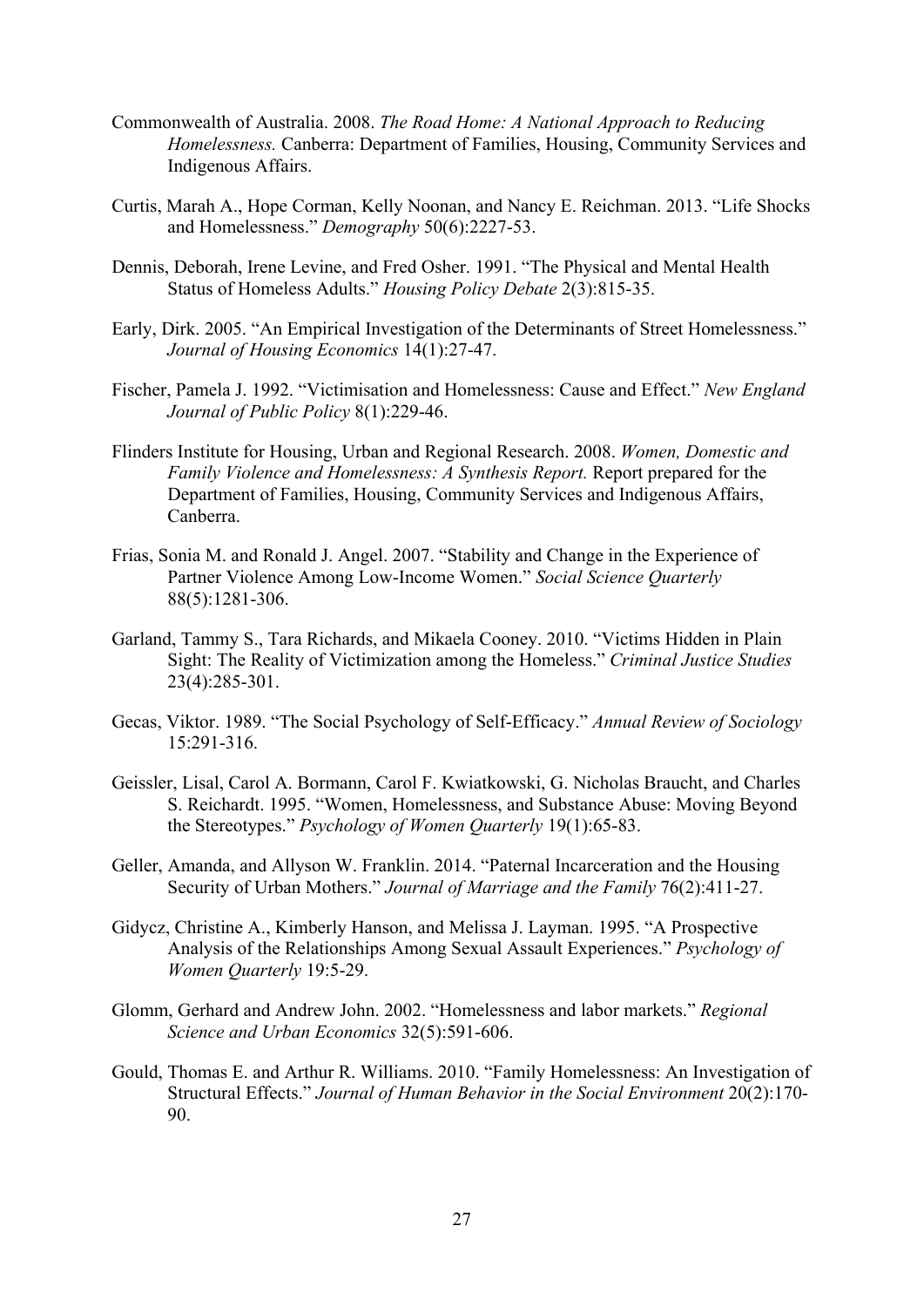- Herman, Daniel B., Ezra S. Susser, Elmer L. Struening, and Bruce L. Link. 1997. "Adverse Childhood Experiences: Are They Risk Factors for Adult Homelessness." *American Journal of Public Health* 87(2):249-55.
- Hindelang, Michael J., Michael R. Gottfredson, and James Garofalo. 1978. *Victims of Personal Crime: An Empirical Foundation For a Theory of Personal Victimization.* Cambridge: Ballinger Publishing Company.
- Hodgson, Kate, Katherine Shelton, Marianne van den Bree, and Férenc Los. 2013. "Psychopathology in Young People Experiencing Homelessness: A Systematic Review." *American Journal of Public Health* 103(6):e1-e14.
- Hotaling, Gerald T. and David B. Sugarman. 1990. "A Risk Marker Analysis of Assaulted Wives." *Journal of Family Violence* 5(1):1-13.
- Jasinski, Jana L., Jennifer K. Wesely, Elizabeth Mustaine, and James D. Wright. 2005. *The Experience of Violence in the Lives of Homeless Women: A Research Report*. Document No. 211976. Washington, DC: U.S. Department of Justice.
- Jencks, Christopher. 1994. *The Homeless*. Cambridge: Harvard University Press.
- Kipke Michele D., Thomas R. Simon, Susanne B. Montgomery, Jennifer B. Unger, and Ellen F. Iversen. 1997. "Homeless Youth and Their Exposure to and Involvement in Violence While Living on the Streets." *Journal of Adolescent Health* 20(5):360-7.
- Koegel, Paul, Elan Melamid, and M. Audrey Burnam. 1995. "Childhood Risk Factors for Homelessness among Homeless Adults." *American Journal of Public Health*  85(12):1642-9.
- Lam, Julie A. and Robert Rosenheck. 1998. "The Effect of Victimization on Clinical Outcomes of Homeless Persons with Serious Mental Illness." *Psychiatric Services* 49(5):678-83.
- Lauritsen, Janet L. and Kenna F. Davis Quinet. 1995. "Repeat Victimization Among Adolescents and Young Adults." *Journal of Quantitative Criminology* 11(2):143-66.
- Lee, Barrett A. and Christopher J. Schreck. 2005. "Danger on the Streets: Marginality and Victimization Among Homeless People." *American Behavioral Scientist* 48(8):1055- 81.
- Lehmann, Erika R., Philip H. Kass, Christiana M. Drake, and Sara B. Nichols. 2007. "Risk Factors for First-Time Homelessness in Low-Income Women." *Journal of Orthopsychiatry* 77(1):20-8.
- McEwen, Bruce S. 1998. "Stress, Adaptation, and Disease: Allostasis and Allostatic Load." *Annals of the New York Academy of Sciences* 840:33-44.
- McVicar, Duncan, Julie Moschion, and Jan C. van Ours. 2015. "From Substance Use to Homelessness or Vice Versa." *Social Science & Medicine* 136-137:89-98.
- O'Flaherty, Brendan. 2004. "Wrong Person and Wrong Place: For Homelessness, the Conjunction is What Matters." *Journal of Housing Economics* 13(1):1-15.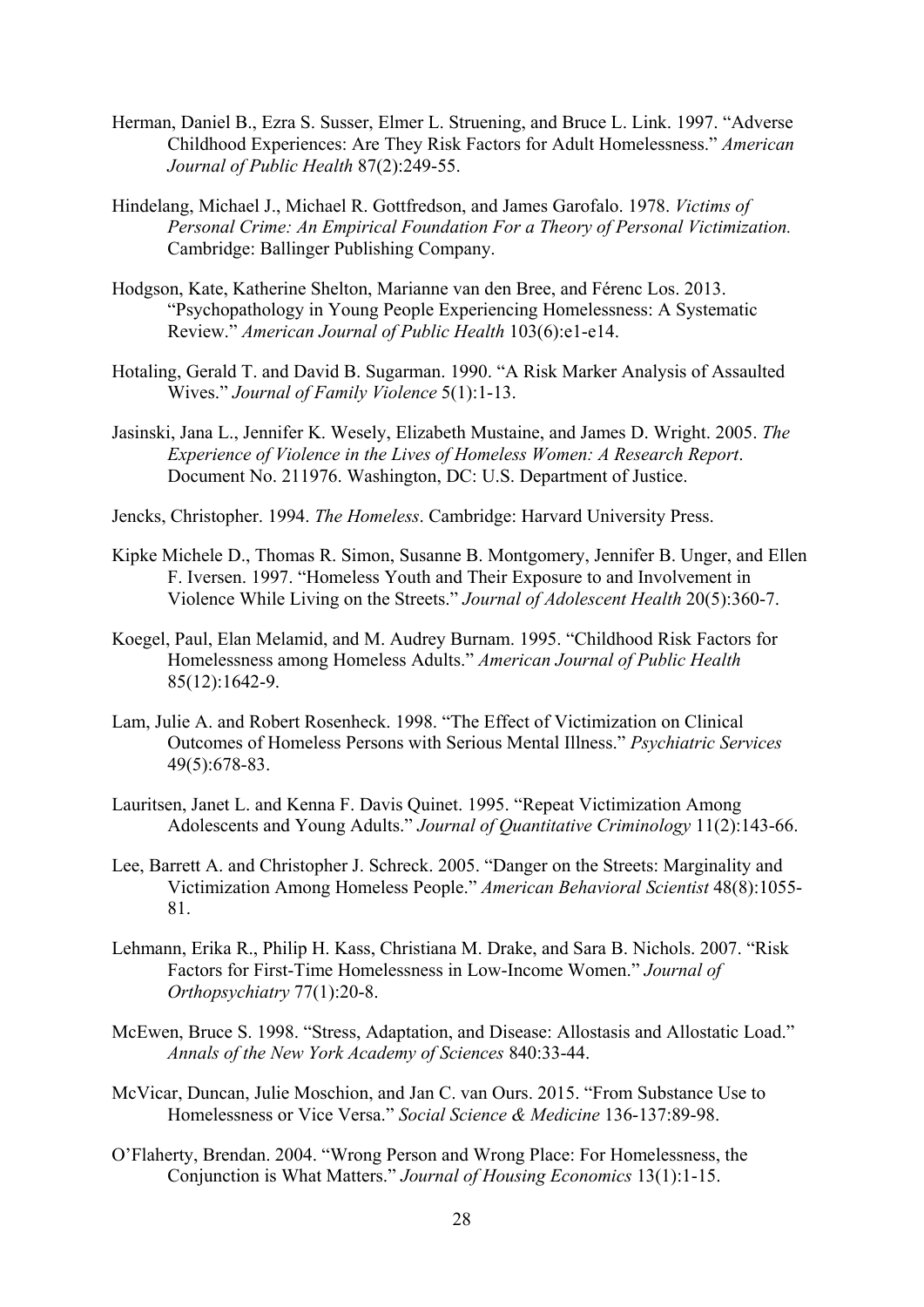- O'Flaherty, Brendan. 2009. "What Shocks Precipitate Homelessness?" Unpublished manuscript. New York: Columbia University.
- O'Flaherty, Brendan. 2010. "Homelessness as Bad Luck: Implications for Research and Policy." In Ingrid Gould Ellen and Brendan O'Flaherty, eds. *How to House the Homeless*. New York: Russell Sage Foundation, pp. 143-82.
- Piliavin, Irving, Bradley R. Entner Wright, Robert D. Mare, and Alex H. Westerfelt. 1996. "Exits and Returns to Homelessness." *Social Service Review* 70(1):33-57.
- Quigley, John M., Stephen Raphael. 2001. "The Economics of Homelessness: The Evidence From North America." *European Journal of Housing Policy* 1(3):323-36.
- Quigley, John M., Stephen Raphael, and Eugene Smolensky. 2001. "Homeless in America, Homeless in California." *The Review of Economics and Statistics* 83(1):37-51.
- Ruback, R. Barry, Valerie A. Clark, and Cody Warner. 2014. "Why Are Crime Victims at Risk of Being Victimized Again? Substance Use, Depression, and Offending as Mediators of the Victimization-Revictimization Link." *Journal of Interpersonal Violence* 29(1):157-85.
- Shelton, Katherine H., Pamela J. Taylor, Adrian Bonner, and Marianne van den Bree. 2009. "Risk Factors for Homelessness: Evidence From a Population-Based Study." *Psychiatric Services* 60(4):465-72.
- Shinn, Marybeth, Jim Baumohl, and Kim Hopper. 2001. "The Prevention of Homelessness Revisited." *Analyses of Social Issues and Public Policy* 1(1):95-127.
- Shinn, Marybeth, Beth C. Weitzman, Daniela Stojanovic, James R. Knickman, Lucila Jimenez, Lisa Duchon, Susan James, and David H. Krantz. 1998. "Predictors of Homelessness Among Shelter Families in New York City: From Shelter Request to Housing Stability." *American Journal of Public Health* 88(11):1651-7.
- Snow, David, and Leon Anderson. 1987. "Identity Work Among the Homeless: The Verbal Construction and Avowal of Personal Identities." *The American Journal of Sociology* 92(6):1336-71.
- Tauchen, Helen and Ann Dryden Witte. 1995. "The Dynamics of Domestic Violence." *The American Economic Review* 85(2):414-18.
- Truman, Jennifer L. and Lynn Langton. 2015. *Criminal Victimization, 2014*. Bulletin NCJ 248973. Washington, DC: Bureau of Justice Statistics.
- U.S. Interagency Council on Homelessness. 2015. *Opening Doors: Federal Strategic Plan to Prevent and End Homelessness*. Washington, DC: U.S. Interagency Council on Homelessness.
- Weitzman, Beth C., James R. Knickman, and Marybeth Shinn. 1990. "Pathways to Homelessness Among New York City Families." *Journal of Social Issues* 46(4):125- 40.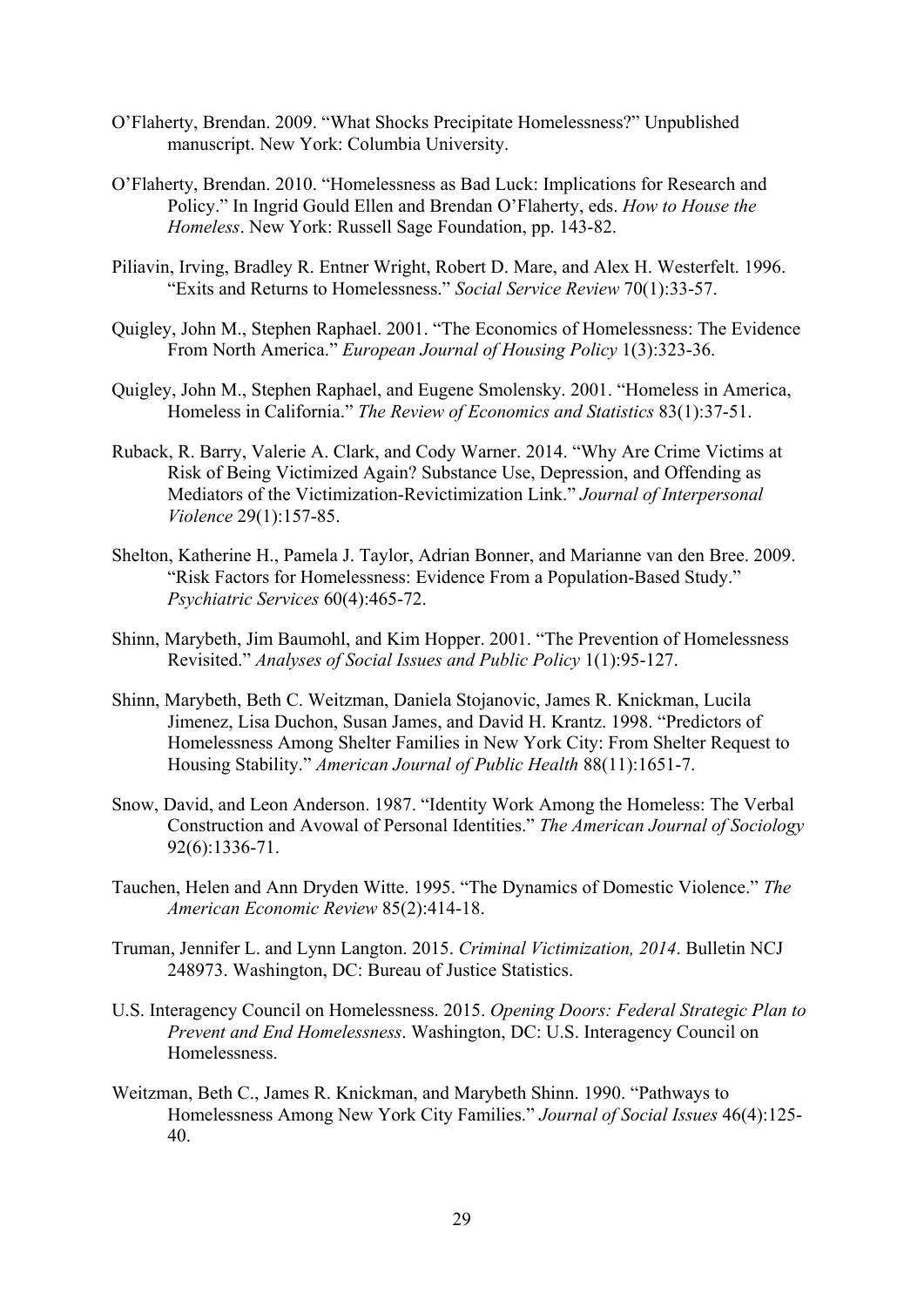- Wenzel, Suzanne L., Barbara D. Leake, and Lillian Gelberg. 2001. "Risk Factors for Major Violence Among Homeless Women." *Journal of Interpersonal Violence* 16(8):739- 52.
- Williams, Stacey L. and Kristin D. Mickelson. 2004. "The Nexus of Domestic Violence and Poverty." *Violence Against Women* 10(3):283-93.
- Wooden, Mark, Andrew Bevitt, Abraham Chigavazira, Nancy Greer, Guy Johnson, Eoin Killackey, Julie Moschion, Rosanna Scutella, R., Yi-Ping Tseng, and Nicole Watson. 2012. "Introducing 'Journeys Home.'" *Australian Economic Review* 45(3):368-78.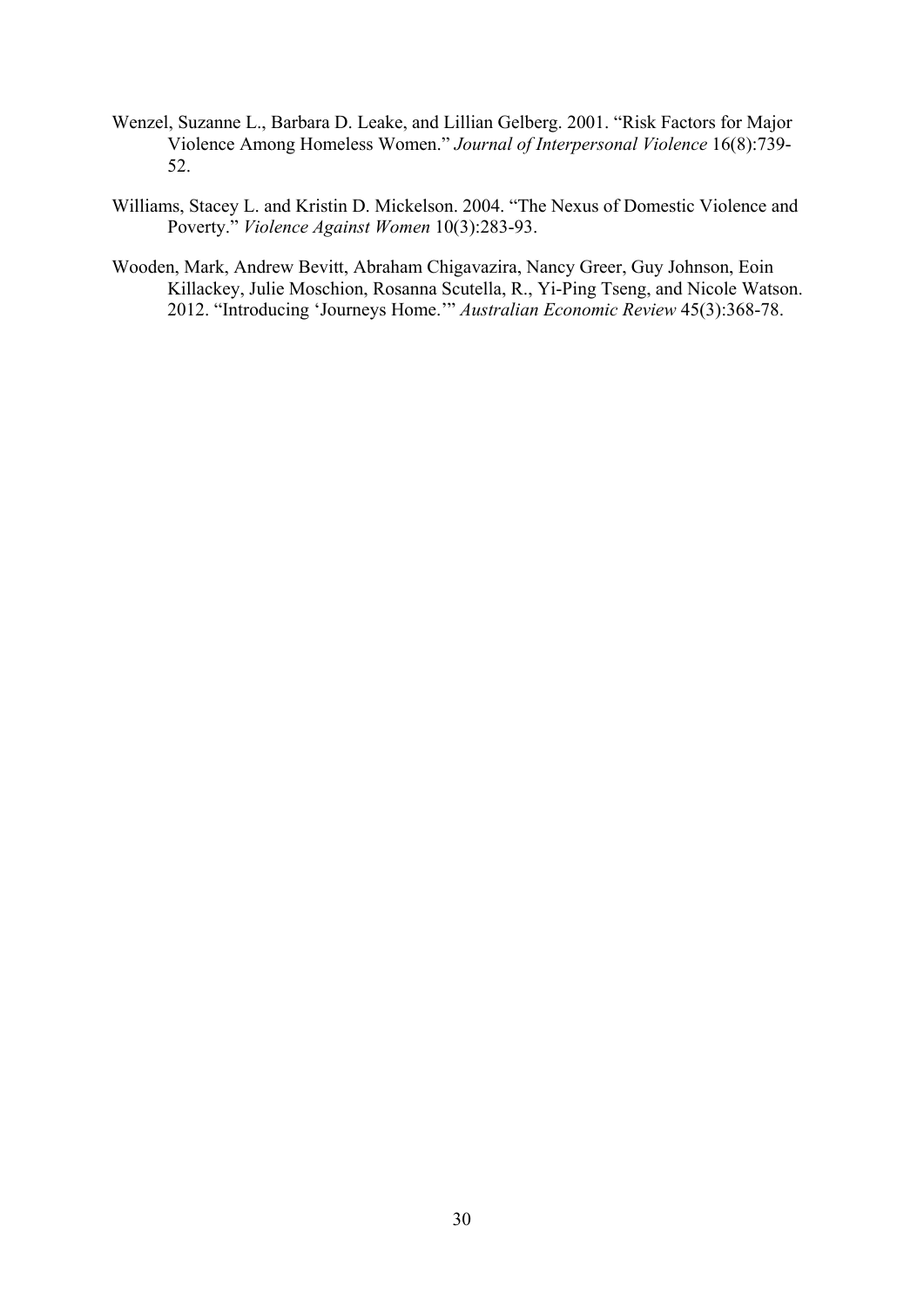#### **Table 1. Characteristics of violence and housing insecurity**

|                                        | Men  |      |                       |           | Women |                       |  |
|----------------------------------------|------|------|-----------------------|-----------|-------|-----------------------|--|
| Characteristic                         | All  |      | H. secure H. insecure | All       |       | H. secure H. insecure |  |
|                                        | (1)  | (2)  | (3)                   | (4)       | (5)   | (6)                   |  |
| Among entire analysis sample           |      |      |                       |           |       |                       |  |
| Experienced violence $(\% )$           | 19.1 | 15.0 | $23.5***$             | $14.7***$ | 11.6  | 20.5***               |  |
| Person-wave observations $(N)$         | 3211 | 1664 | 1547                  | 2514      | 1641  | 873                   |  |
| Among those who experienced violence   |      |      |                       |           |       |                       |  |
| Harmed $(\% )$                         | 58.7 | 55.4 | 60.9                  | $75.8***$ | 69.8  | $82.0***$             |  |
| Experienced anxiety, fear $(\% )$ 33.2 |      | 29.6 | 35.6                  | $69.5***$ | 66.3  | 72.9                  |  |
| Experienced mult. events $(\% )$ 10.5  |      | 7.2  | $14.0***$             | $8.8**$   | 6.1   | 13.8***               |  |
| Relationship to assailant <sup>a</sup> |      |      | /**                   | /***      |       | /*                    |  |
| Stranger $(\% )$                       | 44.5 | 52.2 | 39.2                  | 13.3      | 12.7  | 14.0                  |  |
| Non-cores. rom. Partner $(\% )$        | 4.4  | 5.7  | 3.6                   | 20.7      | 20.1  | 21.2                  |  |
| Co-res. part. at interview $(\%)$      | 1.8  | 1.6  | 1.9                   | 5.4       | 6.4   | 4.5                   |  |
| Co-res. part. at time $(\% )$          | 3.6  | 2.4  | 4.4                   | 13.0      | 8.5   | 17.9                  |  |
| Former co-res. partner $(\% )$         | 2.0  | 1.6  | 2.2                   | 17.4      | 17.5  | 17.3                  |  |
| Other known person $(\% )$             | 43.7 | 36.4 | 48.6                  | 30.2      | 34.9  | 25.1                  |  |
| Person-wave observations $(N)$         | 614  | 250  | 364                   | 369       | 190   | 179                   |  |

Panel A: Characteristics of violence conditional on gender and housing insecurity

Panel B. Characteristics of housing insecurity conditional on gender and violence

|                                         |      | Men     |          |           | Women   |          |
|-----------------------------------------|------|---------|----------|-----------|---------|----------|
| Characteristic                          | All  | No vio. | Violence | All       | No vio. | Violence |
|                                         |      |         |          |           |         |          |
| Among entire analysis sample            |      |         |          |           |         |          |
| Housing insecure $(\% )$                | 48.2 | 45.6    | 59.3***  | $34.7***$ | 32.4    | 48.5***  |
| Person-wave observations $(N)$          | 3211 | 2597    | 614      | 2514      | 2145    | 369      |
| Among those who were housing insecure   |      |         |          |           |         |          |
| Time housed in own place $(\%$ ) 21.6   |      | 20.9    | 23.8     | $32.6***$ | 32.2    | 34.3     |
| Time in house or unit $(\% )$           | 54.6 | 54.0    | 56.6     | 72 9***   | 72.9    | 72.8     |
| Time prim. homeless $(\% )$             | 6.3  | 57      | $8.4**$  | $3.5***$  | 3.2     | 4.3      |
| Time in tert. homelessness $(\%$ ) 35.4 |      | 37.1    | 29.8***  | $22.6***$ | 23.1    | 20.7     |
| Person-wave observations $(N)$          | 1547 | 1183    | 364      | 873       | 694     | 179      |

Note: The tables report statistics for respondents reporting each characteristic that were calculated using unweighted longitudinal data from the JH survey. Asterisks indicate statistically significant differences in the characteristic by either gender (column (4)) or housing insecurity or violence status (columns (3) and (6)) based on  $\chi^2$  and *t* tests.<br><sup>a</sup> Asterisks indicate results from  $\chi^2$  tests of differences in the

Asterisks indicate results from  $\chi^2$  tests of differences in the relationship distribution.

\* Significant at 0.1 level. \*\* Significant at 0.5 level \*\*\* Significant at 0.01 level.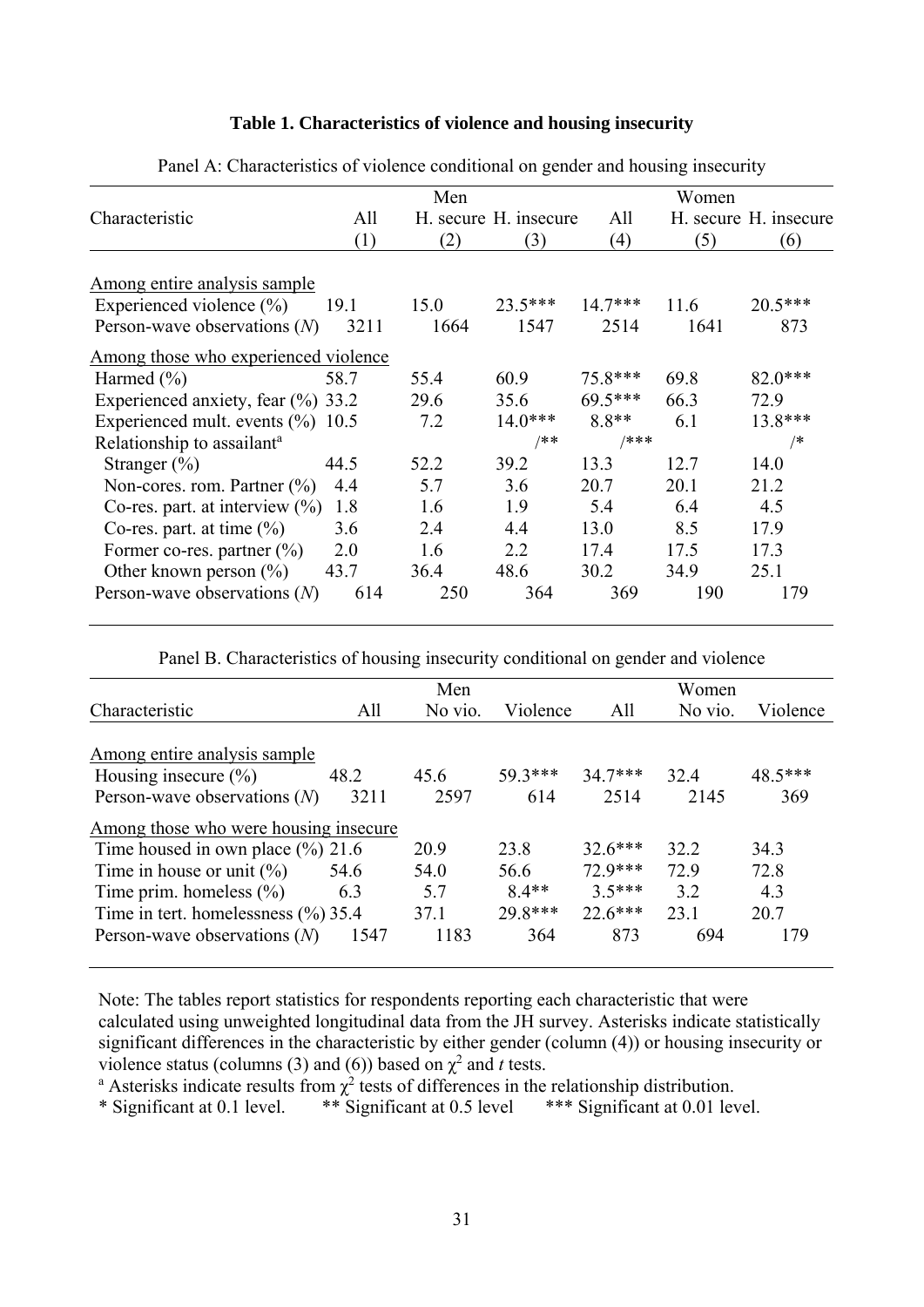### **Table 2. Current housing and violence outcomes conditional on previous outcomes**

|                                |                               | Outcomes in current wave |                                                                        |               |              |                 |  |
|--------------------------------|-------------------------------|--------------------------|------------------------------------------------------------------------|---------------|--------------|-----------------|--|
|                                |                               | no violence              | Hou. secure, Hou. insecure, Hou. secure, Hou. insecure,<br>no violence | violence      | violence     | Total           |  |
| wave                           | Hou. secure,<br>no violence   | 782<br>71.5%             | 193<br>17.6%                                                           | 77<br>$7.0\%$ | 42<br>3.8%   | 1,094<br>100.0% |  |
| in previous<br><b>Jutcomes</b> | Hou. insecure,<br>no violence | 242<br>26.6%             | 534<br>58.6%                                                           | 34<br>$3.7\%$ | 101<br>11.1% | 911<br>100.0%   |  |
|                                | Hou. secure,<br>violence      | 75<br>37.5%              | 43<br>21.5%                                                            | 44<br>22%     | 38<br>19.0%  | 200<br>100.0%   |  |
|                                | Hou. insecure,<br>violence    | 45<br>$16.0\%$           | 106<br>37.6%                                                           | 31<br>11.0%   | 100<br>35.5% | 282<br>100.0%   |  |
|                                | Total                         | 1,144<br>46.0%           | 876<br>35.2%                                                           | 186<br>7.5%   | 281<br>11.3% | 2,487<br>100.0% |  |

Men: multinomial outcomes

| Men: simple outcomes         |                  |                          |              |  |  |  |  |
|------------------------------|------------------|--------------------------|--------------|--|--|--|--|
|                              |                  | Outcomes in current wave |              |  |  |  |  |
| Violence<br>Housing insecure |                  |                          |              |  |  |  |  |
| Outcomes prev. wave          | Housing secure   | 316<br>24.4%             | 201<br>15.5% |  |  |  |  |
|                              | Housing insecure | 841<br>70.5%             | 266<br>22.3% |  |  |  |  |
|                              | No violence      | 870<br>43.4%             | 254<br>12.7% |  |  |  |  |
|                              | Violence         | 287<br>59.5%             | 213<br>44.2% |  |  |  |  |

#### Women: multinomial outcomes

|                                |                               | Outcomes in current wave |                                                                        |               |             |                 |  |  |
|--------------------------------|-------------------------------|--------------------------|------------------------------------------------------------------------|---------------|-------------|-----------------|--|--|
|                                |                               | no violence              | Hou. secure, Hou. insecure, Hou. secure, Hou. insecure,<br>no violence | violence      | violence    | Total           |  |  |
| wave                           | Hou. secure,<br>no violence   | 862<br>76.4%             | 166<br>14.7%                                                           | 71<br>$6.3\%$ | 30<br>2.7%  | 1,129<br>100.0% |  |  |
| in previous<br><b>Dutcomes</b> | Hou. insecure,<br>no violence | 223<br>40.4%             | 263<br>47.6%                                                           | 24<br>4.4%    | 42<br>7.6%  | 552<br>100.0%   |  |  |
|                                | Hou. secure,<br>Violence      | 79<br>51.3%              | 27<br>17.5%                                                            | 35<br>22.7%   | 13<br>8.4%  | 154<br>100.0%   |  |  |
|                                | Hou. insecure,<br>violence    | 37<br>26.1%              | 47<br>33.1%                                                            | 18<br>12.7%   | 40<br>28.2% | 142<br>100.0%   |  |  |
|                                | Total                         | 1,201<br>60.8%           | 503<br>25.4%                                                           | 148<br>7.5%   | 125<br>6.3% | 1,977<br>100.0% |  |  |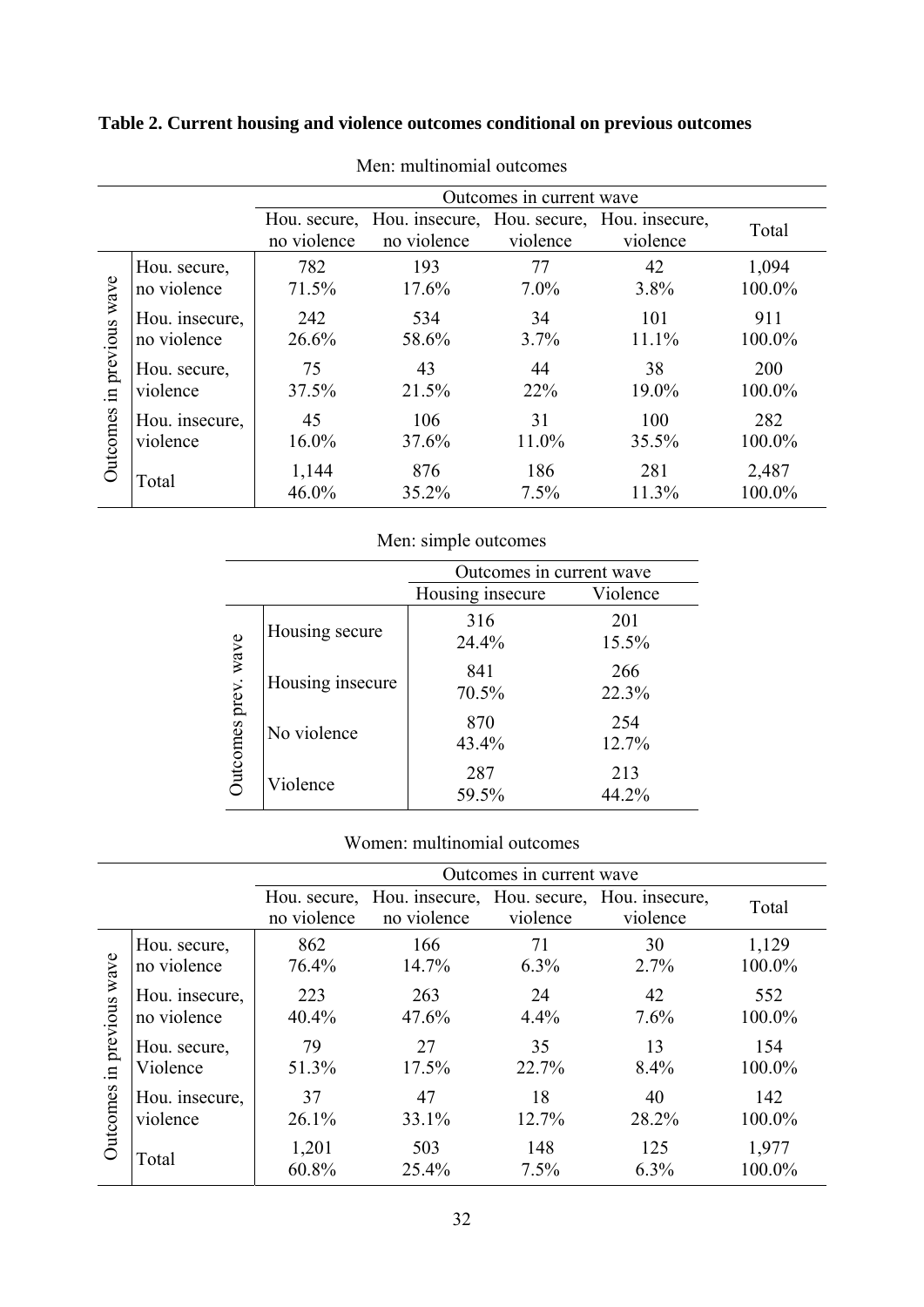|                     | Outcomes in current wave |                  |              |  |  |  |  |
|---------------------|--------------------------|------------------|--------------|--|--|--|--|
|                     |                          | Housing insecure | Violence     |  |  |  |  |
| Outcomes prev. wave | Housing secure           | 236<br>18.4%     | 149<br>11.6% |  |  |  |  |
|                     | Housing insecure         | 392<br>56.5%     | 124<br>17.9% |  |  |  |  |
|                     | No violence              | 501<br>29.8%     | 167<br>9.9%  |  |  |  |  |
|                     | Violence                 | 127<br>42.9%     | 106<br>35.8% |  |  |  |  |

Women: simple outcomes

Note: The tables show numbers and percentages (of row totals) of people experiencing each listed housing and violence outcome conditional on their previous experiences with the listed outcomes using unweighted longitudinal data from the JH survey.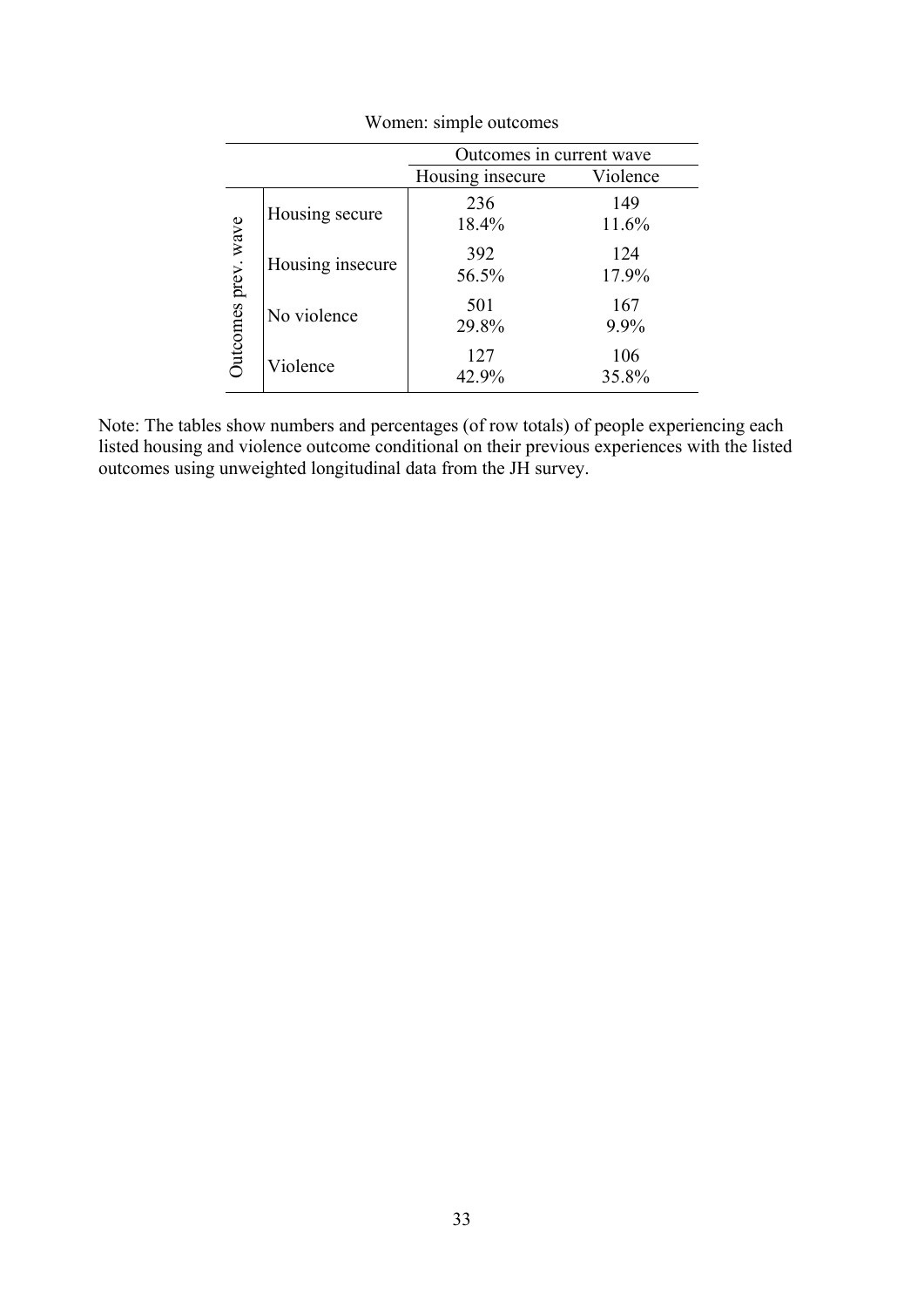|                             | Men                  |              |             | Women       |             |             |  |
|-----------------------------|----------------------|--------------|-------------|-------------|-------------|-------------|--|
|                             | Housing              | Housing      | Housing     | Housing     | Housing     | Housing     |  |
|                             | insecure,            | secure,      | insecure,   | insecure,   | secure,     | insecure,   |  |
|                             | no violence          | violence     | violence    | no violence | violence    | violence    |  |
|                             |                      |              |             |             |             |             |  |
| Housing insecure,           | $1.588$ ***          | $0.582**$    | $1.962$ *** | $1.044$ *** | 0.248       | $0.566*$    |  |
| no violence $t-1$           | (0.152)              | (0.247)      | (0.223)     | (0.173)     | (0.296)     | (0.324)     |  |
|                             | 0.220                | $-0.005$     | 0.095       | 0.154       | $-0.002$    | 0.001       |  |
| Housing secure,             | $1.083$ ***          | $0.651**$    | $1.753$ *** | 0.338       | $1.127$ *** | $0.828*$    |  |
| violence $t-1$              | (0.238)              | (0.322)      | (0.292)     | (0.288)     | (0.270)     | (0.436)     |  |
|                             | 0.133                | 0.011        | 0.094       | 0.012       | 0.080       | 0.028       |  |
| Housing insecure,           | 2.264 ***            | $1.335$ ***  | $3.125$ *** | $0.802$ *** | $1.440$ *** | $1.349$ *** |  |
| violence $t-1$              | (0.228)              | (0.339)      | (0.259)     | (0.304)     | (0.397)     | (0.449)     |  |
|                             | 0.257                | 0.005        | 0.187       | 0.060       | 0.098       | 0.045       |  |
| Aboriginal or               | 0.156                | $-0.002$     | $-0.110$    | 0.055       | 0.307       | 0.043       |  |
| Torres St. islander (0.203) |                      | (0.301)      | (0.243)     | (0.229)     | (0.270)     | (0.396)     |  |
|                             | 0.031                | $-0.001$     | $-0.015$    | 0.003       | 0.020       | $-0.001$    |  |
| Migrated from               | 0.227                | $-1.112$     | $-1.156$ ** | $-0.027$    | $-0.125$    | 0.074       |  |
| non-Eng. country            | (0.294)              | (0.706)      | (0.567)     | (0.300)     | (0.403)     | (0.632)     |  |
|                             | 0.087                | $-0.042$     | $-0.072$    | $-0.004$    | $-0.007$    | 0.005       |  |
| Bisexual, gay, or           | $-0.309$             | $-0.345$     | $-0.554$    | $0.700$ *** | $-0.259$    | $0.708*$    |  |
| lesbian                     | (0.329)              | (0.520)      | (0.422)     | (0.250)     | (0.353)     | (0.428)     |  |
|                             | $-0.029$             | $-0.009$     | $-0.029$    | 0.099       | $-0.028$    | 0.020       |  |
| Non-intact family           | $-0.040$             | 0.235        | $-0.110$    | $-0.089$    | 0.168       | $-0.123$    |  |
| at age 14                   | (0.147)              | (0.231)      | (0.171)     | (0.174)     | (0.215)     | (0.306)     |  |
|                             | $-0.006$             | 0.015        | $-0.010$    | $-0.013$    | 0.012       | $-0.005$    |  |
| In foster or inst.          | 0.274                | $-0.427$     | 0.059       | $-0.014$    | $-0.016$    | $-0.788**$  |  |
| care as child               | (0.174)              | (0.267)      | (0.195)     | (0.199)     | (0.240)     | (0.378)     |  |
|                             | 0.050                | $-0.026$     | $-0.001$    | 0.014       | 0.003       | $-0.032$    |  |
| Childhood abuse,            | $-0.052$             | $0.413$ ***  | $0.272$ *** | $-0.149*$   | $0.333$ *** | 0.221       |  |
| neglect score               | (0.069)              | (0.110)      | (0.081)     | (0.077)     | (0.092)     | (0.134)     |  |
|                             | $-0.023$             | 0.017        | 0.019       | $-0.033$    | 0.017       | 0.011       |  |
| Homeless as                 | 0.013                | $-0.200$     | 0.126       | 0.190       | $-0.268$    | 0.481       |  |
| child                       | (0.164)              | (0.248)      | (0.186)     | (0.188)     | (0.250)     | (0.339)     |  |
|                             | 0.000                | $-0.013$     | 0.012       | 0.022       | $-0.022$    | 0.019       |  |
| Incarcerated before         | $-0.326$ **          | $-0.176$     | 0.030       | $-0.029$    | 0.104       | 0.246       |  |
| JH survey                   | (0.152)              | (0.240)      | (0.182)     | (0.275)     | (0.280)     | (0.477)     |  |
|                             | $-0.054$             | $-0.006$     | 0.017       | $-0.011$    | 0.006       | 0.012       |  |
| Age                         | $-0.054$             | $-0.156$ *** | $-0.036$    | $-0.114$ ** | 0.039       | $-0.170*$   |  |
|                             | (0.036)              | (0.060)      | (0.047)     | (0.047)     | (0.060)     | (0.090)     |  |
|                             | $0.001$ <sup>a</sup> | $-0.002$     | $-0.001$    | $-0.003$    | 0.002       | $-0.003$    |  |
| Age <sup>2</sup> / 100      | 0.068                | $0.162**$    | 0.018       | $0.135**$   | $-0.035$    | 0.162       |  |
|                             | (0.045)              | (0.077)      | (0.062)     | (0.063)     | (0.078)     | (0.120)     |  |
|                             | a                    |              |             |             |             |             |  |

# **Table 3. Selected longitudinal MNL housing and violence model results**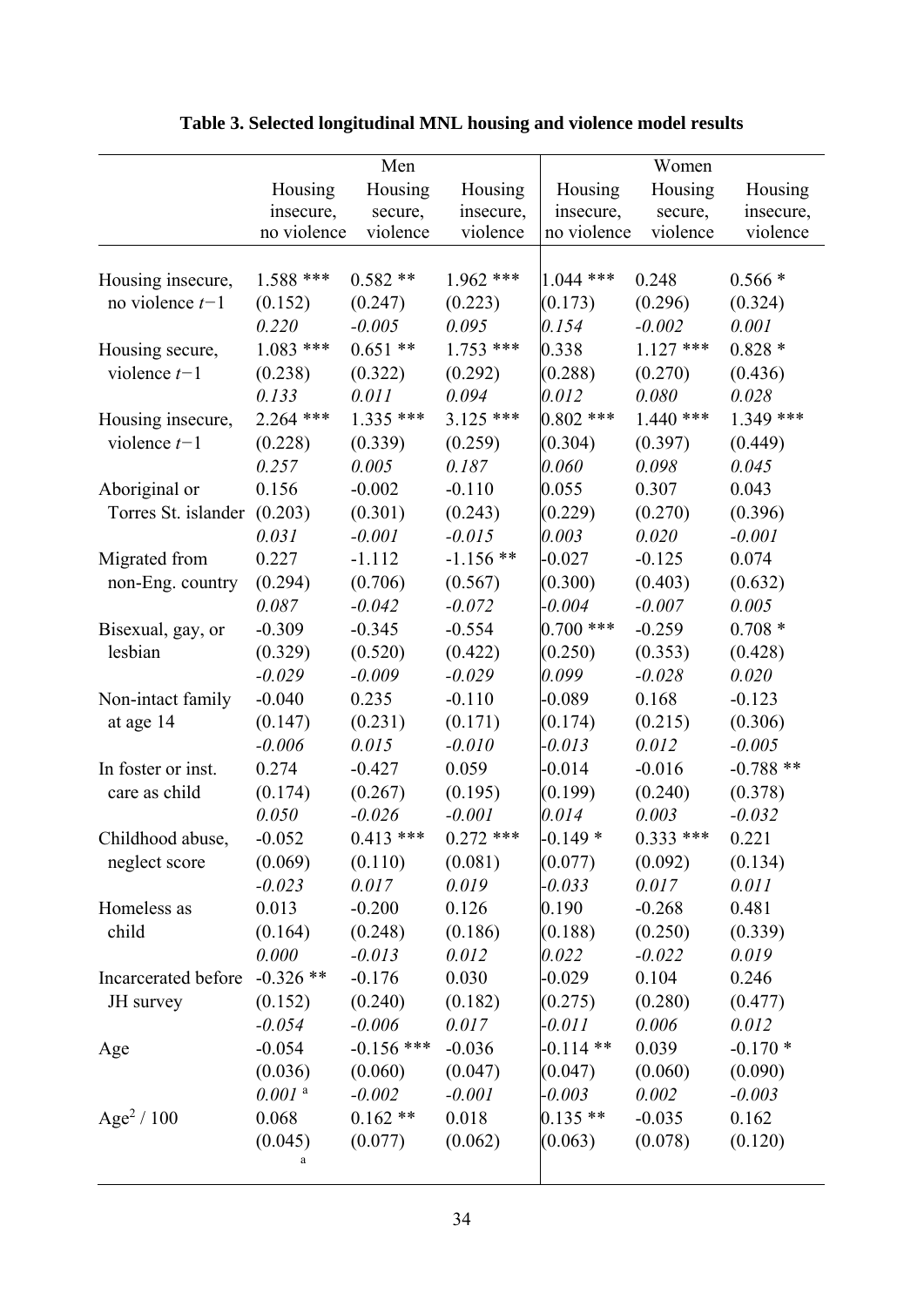| 10-11 years of<br>schooling  | $0.452*$<br>(0.234) | $-0.338$<br>(0.342) | $-0.207$<br>(0.247) | 0.108<br>(0.259) | 0.061<br>(0.309) | 0.280<br>(0.455) |
|------------------------------|---------------------|---------------------|---------------------|------------------|------------------|------------------|
|                              | 0.088               | $-0.025$            | $-0.030$            | 0.009            | 0.001            | 0.010            |
| $12+$ years of               | 0.204               | $-0.250$            | $-0.006$            | 0.120            | 0.208            | 0.197            |
| schooling                    | (0.228)             | (0.335)             | (0.241)             | (0.252)          | (0.299)          | (0.447)          |
|                              | 0.037               | $-0.019$            | $-0.005$            | 0.011            | 0.011            | 0.005            |
| College degree               | $0.677*$            | $-1.425$            | 0.151               | $-0.232$         | 0.121            | 0.208            |
|                              | (0.396)             | (0.889)             | (0.499)             | (0.510)          | (0.503)          | (0.892)          |
|                              | 0.124               | $-0.068$            | $-0.003$            | $-0.038$         | 0.010            | 0.014            |
| Small city $t-1$             | 0.228               | $-1.312$ ***        | $-0.089$            | 0.022            | $-0.394$         | 0.308            |
|                              | (0.208)             | (0.394)             | (0.271)             | (0.246)          | (0.381)          | (0.419)          |
|                              | 0.057               | $-0.056$            | $-0.006$            | 0.001            | $-0.024$         | 0.017            |
| Rural area $t-1$             | 0.071               | 0.355               | $-0.640$            | 0.291            | $-0.003$         | 0.036            |
|                              | (0.319)             | (0.417)             | (0.493)             | (0.355)          | (0.525)          | (0.697)          |
|                              | 0.024               | 0.031               | $-0.051$            | 0.044            | $-0.005$         | $-0.005$         |
| In area rental price         | 0.189               | $-1.145*$           | 0.524               | 0.469            | 0.622            | 0.854            |
|                              | (0.365)             | (0.636)             | (0.471)             | (0.479)          | (0.653)          | (0.881)          |
|                              | 0.028               | $-0.071$            | 0.049               | 0.042            | 0.029            | 0.026            |
| Unemployment rate 0.017      |                     | $-0.084$            | $-0.047$            | 0.057            | $-0.029$         | 0.088            |
|                              | (0.047)             | (0.076)             | (0.066)             | (0.056)          | (0.080)          | (0.104)          |
|                              | 0.006               | $-0.004$            | $-0.004$            | 0.007            | $-0.003$         | 0.003            |
| Couple $t-1$                 | $-0.298$            | 0.066               | 0.036               | $-0.426**$       | 0.084            | 0.286            |
|                              | (0.182)             | (0.272)             | (0.220)             | (0.181)          | (0.247)          | (0.294)          |
|                              | $-0.051$            | 0.007               | 0.013               | $-0.069$         | 0.010            | 0.023            |
| Number of children -0.311 ** |                     | 0.115               | $-0.261$            | $-0.249$ ***     | $-0.026$         | $-0.406$ **      |
| $t-1$                        | (0.127)             | (0.159)             | (0.169)             | (0.092)          | (0.098)          | (0.175)          |
|                              | $-0.044$            | 0.014               | $-0.012$            | $-0.028$         | 0.004            | $-0.012$         |
| In personal                  | $-0.063$            | $-0.006$            | $-0.086$            | $-0.105$         | 0.018            | $0.422*$         |
| income $t-1$                 | (0.079)             | (0.139)             | (0.100)             | (0.089)          | (0.146)          | (0.235)          |
|                              | $-0.007$            | 0.001               | $-0.005$            | $-0.025$         | 0.001            | 0.022            |
| Employed $t-1$               | $-0.268$            | 0.237               | 0.005               | $-0.199$         | 0.082            | $-1.205$ ***     |
|                              | (0.167)             | (0.260)             | (0.221)             | (0.190)          | (0.267)          | (0.414)          |
|                              | $-0.048$            | 0.018               | 0.008               | $-0.009$         | 0.014            | $-0.043$         |
| Poor health scale            | $-0.184$ ***        | 0.071               | $-0.030$            | $-0.092$         | $-0.260**$       | $-0.142$         |
| $t-1$                        | (0.064)             | (0.103)             | (0.083)             | (0.076)          | (0.105)          | (0.140)          |
|                              | $-0.030$            | 0.007               | 0.003               | $-0.007$         | $-0.014$         | $-0.003$         |
| Disabled $t-1$               | $-0.137$            | $-0.152$            | $-0.106$            | $-0.261$         | 0.158            | $-0.586$ **      |
|                              | (0.141)             | (0.227)             | (0.186)             | (0.165)          | (0.224)          | (0.285)          |
|                              | $-0.017$            | $-0.006$            | $-0.002$            | $-0.028$         | 0.017            | $-0.022$         |
| Kessler distress             | $0.030**$           | $-0.015$            | $0.062$ ***         | $0.027*$         | $0.060$ ***      | $0.111$ ***      |
| scale $t-1$                  | (0.013)             | (0.021)             | (0.016)             | (0.015)          | (0.020)          | (0.028)          |
|                              | 0.003               | $-0.002$            | 0.004               | 0.001            | 0.003            | 0.004            |
| Psychological                | $-0.120$            | 0.053               | $-0.647$ ***        | $-0.110$         | 0.453            | 0.257            |
| condition $t-1$              | (0.149)             | (0.230)             | (0.184)             | (0.191)          | (0.317)          | (0.383)          |
|                              | 0.004               | 0.012               | $-0.052$            | $-0.028$         | 0.027            | 0.012            |
|                              |                     |                     |                     |                  |                  |                  |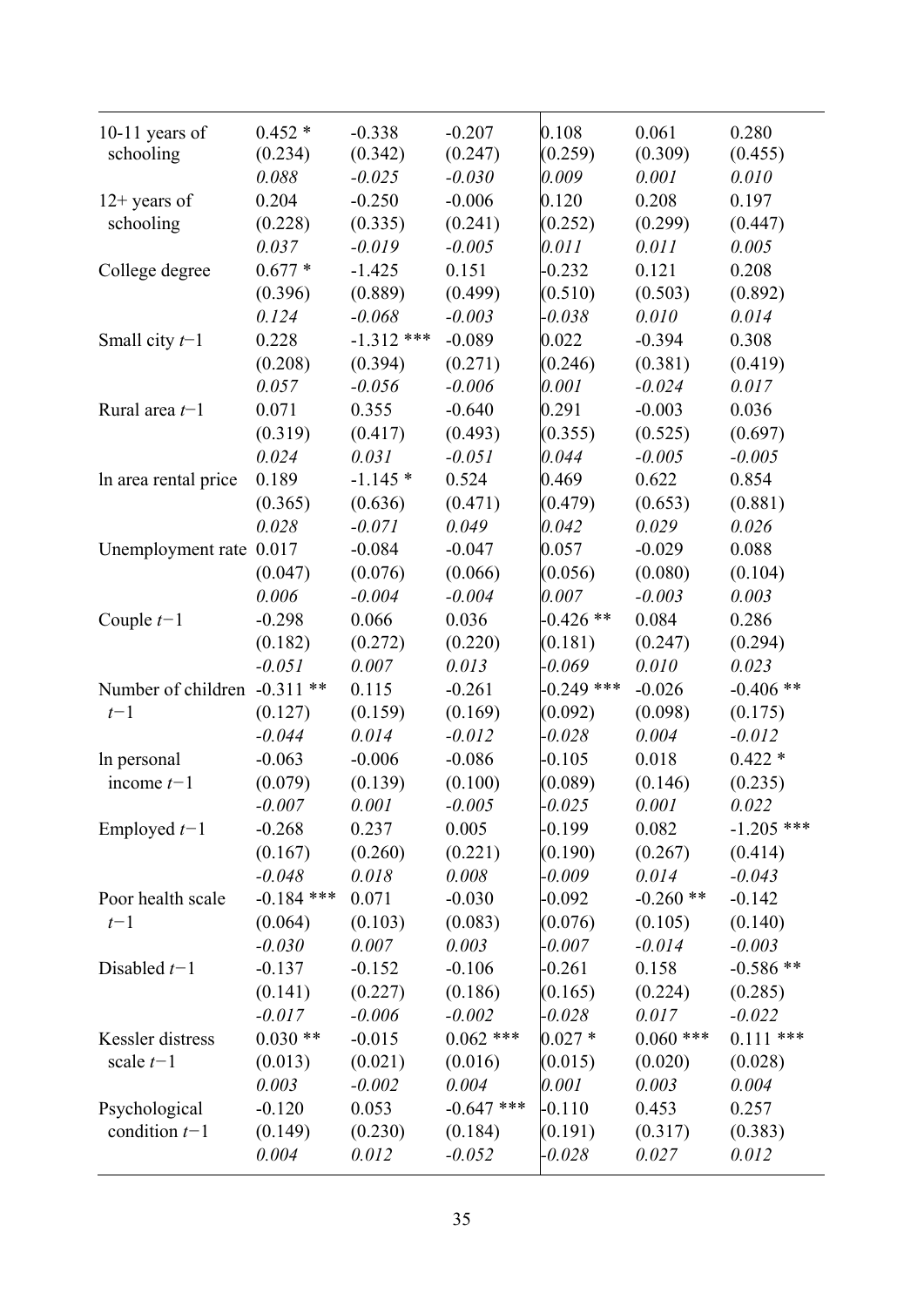| Times $5+$ drinks           | 0.003      | $0.032**$   | $0.033$ *** | $0.029*$    | $0.048$ *** | $0.063$ *** |
|-----------------------------|------------|-------------|-------------|-------------|-------------|-------------|
| per month $t-1$             | (0.009)    | (0.013)     | (0.010)     | (0.015)     | (0.015)     | (0.020)     |
|                             | $-0.001$   | 0.001       | 0.002       | 0.002       | 0.002       | 0.002       |
| Any marijuana use           | $0.331**$  | $0.814$ *** | $0.495$ *** | $0.718$ *** | $0.594**$   | 0.443       |
| $t-1$                       | (0.142)    | (0.216)     | (0.175)     | (0.216)     | (0.261)     | (0.339)     |
|                             | 0.025      | 0.038       | 0.021       | 0.094       | 0.027       | 0.001       |
| Incarcerated $t-1$          | 0.186      | $-0.758$    | 0.537       | 1.072       | $-0.352$    | 1.813       |
|                             | (0.370)    | (0.717)     | (0.392)     | (1.018)     | (1.274)     | (1.142)     |
|                             | 0.016      | $-0.039$    | 0.050       | 0.120       | $-0.040$    | 0.087       |
| Any family contact          | $-0.378**$ | $-0.324$    | $-0.397*$   | $-0.395*$   | 0.148       | $-0.285$    |
| $t-1$                       | (0.185)    | (0.286)     | (0.229)     | (0.238)     | (0.334)     | (0.414)     |
|                             | $-0.044$   | $-0.009$    | $-0.016$    | $-0.058$    | 0.016       | $-0.005$    |
| Any employed                | 0.032      | $-0.084$    | $-0.095$    | 0.171       | 0.058       | 0.318       |
| friends $t-1$               | (0.133)    | (0.214)     | (0.175)     | (0.150)     | (0.213)     | (0.268)     |
|                             | 0.010      | $-0.004$    | $-0.008$    | 0.018       | 0.000       | 0.011       |
| Any homeless                | $-0.028$   | $-0.154$    | $-0.086$    | $0.369**$   | $-0.016$    | $0.630**$   |
| friends $t-1$               | (0.144)    | (0.231)     | (0.185)     | (0.170)     | (0.256)     | (0.276)     |
|                             | 0.001      | $-0.007$    | $-0.004$    | 0.042       | $-0.010$    | 0.023       |
| Friends using drugs, -0.003 |            | 0.037       | 0.073       | $-0.212$    | 0.112       | 0.273       |
| imprisoned $t-1$            | (0.137)    | (0.218)     | (0.181)     | (0.177)     | (0.233)     | (0.286)     |
|                             | $-0.004$   | 0.001       | 0.006       | $-0.039$    | 0.009       | 0.017       |
| $\lambda_j$                 | 1.000      | $-1.882**$  | $-0.212$    | 1.000       | 0.135       | $1.474$ *** |
|                             |            | (0.814)     | (0.321)     |             | (0.228)     | (0.231)     |
| In likelihood               |            | $-3130.30$  |             |             | $-2217.74$  |             |
| Observations                |            | 2,487       |             |             | 1,977       |             |
|                             |            |             |             |             |             |             |

Note: Authors' estimates from longitudinal MNL models (see equations (1) and (2)) using unweighted data from the JH survey. Coefficients for intercepts, wave effects, and missing value indicators, and coefficients for initial conditions models estimated but not shown. Huber-White standard errors shown in parentheses; estimated marginal effects shown in italics.

<sup>a</sup> Marginal effects of age include linear and quadratic effects.<br>\* Significant at 0.10 level. \*\* Significant at 0.05 level.

\*\*\* Significant at 0.01 level.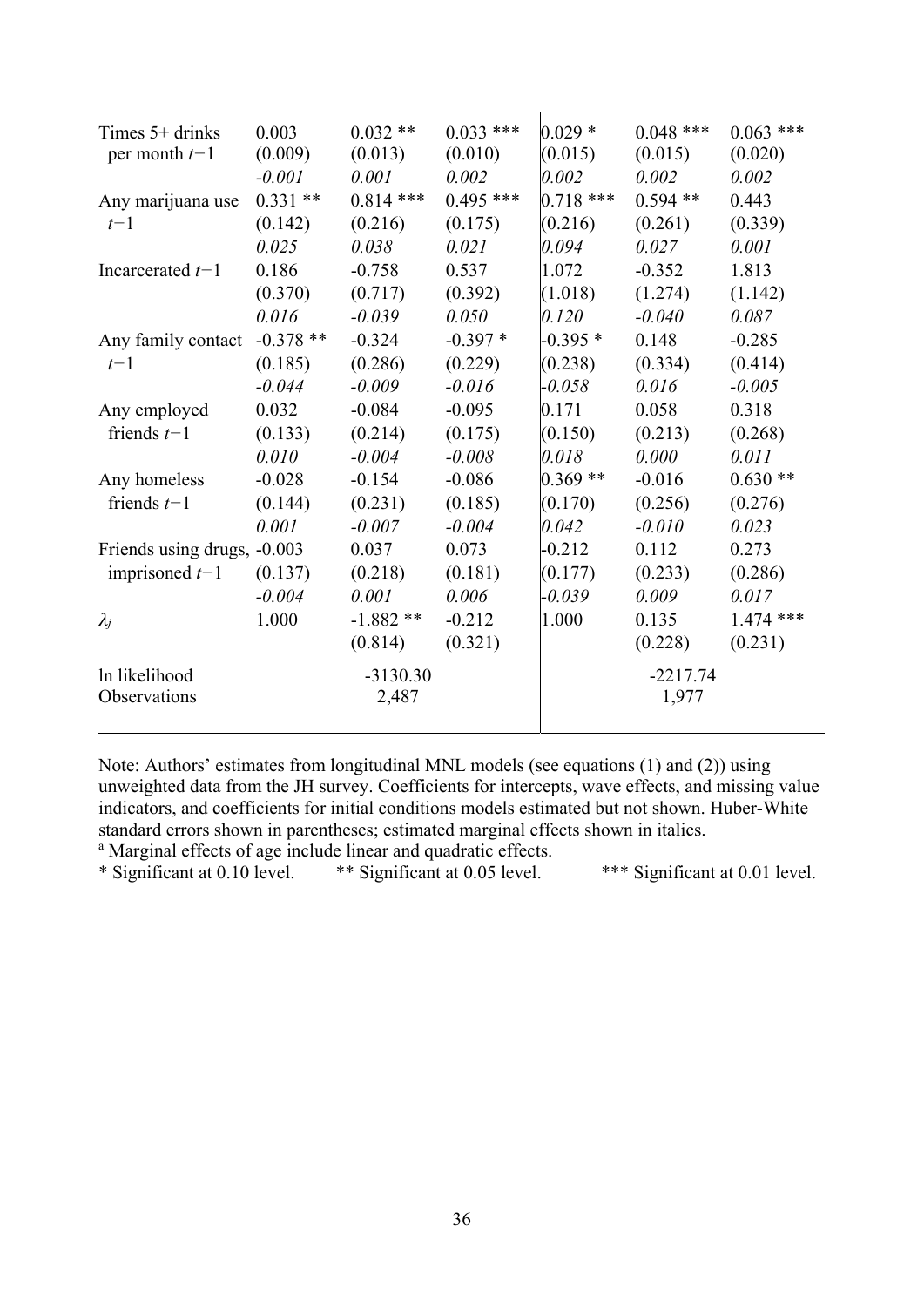**Figure 1. Current housing and violence outcomes conditional on previous outcomes** 



Women



Note: The figures show percentages of people experiencing each combination housing and violence outcome conditional on their previous experiences with these outcomes using unweighted longitudinal data from the JH survey.

Men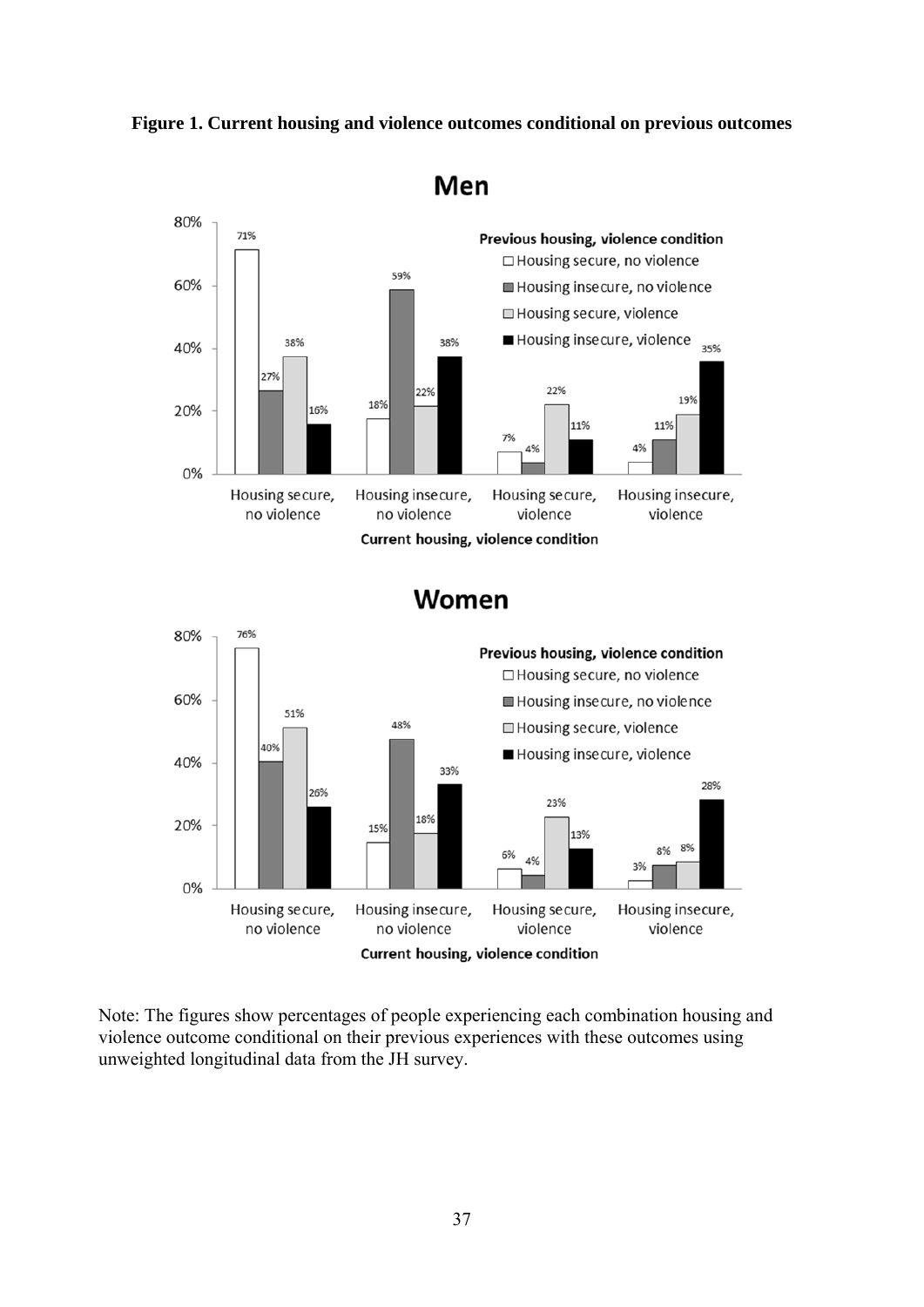#### **Figure 2. Predicted (model-adjusted) current housing and violence outcomes conditional on previous outcomes**



Men

Women



Note: The figures show percentages of people predicted to experience each combination housing and violence outcome conditional on their previous experiences with these outcomes using unweighted longitudinal data from the JH survey and coefficient estimates from our multivariate models.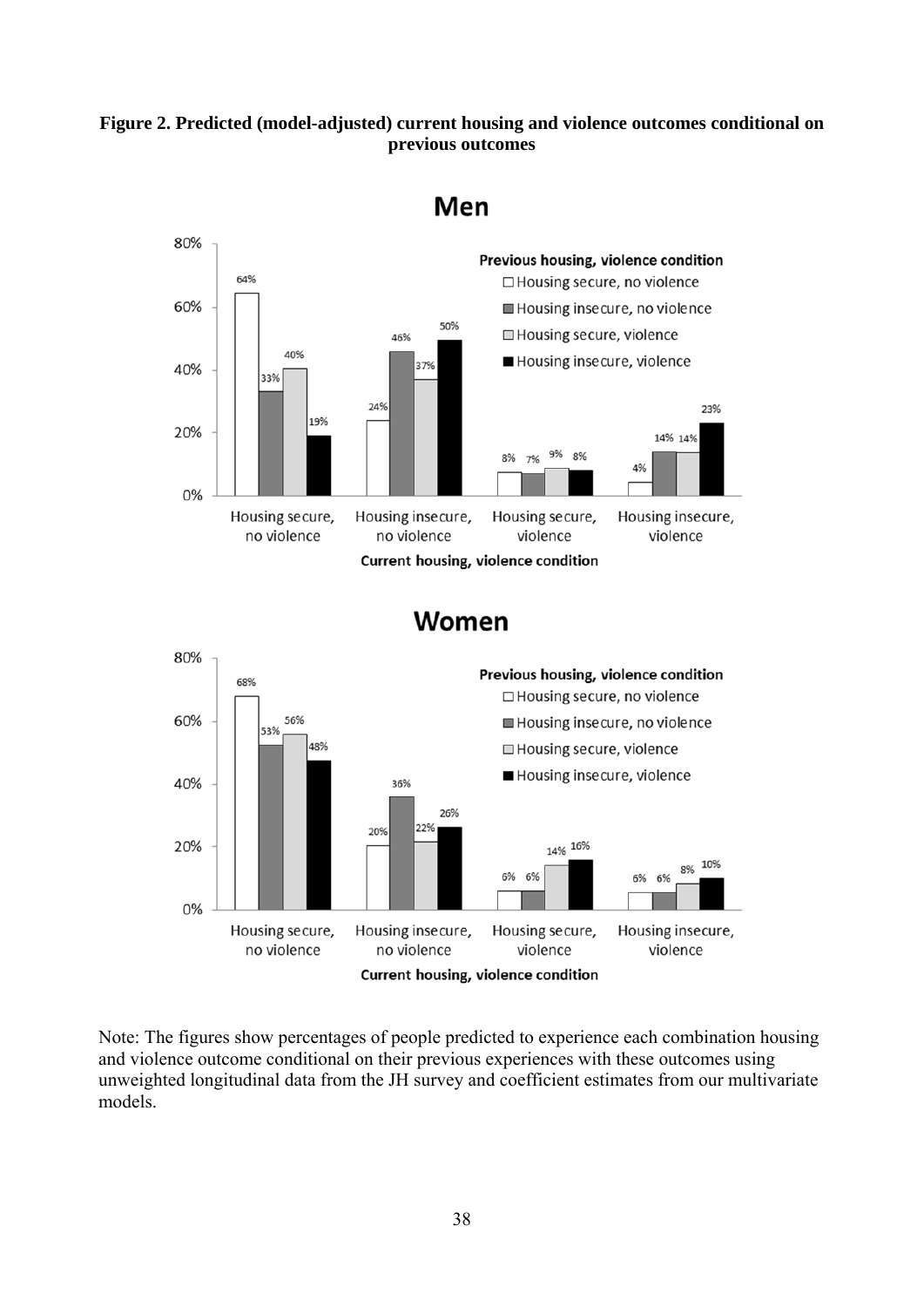#### **Figure 3. Current housing and violence outcomes conditional on previous housing and violence outcomes – alternative definitions**



#### **a. Violence includes assaults and robberies reported to police**

**b. Violence includes sexual assaults** 





#### **c. Housing insecurity redefined as primary homelessness**



Note: The figures show percentages of people experiencing each combination housing and violence outcome conditional on their previous experiences with these outcomes using unweighted longitudinal data from the JH survey.

#### 30%

Women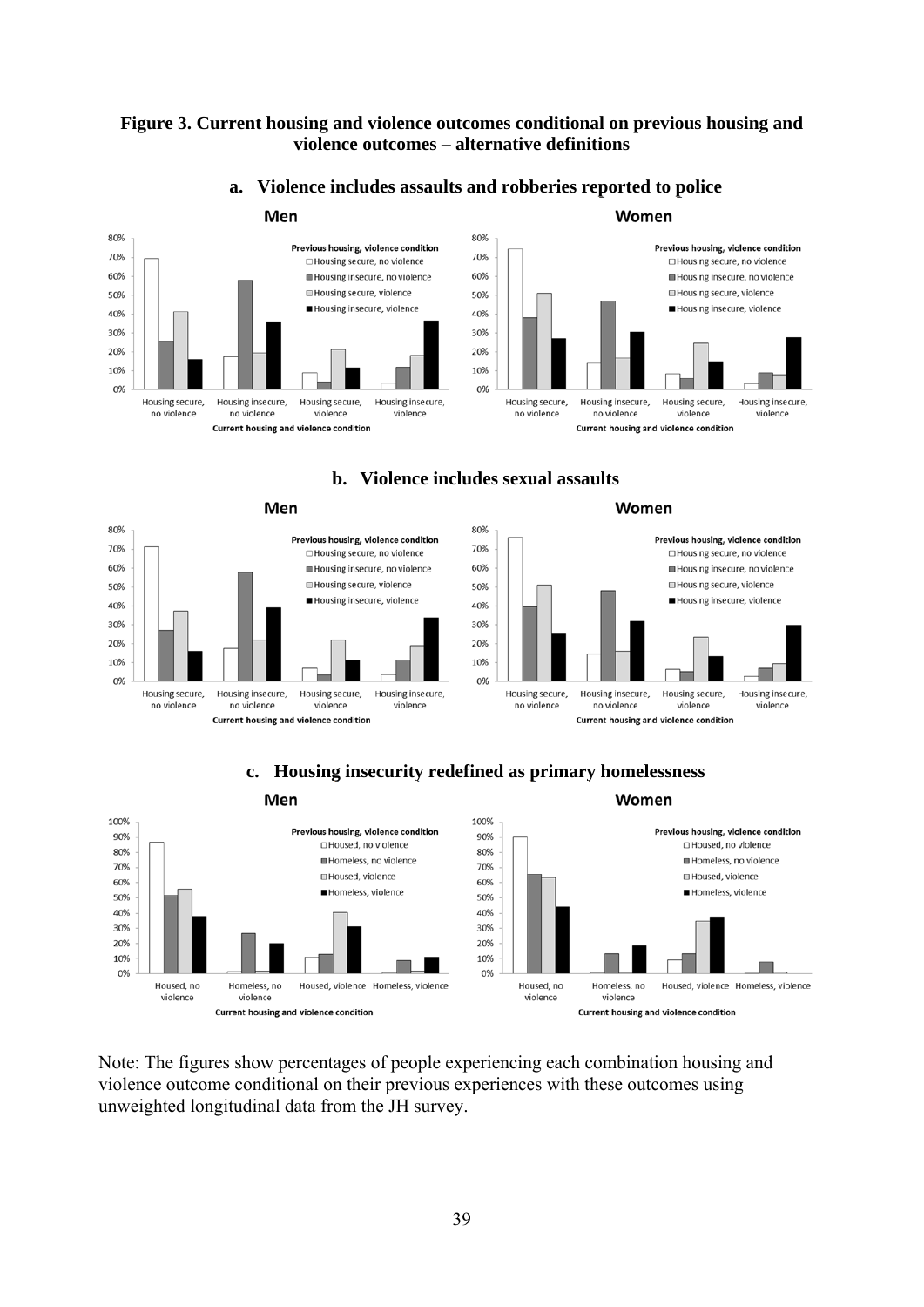|                                                   | Men    | Women  |
|---------------------------------------------------|--------|--------|
|                                                   |        |        |
| Aboriginal or Torres Strait Islander              | 0.136  | 0.160  |
| Migrated from non-English country                 | 0.059  | 0.082  |
| Bisexual, gay, or lesbian                         | 0.053  | 0.105  |
| Non-intact family at age 14                       | 0.491  | 0.576  |
| In foster or institutional care as child          | 0.230  | 0.235  |
| Childhood abuse, neglect score (0-4)              | 1.332  | 1.435  |
| Childhood abuse information missing               | 0.028  | 0.052  |
| Homeless as child                                 | 0.421  | 0.411  |
| Incarcerated before Journeys Home Survey          | 0.469  | 0.128  |
| Age                                               | 35.71  | 33.23  |
| 10-11 years of schooling                          | 0.356  | 0.353  |
| 12+ years of schooling but no college degree      | 0.462  | 0.460  |
| College degree                                    | 0.035  | 0.040  |
| Small city $t-1$                                  | 0.158  | 0.136  |
| Rural area $t-1$                                  | 0.041  | 0.042  |
| Area weekly rental price                          | 338.24 | 327.46 |
| Unemployment rate                                 | 5.705  | 5.890  |
| Couple $t-1$                                      | 0.185  | 0.241  |
| Number of children $t-1$                          | 0.184  | 0.822  |
| Personal income $t-1$                             | 454.73 | 494.42 |
| Personal income missing $t-1$                     | 0.042  | 0.030  |
| Employed $t-1$                                    | 0.290  | 0.232  |
| Poor health scale $(1-5) t-1$                     | 3.133  | 3.158  |
| Disabled $t-1$                                    | 0.486  | 0.451  |
| Disabled information missing $t-1$                | 0.008  | 0.011  |
| Kessler distress scale (0-24) $t-1$               | 7.578  | 8.427  |
| Psychological condition $t-1$                     | 0.637  | 0.735  |
| Psychological condition information missing $t-1$ | 0.035  | 0.028  |
| Times consuming 5+ drinks per month $t-1$         | 4.392  | 2.039  |
| Drinking information missing $t-1$                | 0.015  | 0.008  |
| Any marijuana use $t-1$                           | 0.364  | 0.156  |
| Incarcerated $t-1$                                | 0.028  | 0.005  |
| Any family contact $t-1$                          | 0.871  | 0.916  |
| Any employed friends $t-1$                        | 0.640  | 0.578  |
| Any homeless friends $t-1$                        | 0.227  | 0.193  |
| Friends using drugs, arrested or imprisoned $t-1$ | 0.448  | 0.252  |
| Wave $(2-6)$                                      | 3.802  | 3.832  |
| Person/wave observations                          | 2,487  | 1,977  |

### **Appendix A. Means of explanatory variables in longitudinal analysis sample**

Note: The tables report averages of the listed variables that were calculated using unweighted longitudinal data from the JH survey.